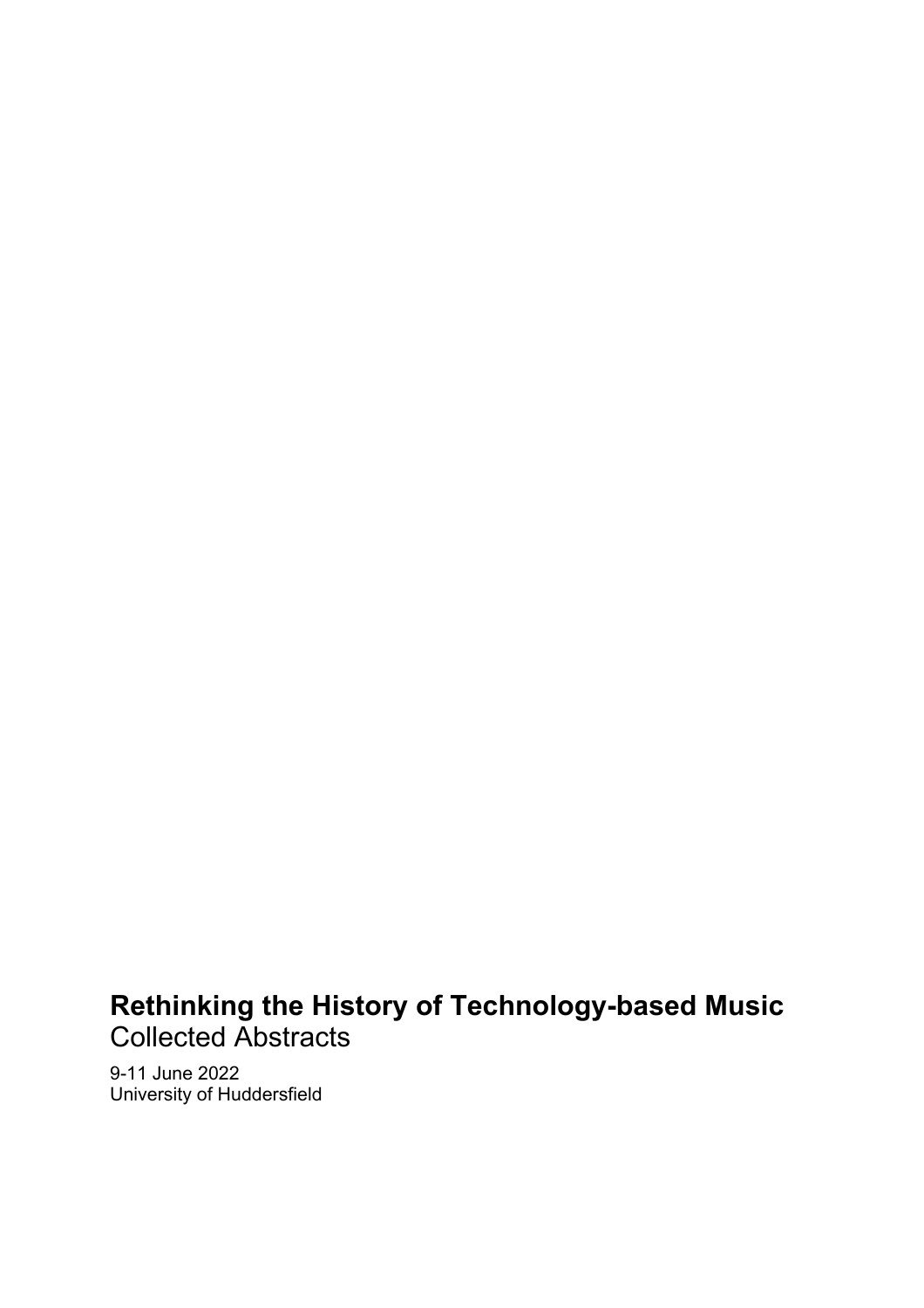## Critical Sonic Practice: Inclusive Research through Global Electronic Music

Leila Adu-Gilmore (New York University)

Global electronic music shares innovations and trends throughout the African diaspora, like ripples on a lake. The shared cultural practice of music and dance, from bootleg tapes to mobile phones and the internet, trans-African cultural production is ever-changing and restricted by the norms of its colonized geography. Music research has tended to focus on music from European composers, and music technology has furthered this position. Recorded music and the inclusive genre of electronic music, however, are rich resources for music research, especially for underrepresented cultures whose music stems from oral traditions. European colonizers and settlers used music, culture and other artforms in tandem with religion as tools of colonization. Focussing on the recorded music category of music technology — audio engineering and music production — invites research on music from oral traditions of the global south, as well as non-notated contemporary musics such as hip-hop and dance music. Intersectionality calls for a deeper discussion inclusive of class, gender, sexuality and dis/ability. Are we including all music genres and music creators with same gravitas? And if not, why not?

Critical Sonic Practice Lab dissolves splits in music research, practice and publication and investigating electronic musics that have typically been left out of the music theory, composition and music technology. The author's article "Critical Sonic Practice: Decolonizing Boundaries in Music Research" in *Continental Thought and Theory Journal* outlines guidelines for decolonizing music giving specific examples of decolonizing, such as "radical reclassification" thus broadening ranges of diverse electronic musics for analysis.

Reclassifying research in music composition, theory and technology to include all types of process--including participatory music, live performance and music technology--radically expands music research including that of black and indigenous musics of the world. (p. 188).

The crux of the critical sonic practice lab engages music creation — the practice of music making — with analysis and theory. 'Hui' is a VR movement theater piece in collaboration with director Kasia Pol and Ria Paki engaging Māori cosmology and *waiata* (Māori song), alongside traditional dance and martial arts. The author is creating an analog synth soundtrack; the ambient soundtrack was recorded in *Aotearoa* (New Zealand) using immersive recording is being edited and mixed in the lab for VR headphones, as well as large-scale installation with projections. In 2021, the lab hosted Critical Sonic Practice Symposium with academic and industry speakers on the impact of the pandemic on underrepresented music creators. The symposium featured "Elegy" a virtual streaming audiovisual experience in response to the COVID 19 pandemic, followed by live post-notes from authorpoet, Fred Moten. The author's chapter "Embodied Listening: Grassroots Governance in Electronic Dance Music Venues in Accra (Ghana)" describes creating and participating in global music and dance as "embodied listening"; and examines the unique listening environments of Accra supported by local community of artists, venue and restaurant owners. The lab is currently cataloging a list of pioneering African-American composer George Lewis' notated, improvised and computer music compositions, as well as his extensive list of published articles to complement writing his entry on IRCAM's Brahms database. The author is a member of the AFRINUM project, a West-African music four-year research insight project funded by l'ANR (The French National Research Association). Critical Sonic Practice Lab is researching AFRINUM's Ghana segment running a pilot investigating microtonal nuance in Ghanaian scales using MIR (music information retrieval). Although the lab engages decolonizing perspective, centering Northern Christian harmony is necessary in the discussion—as these scale systems are a cultural choice at the heart of the European colonizing force of music. Although the findings are late stage research (and for this reason cannot be included), the underlying rationale for the study aligns with the lab's theory of radical archiving to research non-notated and underrepresented musics. Hence, rather than a fixed theory or answer, Critical Sonic Practice calls for malleable and radical decolonization in music research, practice and pedagogy.

In 2020, the author founded Critical Sonic Practice Lab as Assistant Professor of New York University's Music Technology Program, affiliated with MARL (Music and Audio Research Lab) and IDM (Tandon School of Engineering's Integrated Design Media Program) collaborating with colleagues from Gallatin and Tisch, a student lab manager and graduate students. The author's research informed NYU's undergraduate Global Electronic Music (GEM I) course, which has run for the past three years and could be taught on global campuses. Therefore, Critical Sonic Practice Lab confronts culturally embedded colonial and empirical exclusions in music research that may positively impact the real world in the key areas of music education, funding and music programming.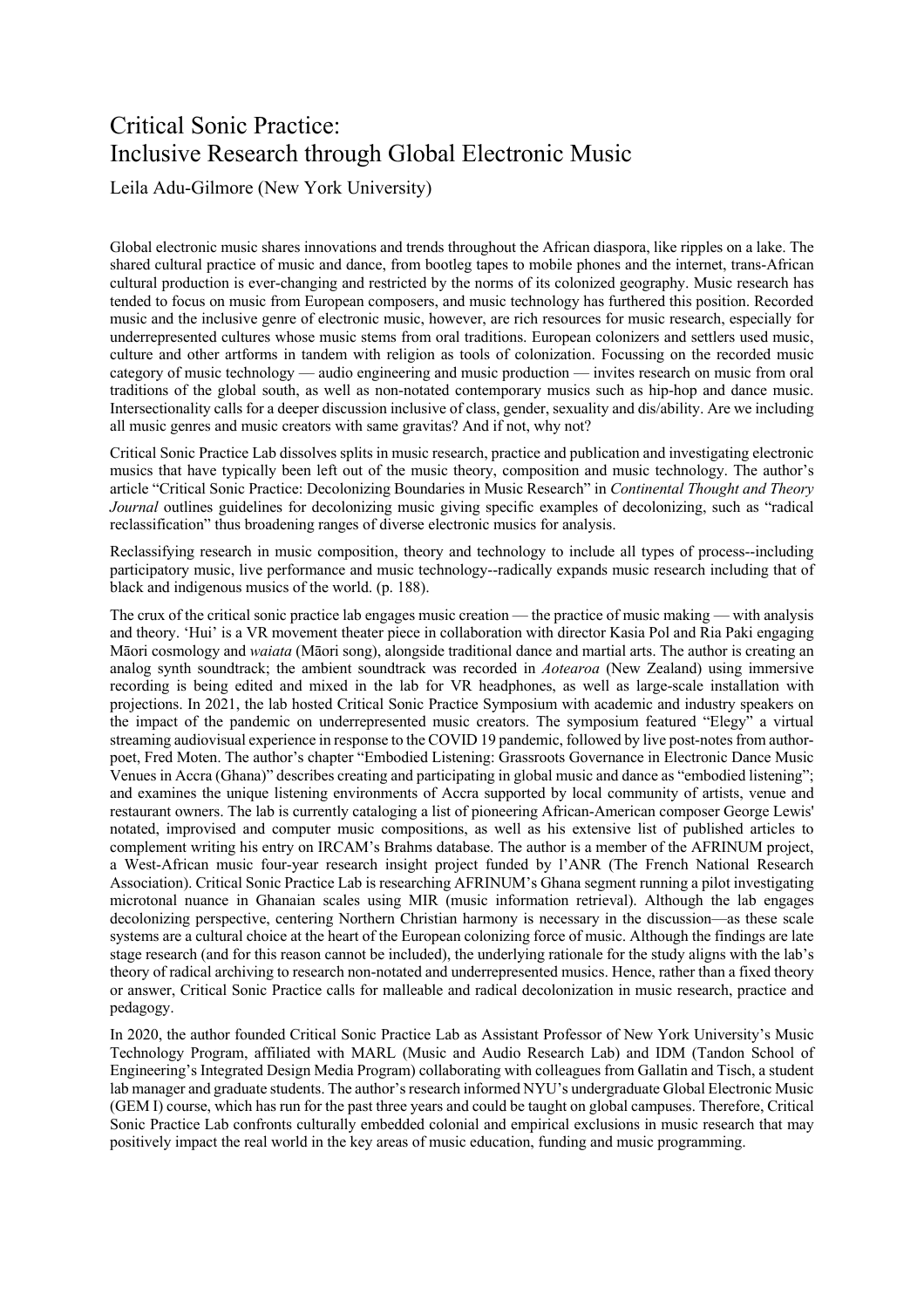## Didactic changes in sound compositions with synthesizer apps

Philipp Ahner (Trossingen University of Music)

Over the last 25 years, mobile devices have gradually conquered the everyday life of more and more target groups and transformed how we deal with music. Since 2016, the research project " Making Music with Smartphones: Creative and Productive Design with Apps in Collaborative Learning Forms in School" has focused on the development of didactic settings for music invention and composition with synthesiser apps in secondary schools.

**Background** Smartphones and apps are often credited with the role of facilitating student's creativity and motivation. Various research projects and field reports show that this applies only to a limited extent. However, the use of digital technologies in learning processes can be successful but depends on many factors. Most young people have a critical-reflexive attitude towards smartphones in classroom and the desire that the use of digital media is limited to individual learning phases. At the same time, the research results show that young people's musical activities with digital media are almost exclusively related to reception and consumption.

**Aims** Which factors motivate or inhibit students to use smartphones as instruments for making music and inventing music? As part of the Design Research project "Making Music with Smartphones: Creative and Productive Design with Apps in Collaborative Learning Forms in School" learning environments with mobile digital devices are being developed in secondary school music lessons. And based on the dimensions of "Self-Determination Theory" (SDT), students' self-descriptions of creative interacting with smartphones are explored.

**Method** The project is a research in the format Design Research / Design-Based Research and, as described, it pursues both research goals and development goals. In order to get a focused access to the action and thought processes of the learners, video recordings and stimulated recall interviews are evaluated. The self-assessments of the perceived autonomy, competence and social relatedness (SDT) serve as stimulus. The students used their own mobile devices (BYOD) in classroom and designed a sound collage (music invention) with live synthesizers. The iterative research process ran two meso-cycles in secondary schools (grades 8 to 11).

**Results** The evaluations show very different descriptions of the basic psychological needs. In the presentation, two particularly striking relationships are presented. On the one hand, the relationships between experienced competence and previous musical experience and the evaluation of the live synthesizers used. On the other hand, the relationships of experienced social involvement and technological framework conditions, such as number of devices or type of sound transmission are shown. Related to this and beyond, technological innovations have a significant impact: changes in recent years in the design of devices as well as changes in the features of apps are also changing the form of collaboration and the associated experience in processes of making music.

Since the beginning of this research project, the technologies have continuously progressed and with them the didactic challenges in connection with the technologies. In addition to the central goals of the research project, the results also show the "history" of changes in the didactic challenges in dealing with digital mobile devices in music lessons. Using examples from the empirical studies, the lecture will focus on changes such as structural changes (headphone connections via Bluetooth instead of mini-jack) or connectivity (Ableton Link) in their didactic challenges for creative ways of dealing with mobile devices in context of technology-based music in the classroom.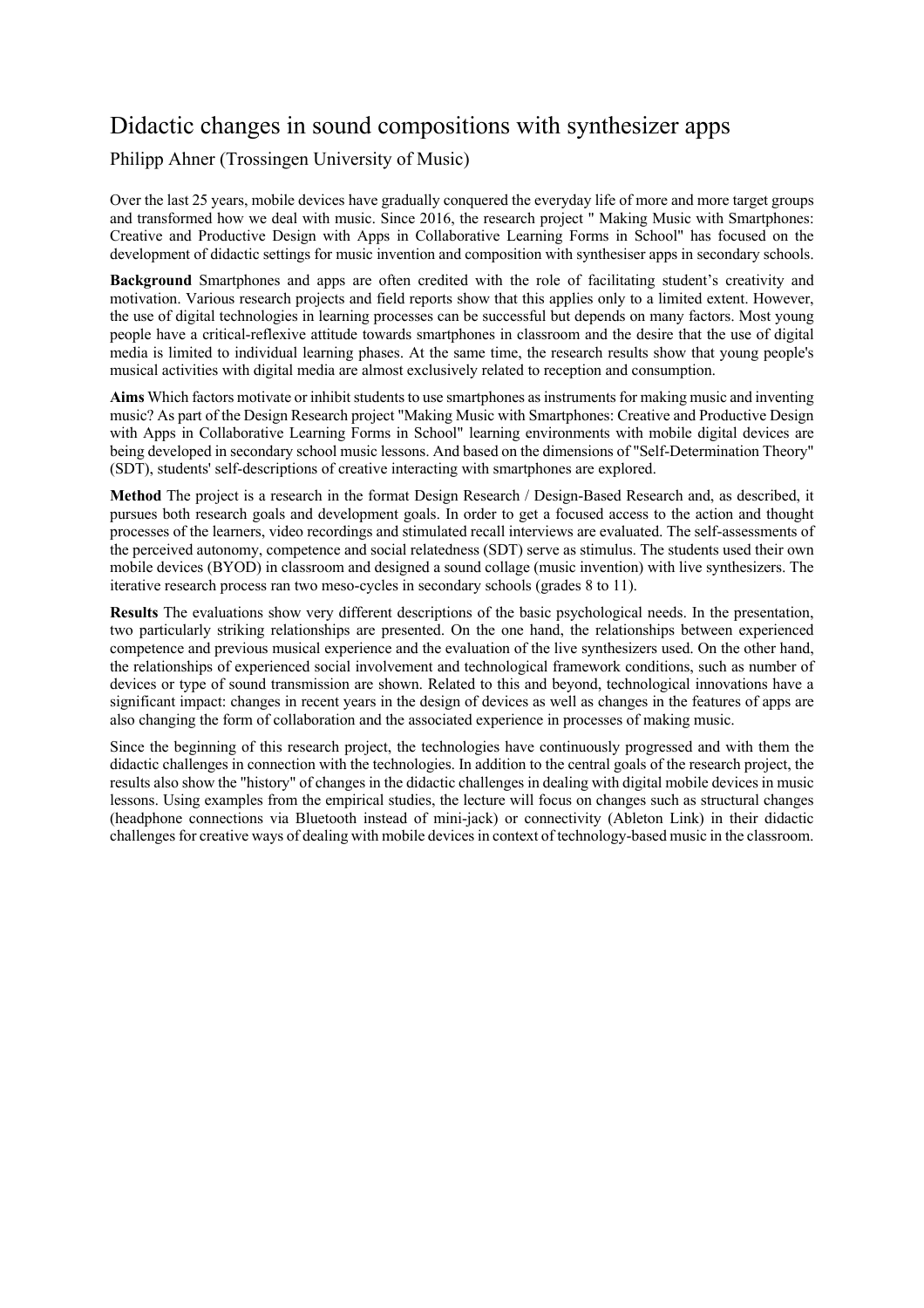## Finding the female users: A feminist historiography of the Fairlight CMI

Manuella Blackburn **(**The Open University) Paul Harkins **(**Edinburgh Napier University)

The story of the Fairlight CMI, a digital synthesizer that was designed in Sydney, Australia in the mid-to-late 1970s, is dominated by a few high-profile male users: Peter Gabriel, Herbie Hancock, and Stevie Wonder. In both academic and popular histories of the instrument, Kate Bush is often the token female user. In this paper, we shift our focus away from this well-known history and ask: who are the users that have been left out of this story? Where are the female users who may have been inspired by Kate Bush but who are not part of this familiar and limited narrative? Was there a lack of female users of the Fairlight CMI, or do accounts of this time overlook their activity and contributions in favour of male counterparts? Were there female producers and musicians who wanted to use the CMI but did not have access or the financial ability to do so? Using ideas and concepts from the field of Science and Technology Studies (STS) and the focus on users in the work of scholars like Trevor Pinch, Nelly Oudshoorn, and Steve Woolgar, we also ask if the designers of the the Fairlight CMI configured the instrument in such a way as to prioritise male over female users.

We will report back on initial groundwork conducted to identify female users of the Fairlight CMI. Our line of questioning and early day discoveries forms the first step of a larger project to develop a research network exploring women users, contributors and creators who can challenge the received narrative around the Fairlight CMI. Inspired by the work of feminist historians of music technologies like Tara Rodgers who writes that 'women are always rendered out of place as subjects and agents of electronic music history and culture', we aim to show how women may have been left out of the story as subjects and agents in the history of early digital technologies like the Fairlight CMI. We identify female users from the worlds of experimental music such as Roxanne Turcotte and Beverly Grigsby, the words of sound engineering like Jeri Palumbo and Susan Rogers, and the worlds of popular music like Julia Downes and Kim Wilde and ask why their stories have not yet been told. Uncovering new voices to tell stories is important now, not only to capture oral histories from those who are still able to contribute to these discussions, but also to write more nuanced histories.

In this paper, we also reflect on recent compositional activity that has drawn on the Fairlight CMI's sound library, as demonstrated in Blackburn's *Farewell Fairlight* (2021). This process raises questions about women contributors to this eclectic and iconic sample collection that was used widely in the production of popular music in the 1980s. There has been much scholarly focus on the ORCH2 sound, that was sampled from Stravinsky's 'Firebird' and used most famously in 'Planet Rock' by Afrika Bambaataa & The Soul Sonic Force. We are keen, however, to investigate the origins of other library sounds and highlight the role of women who contributed to the Fairlight CMI's adoption by users and its subsequent iconic status. For example, we know of Sarah Cohen's breathy vocal addition to the library with the widely used SARARR sample. We want to ask where these sounds came from and in what ways are they still being used to shape the sounds of contemporary music. By doing so, we will rethink the history of technology-based music and explore how women have been overlooked in the writing of history about the designers and users of digital technologies.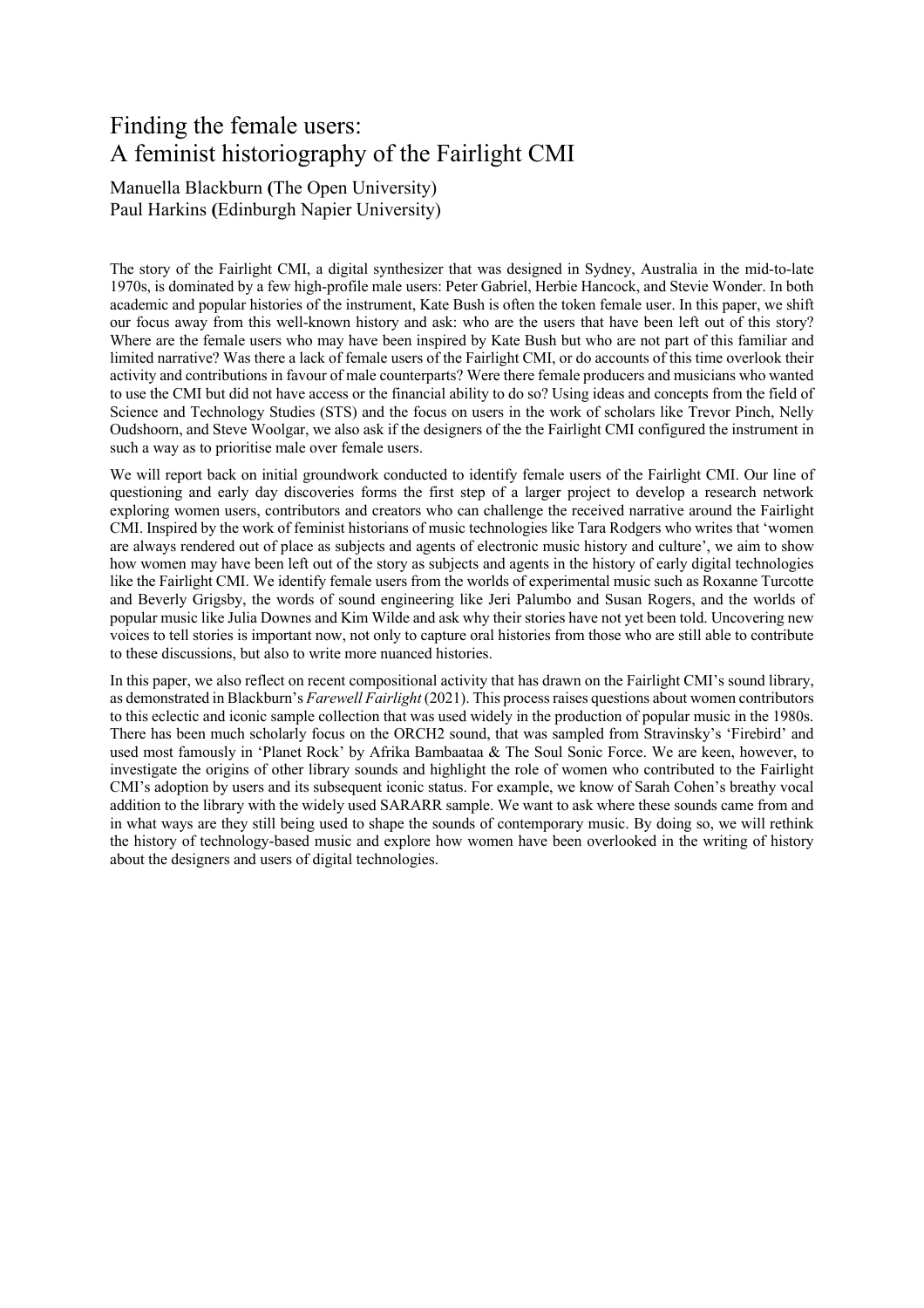## Antinomies of Net/Satellite Communication: Strategies of Musical Interaction. On research experimentation since the 1960s

### Arild Boman (University of Oslo)

This presentation will describe musical experimentation with satellite and net communication in music from 1960s onwards.

**Introduction** Net-based cultures, historically recent and emerging, as in music, needs new models of research and practice: Interaction between musicians in different sites may for instance be described in matrices of relations and outputs, (the results of what musicians hear/receive from others and play/send to others from each site). With close sites and marginal net delays their overall musical output may be close to invariant across sites. And the net concert may be represented and transmitted as one singular output. – Increasing distances/delays between sites may generate a multiplicity of musical outputs, rapidly expanding with the size of the orchestra. As outputs vary between sites, the actual playing in the various ('theres','now') in the matrix may not be accessed and exposed at any singular site.

Authenticating the musical output in one site, like at a particular stage/institution, etc., as the ´real´ one, as ´the´ net-concert, thus does not represent the actual matrix of playing. Delays may also make outputs from different sites incompatible, like destroy rhythmic or harmonic patterns in a concert. Blocking transmissions, to- or from particular sites/musicians may reduce such problems.

The development of net-based culture thus contains even various types of simulations of the basic interactivity that the technology represents. Controls of interaction matrices may be legitimate tools in composing net-music, but the unique potential for including humans by this technology is an inherent challenge about extensions of such inclusion. In research it may take various directions. AI-tools may for instance aim at reducing delay effects by prediction of musicians´ responses to inputs from others, and thus reduce their uncertainty over reactions from each other, (which in non-delayed, face-to-face relations may be realized and responded to immediately). The possible preciseness of such tools may however be questioned, for instance as they would not only predict acts of the other musicians, but even lead to basic problems of self-reference in relating to the very act of playing – of any musician, herself.

Since the launching of communication satellites in the 1960s, - a period of even growing cultural technoscepticism, - these technologies have been welcomed as ultimate, even global unifiers of mankind. For one-way (like television) or serial (telephone) messages, such effects are easily noticed, however regarding continuous interaction, like in musical, visual, or bodily communication, the effects for instance of delays are not as easily determined.

Studies from the 1960s on satellite/net technology may differ from more recent research, simply because the technology was new, which made it possible to study initial encounters with the technology, before the emergence of what has become established 'mainstream' practices.

**Research/method** Following experimentation with computer music from 1961 onwards, MediaCulture (at the Department of Sociology, University of Oslo)<sup>1</sup> started experimentation with continuous interaction in music, visualization, and dance via satellite systems. In the first exploratory phase in 1972, actors used instruments, metronomes, and voice when trying to cope with the antinomies and inconsistencies posed by systemic delays. Experimentation also included studies of such tensions in actors´ initial encounters with VR in theatre music, using Erkki Kurenniemi´s computer technology.2

The next phase included testing how satellite communication systems and strategies could affect different types of culture. This was done with actors first interacting ordinarily in a studio, then divided between two sites/studios and interacting via a network, and finally interacting with net/satellite delays between different sites. The first set of experiments included a classical chamber music quartet in the Western art music tradition. In the second set, a jazz quartet. To extend the scope and incorporate studies of the global reach of satellite systems, a third set of experiments included a group of Jamaican musicians, conducted in 1978.

<sup>&</sup>lt;sup>1</sup> MediaCulture, (later with the present Knowledge Channel (research broadcasting on the Norwegian National Television, NRK)), has been the basis for practical experimentation, research, and art workshops with new communication technologies in Norway and abroad, since the 1970s.

<sup>2</sup> Stina Høgkvist, *Synesthesia*, (On Arild Boman´s applications of Erkki Kurenniemi´s DIMI-computers in VR). Published for the exhibition of experiments in *I Wish This Was A Song: Music in Contemporary Art*, the National Museum of Art, Oslo 2012/13. p. 158-163.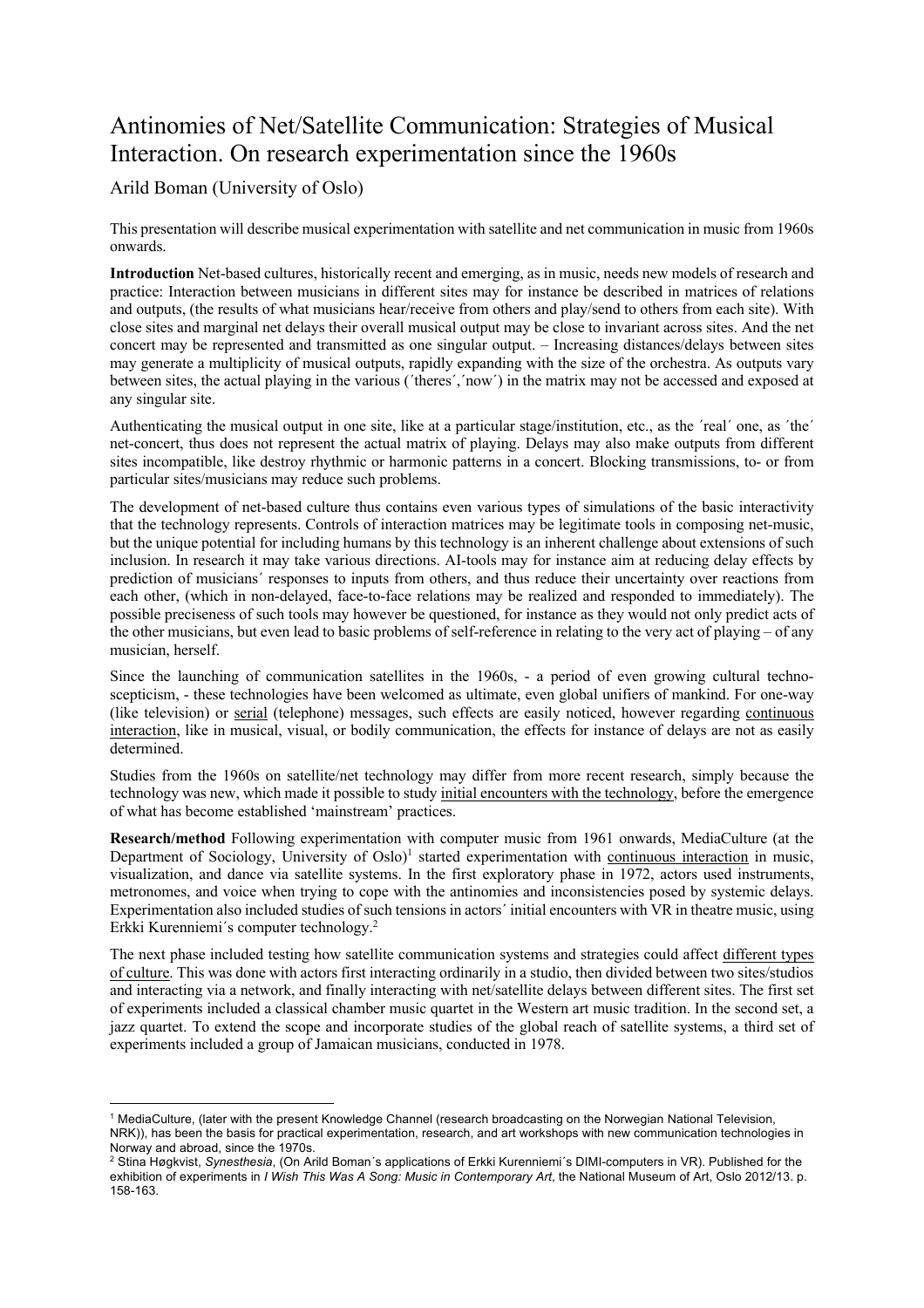Analyses of the first recorded material, (Satellite Music Interaction I), $3$  showed that different approaches were taken by actors, like: 1) ignoring the system or 2) attempting to change it, 3) identifying/utilizing net/satellite delays as ´systemic rhythms´, or 4) ´drowning´ delays in arrays of actions, - 5) repression ("Forget the satellite, just play!"), or paralysis (no playing). A set of such strategies for interaction via satellite was identified, applicable for example in net-based composition and performance of music, (but even to visual art, dance, social ceremonies, demonstrations, etc.)

**Results** Such strategies were found to be differently distributed among the music types: Playing traditional Western classical music even crashed, despite the musicians' ingenious attempts at finding strategies. Jazz musicians were found to manage delays by strategies like ´drowning the system´ in added complex rhythms, or by identifying and playing into ´systemic rhythms´. The Jamaican musicians were able to play even with changes of the system.

Here it is to be noted that the signal transport in satellite systems were changed from '1-jump' to '2-jumps', thus increasing the delays. From the intense attempts to reduce signal delays in games, financial-, military communication, etc. (limited of course by the speed of light), one should believe that reducing delay time would reduce musical problems. And that ´1-jump´ should be preferable for actors. But contrarily, the Jamaican musicians reported that ´2-jumps´, (which in principle may reach the entire planet), was best for their playing. These musicians thus found a ´really global´, but slower system to be the most suitable for their interaction.

Non-Western cultural elements and forms here were more compatible with advanced net/satellite technology than the classical Western cultures, that had created that technology. This indicates that possible ´holes´ in theories of an irresistible, Western, media-based cultural imperialism can be found.

In 1998, a 3-way Oslo-Helsinki-Warzaw Internet-concert was produced in order to explore how pre-composed, distributed and live collaborative performance could create meaningful musical outcomes. The presented works included experimentation in sonic, visual, and kinetic expressions.4 The projects have proceeded in studying aspects and impacts of satellite/net systems. In these experiments, communication technologies have been found to present challenges for timing and temporality, as well as for the dynamics of freedom/tolerance of entropy in musical interaction.

Net/satellite communication has grown immensely, like in the 2020s´ pandemic blasts of digitalization of work, education, and culture. It has taken many, even problematic forms, like various types of simulations of direct, immediate sharing via net, in experimentation as well as in mass media productions. Patterns of net-music with musicians or audiences left in ´monadic´ (not shared) positions by net/satellite systems may for instance lead to hierarchies: - As where outcomes of interaction are only 'correct' or meaningful in central/'frontstage' sites; - Or by approaches where musicians/actors practically and/or theoretically are split into 'master' and ´slave´ positions that provide mere ´raw materials´ to a meaning not shared.

**Conclusion and future work** Advanced communication systems are drivers and instrumental in local and global processes. But they also lead to communicative inconsistencies/antinomies that may have social, economic and cultural implications. Amidst systems providing promises for human unification lie even sources of excommunication of humans, as in the example of Western chamber musicians. In our presented musical studies, the outcomes have been found to relate to basic types of temporality and dynamics, here in musical genres or forms.

The challenge for critical, empirical research thus goes beyond exposing technologically based pseudocommunication and possible hierarchical aspects of net communication. It is also necessary to explore the possibilities and constitutions of new musical elements and forms, facing even antinomic conditions of human communication. Two basic questions: What kinds of sharing are possible in net-based communication? Which cultural elements and forms may cope with the antinomies of net communication? This is a work that cannot be shut off from music and cultural practice. The projects discussed in this article indicate that music might be useful in extending our understanding of this question, even beyond the realm of music itself.

<sup>3</sup> Arild Boman*, Satellite Music Interaction I*, (1973), Institute for Social Research, Department of Sociology, University of Oslo. <sup>4</sup> WHO – HOW – WOH? Performances of music and digital visual art was exchanged in real time between Oslo, Helsinki and Warzaw. The Norwegian location was at MediaCulture/Knowledge Channel studio, University of Oslo. (http://joranrudi.no/warsaw/)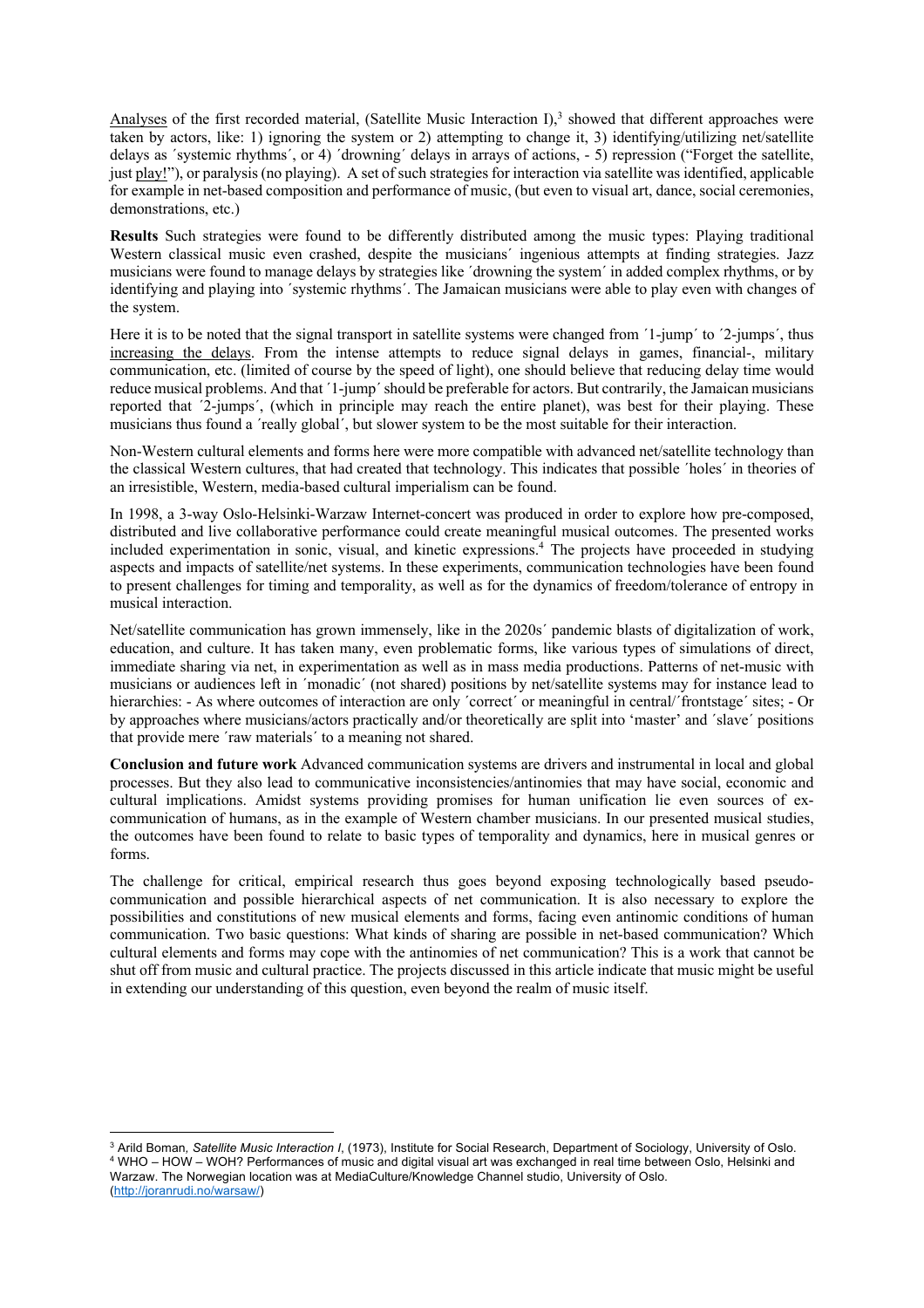## Repurposed Items as Nonhuman Actors: Towards a Relationally-Defined Organology

Dylan Burchett (Louisiana State University)

The use of repurposed items in performances of technology-based music has long presented the Western musical tradition with issues concerning their definitions, classifications, and practices, largely due to the ways by which their fluxional natures and identities evade traditional methods of organological classification. Recent performances that contribute to the blurring of these lines have been seen in the work of Rie Nakajima, Ryoko Akama, and Choi Joonyong, among others, as the repurposed items they use do not fit easily into current "instrument" definitions due to the prior and current lives these seemingly autonomous items appear to contain. In many cases the items used in these performances are referred to as found, a term that feels reductive in its assessment of a repurposed item's lifespan and fails to account for the object's ability to both act and react within a performance setting.

Adherence to the term found in current perspectives in technology-based music appears to be at the service of traditional methods of organological classification that maintain the subject-object relationships expected of established musical performance styles. The subject-object relationships of established musical performance styles, which hold subject and object as discreet, separate entities that either act as subject or are acted upon or through as object, are ill-suited for discussing performances involving repurposed items as they ignore the greater interactive, contextual, and environmental factors in which subject-object interactions exist. In order to reassess current views on repurposed items in technology-based music, an an expanded perspective that reconsiders the aforementioned distance between subject and object is needed.

Drawing from art critic Michael Fried's framing of Donald Judd's sculptural work as theatrical, this sense of distance between a repurposed item and its beholder can be reimagined as a projection of presence from the repurposed item, one that includes the spectator and their mutual experience of context and duration in a site of performance. By including the spectator in its projection of presence, a repurposed item no longer contains its own singular presence as expressed by its medium, and instead functions as a nonhuman actor within a space alongside the human performer that perceives it, in effect becoming theatrical. By taking this perspective, the theatrical nature of repurposed items is therefore at odds with traditional methods of organological classification because performers act with these items, not upon or through these items, due to their inclusion alongside other spectators in the projection of the item's presence.

This projection of presence from a repurposed item also calls attention to the item's the perceptible prior lives external to its current functions within a site of performance. These perceptible prior lives and trajectories are evidence of the item's autonomy, signaled by guiding moments of engagement with the performer. In these moments, the sense of distance that contributes to the theatricality of these items is no longer a product of a oneway gaze, in which the performer is contained within the presence of an object that cannot return their watchful eye. Instead, as understood through Bertolt Brecht's concept of *Distanzierung,* which refers to the selfconsciousness manifested in an audience member through an actor's acknowledgement of their breaking of the fourth wall in a theatrical production, this sense of distance can be understood as a two-way gaze born of ensnarement within the interactive forces of human and nonhuman actors that arise from mutual existence within a moment.

By considering how a repurposed item's ability as a nonhuman actor to return our gaze informs its autonomy, a new relationally-defined organology is required to map the network of a repurposed item's constitutive elements and trajectories between sites of performance. Such elements include a repurposed item's material qualities and trajectories, internal and external performance contexts and narratives, and ability to effect and be altered by on other human and nonhuman actors. An relationally-defined organology would refrain from defining nonhuman and human actors by their static qualities and productive capacities, but would instead seek to understand them through the potential meanings they stand to enact as momentary assemblages of characters that both act and react to the theatrical narratives, settings, and stagings that unfold in sites of performance.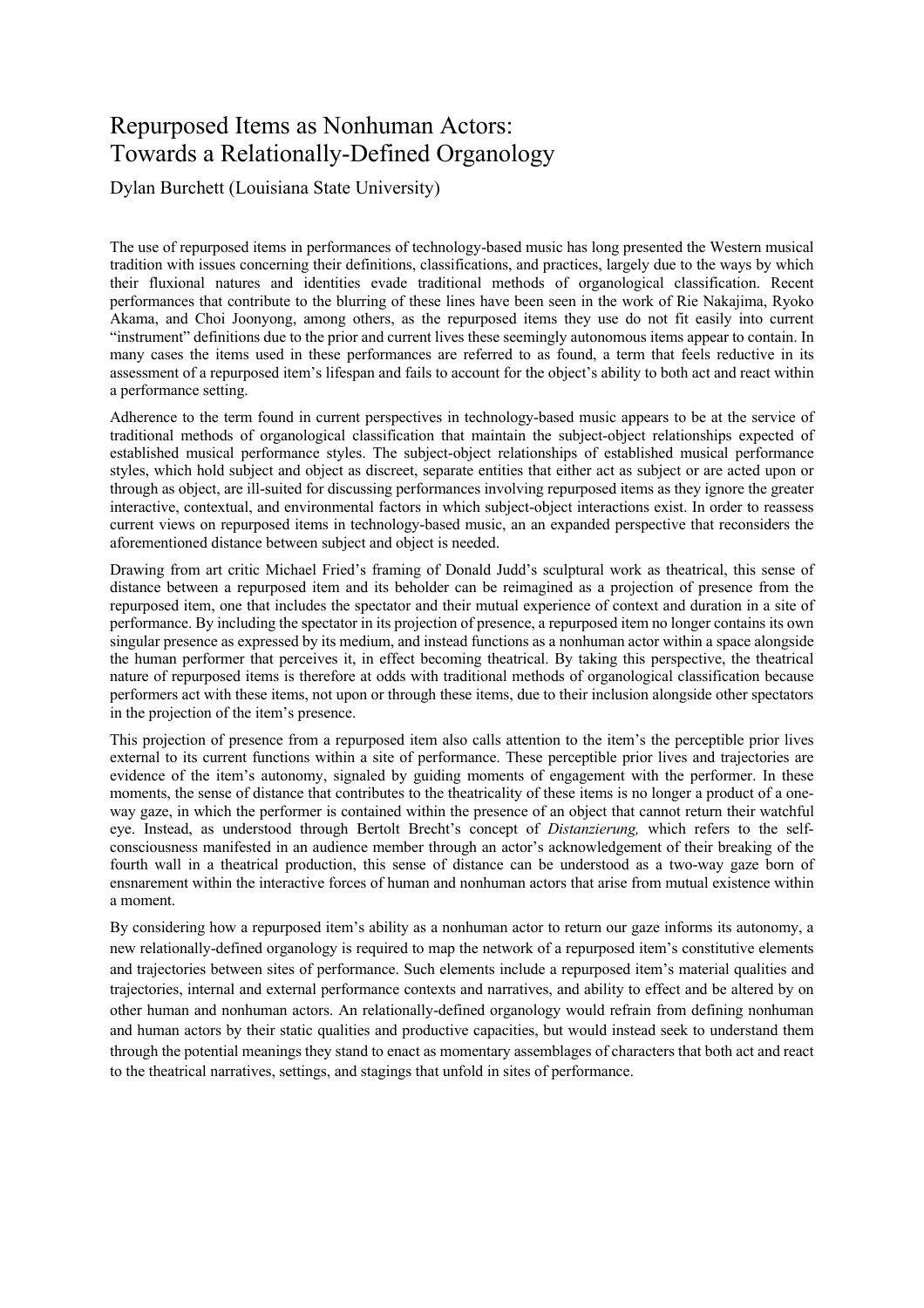## Max - Expansion From a Programming Paradigm to a Distributed Lab

Jaehoon Choi (Rensselaer Polytechnic Institute)

Since the 1950s, computer programming languages for musical practices have emerged due to particularities in music, especially time, which is different from typical general purpose programming languages.<sup>5</sup> Each music programming language has different features and philosophy, and the development of these technologies contributed immensely to the artistic progress of computer music.<sup>6</sup> However, simply focusing on the technical side does not reveal the full picture of technology-based practice in music. The process of technological development often involves non-technical elements such as "economic, political, ideological, or cultural grounds,"7 and it's crucial to incorporate those to fully understand the influence of music-specific programming languages. In this regard, this paper will focus on Max/MSP and Pure Data(Pd), one of the most popular computer music programming languages,<sup>8</sup> as a case study and will attempt to reveal their broader aesthetic impact by analyzing their history and design characteristics in an interdisciplinary approach.

Max/MSP and Pure Data(Pd), originally developed by Miller Puckette in the 1980s, share a common paradigm that Puckette refers to as "Max."9 Following Puckette's designation, Max is coded by positioning rectangular objects in various location.10 Each object has unique functionality and inlet/outlet numbers, and the user connects these objects with patchcords which represents the flow of data and signal.<sup>11</sup> The fundamental design goal of Max is to schedule realtime tasks and manage communication between them,<sup>12</sup> which was an unique approach compared to other music software programs that focused on creating a "sequence of actions."13 This feature enabled users to experiment with automated musical system and interaction.<sup>14</sup>

This paper will show how Max has expanded from a programming paradigm to a distributed discourse of knowledge production and aesthetic implementation. This discourse will be termed as a lab, where the concept of lab is treated as a dynamic discourse, serving "as a kind of pragmatic persuasion, ordering, and organization of material and discursive regimes, invoking an entire network of power relations that determine what is and is not possible to say or do within a space designated as a lab."15 This has been possible because of the design principle of Max, which resembles the notion of the "Open Work",<sup>16</sup> a concept coined by Umberto Eco and later applied to digital content by Alan Blackwell.17 A subsequent developer of Max extended this notion of the "Open Work" to the ways in which the paradigm offers various layers of "incompleteness"18 with differential affordances to contributing users.<sup>19</sup>

Max is designed to be simple and hierarchy-less by eliminating scopes/namespaces, excluding any type of linear control flow to prevent unnecessary complexity, and starting with a blank page when it's opened to minimize the introduction of any musical and stylistic bias.20 Also, it provides different layers for users to participate in, ranging from end-users who will mainly utilize the visual programming environment to engineers who will create custom externals through the  $C/C++$  software development kit(SDK) and also for users in between through tools like gen∼. As the "computer-aided ethnography" work by Nicolas Ducheneaut shows, creating social engagement between incoming users and the software community is crucial for the project to be sustainable,<sup>21</sup> and Max's software architecture affords engagements to a wide user base that makes this possible.

<sup>20</sup> Puckette, "Max at seventeen."

<sup>5</sup> Roger B Dannenberg, "Languages for computer music," Frontiers in Digital Humanities 5 (2018): 3.

<sup>&</sup>lt;sup>6</sup> Victor Lazzarini, "The development of computer music programming systems," Journal of New Music Research 42, no. 1 (2013): 97.

 $^7$  Matti Tedre and Ron Eglash, "Ethnocomputing," in Software studies: A lexicon, ed. Matthew Fuller (MIT Press, 2008), 97. <sup>8</sup> Ge Wang, "A history of programming and music.," in Cambridge Companion to Electronic Music, ed. Nick Collins and Julio D'escrivan (Cambridge University Press, 2008), 8.

<sup>&</sup>lt;sup>9</sup> Miller Puckette, "Max at seventeen," Computer Music Journal 26, no. 4 (2002): 1.

<sup>&</sup>lt;sup>10</sup> Gregory Burlet and Abram Hindle, "An empirical study of end-user programmers in the computer music community," in 2015 IEEE/ACM 12th Working Conference on Mining Software Repositories (IEEE, 2015), 1.

<sup>&</sup>lt;sup>11</sup> Burlet and Hindle, 1.

<sup>12</sup> Puckette, "Max at seventeen."

<sup>13</sup> Puckette, 32.

<sup>&</sup>lt;sup>14</sup> David Zicarelli, "How I learned to love a program that does nothing," Computer Music Journal 26, no. 4 (2002): 44–45. <sup>15</sup> Lori Emerson, Jussi Parikka, and Darren Wershler, The Lab Book. Situated Practices in Media Studies (University of Minnesota Press, 2021), https://manifold.umn.edu/projects/the-lab-book.

<sup>16</sup> Umberto Eco, "The OpenWork," chap. Openness, information, communication (Harvard University Press, 1989).

<sup>17</sup> Alan F Blackwell, "What Does Digital Content Mean? Umberto Eco and The Open Work," in Critical theory and interaction design, ed. Jeffrey Bardzell, Shaowen Bardzell, and Mark A Blythe (MIT Press, 2018).

<sup>&</sup>lt;sup>18</sup> Zicarelli, "How I learned to love a program that does nothing," 45.

<sup>19</sup> Zicarelli called this the hierarchy of incompleteness in his publication.

<sup>&</sup>lt;sup>21</sup> Nicolas Ducheneaut, "Socialization in an open source software community: A sociotechnical analysis," Computer Supported Cooperative Work (CSCW) 14, no. 4 (2005): 323–368.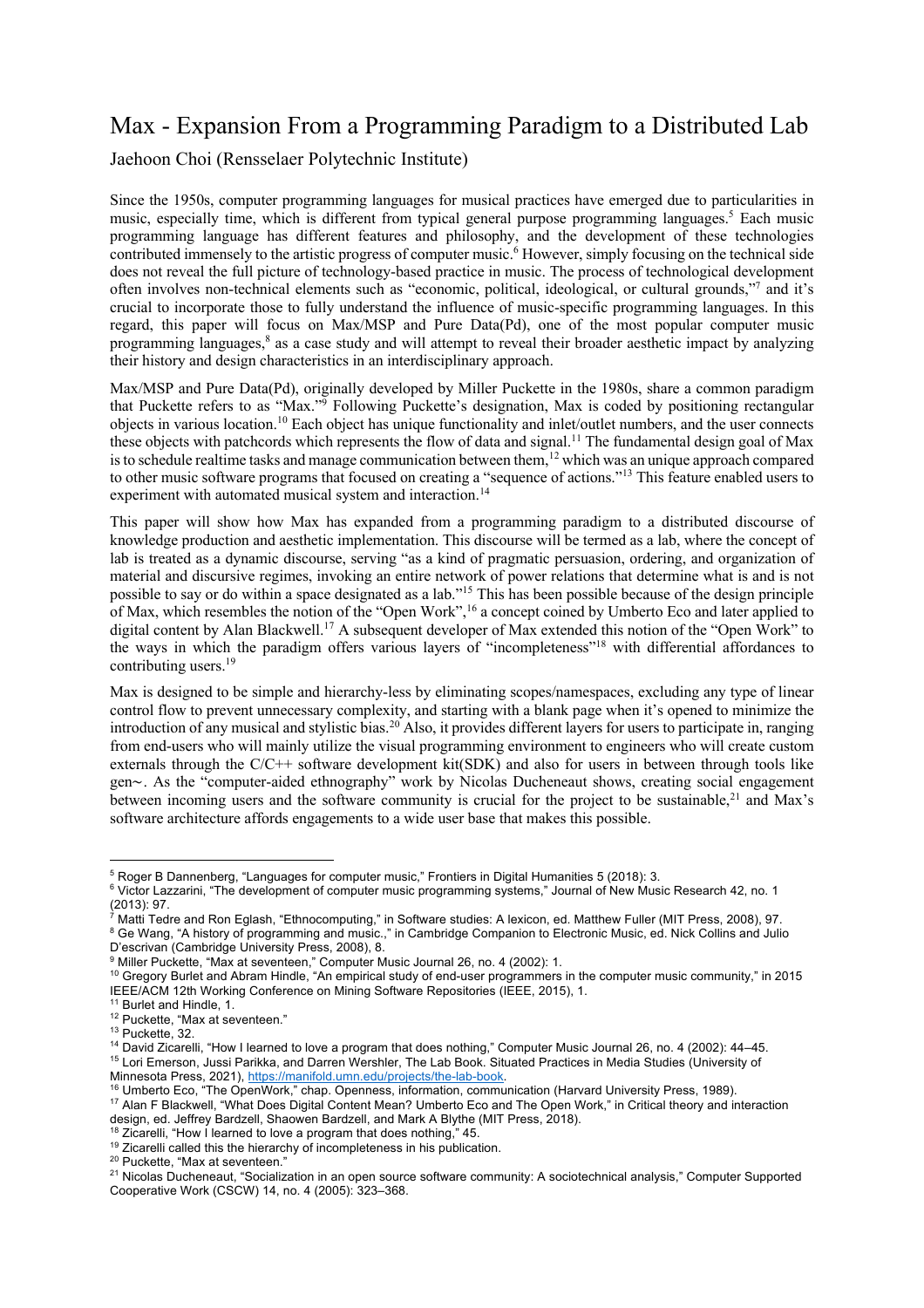In light of its current functioning as a "distributed lab,"<sup>22</sup> it is revealing that Puckette's initial motive was not to create a visual programming software but rather to make a realtime scheduler, saying that he "was thinking in a very formal computer science kind of way."23 In this paper, I will show how this abstract, computer science based idea originated in Puckette's experience at IRCAM, a Paris-based research center founded in 1977 by the French Government to spreadhead musical research through computing and acoustics. Contrasting to the current distributed lab paradigm, Max initially was a solution to the realtime interaction musical objectives of a single lead user,<sup>24</sup> Philippe Manoury,<sup>25</sup> arising from the unique problematics of a unique one-of-kind signal processing computer, the 4X. This research will expose the social and dynamics of IRCAM during the 1980s, with analysis drawing on recent scholarship in Software Studies.26 These elements are not independent but rather entangled, and this research will attempt to reveal its complex interrelations. Some of them include the common interest in realtime from both Puckette and IRCAM,<sup>27</sup> Puckette's close collaboration with Philippe Manoury as a lead user,<sup>28</sup> the strict division between the composer and musical assistant at IRCAM,<sup>29</sup> the opaqueness/oral culture/lack of documentation at IRCAM,<sup>30</sup> and the significance of the 4X machine during the 1980s.<sup>31</sup>

<sup>26</sup> Matthew Fuller et al., Software studies: A lexicon (MIT Press, 2008).

<sup>&</sup>lt;sup>22</sup> Emerson, Parikka, and Wershler, The Lab Book. Situated Practices in Media Studies.

<sup>&</sup>lt;sup>23</sup> Darwin Growse and Miller Puckette, "Podcast 090: Miller Puckette," Youtube, Online; accessed January-2022, 2017, https://youtu.be/cqQ8hY9QHkM.

<sup>&</sup>lt;sup>24</sup> Eric Von Hippel, "Lead users: a source of novel product concepts," Management science 32, no. 7 (1986): 791–805.

<sup>&</sup>lt;sup>25</sup> Puckette said in his interview with Darwin Growse in 2017 about his collaboration with Philippe Manoury as follows.

<sup>&</sup>lt;sup>27</sup> Tod Machover, "A view of music at IRCAM," Contemporary Music Review 1, no. 1 (1984): 9.

<sup>28</sup> Von Hippel, "Lead users: a source of novel product concepts."

<sup>&</sup>lt;sup>29</sup> Laura Zattra, "Collaborating on composition: The role of the musical assistant at IRCAM, CCRMA and CSC," in Live Electronic Music (Routledge, 2017), 59–80.

 $30$  Georgina Born, "(Im) materiality and sociality: the dynamics of intellectual property in a computer software research culture," Social Anthropology 4, no. 2 (1996): 101–116; Georgina Born, "Computer software as a medium: Textuality, orality and sociality in an artificial intelligence research culture," Rethinking visual anthropology, 1997, 139–69.

<sup>&</sup>lt;sup>31</sup> Growse and Puckette, "Podcast 090: Miller Puckette"; Nigel Osborne, ed., "Musical Thought at IRCAM," Contemporary Music Review 1, no. 1 (1984).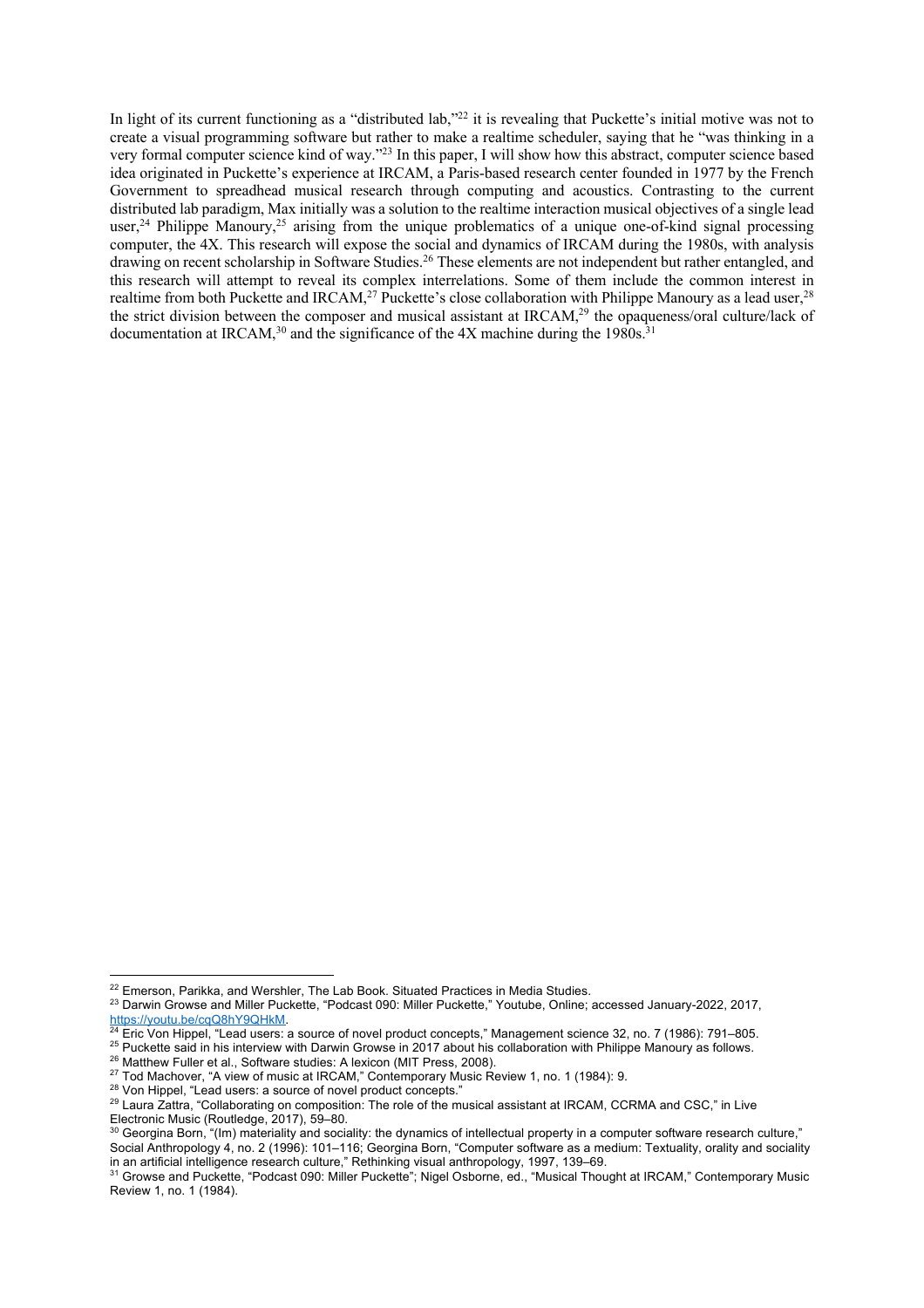## Reconnections: Electroacoustic Music & Modular Synthesis Revival

### Neil O Connor (University of Limerick)

For many electroacoustic music composers, focus is more directed toward both timbral and textural approaches rather than pitch centric domain processes. Further to this, both physicality and connectivity, through the use of hardware devices, is another current technique. Traditional protocols such as MIDI and programmable synthesizers provide a somewhat restricted timbral exploration of sound. Musical devices, such as a modular synthesizer, can allow for more interaction and often produce a more unrestrained sense of sonic exploration, creative platform and extension of compositional thinking.

This paper examines a 'reconnection' to past compositional approaches with the aim of making them relevant again today. These processes are applied in my own work and mediated through the use of a Make Noise Shared System Plus Modular Synthesizer. In particular, a focus on the module, Morphagene, is discussed, a module largely modelled on the Phonogene (1954), a multi-headed tape instrument, used by Pierre Schaeffer and Iannis Xenakis at Radio France (GRM). Developed alongside engineer Jacques Poullin, the Phonogène, allowed the user to control the speed of playback of a magnetic tape in accordance with the twelve semitones of the tempered scale. As sound manipulation practices began to change, through the use of Vari-Speed and Time Lag Accumulation. Further to this, created in 1954, the Morphophone allowed a delay effect to be applied to the sound signal. Also using magnetic tape as a medium, its twelve play heads enable the same sound to be replayed simultaneously but with a delay to produce an echo effect, while also varying the dynamics and timbre of the sound. Both these machines helped future directions for both Schaeffer and other composers working at GRM.

Modular systems that were developed during the 1960-70s were built to explore the possibilities of electronically generated sound and as the technology used at the time was basic, its resultats tone was similar. The development hardware emulations such as of Make Noises Morphagene reconsider and link composers with the spirit of electroacoustic music making, returning to more physical and interactive compositional and synthesis approaches.

This resurgence poses many questions; what has this reimagining of compositional processes made in the language of electroacoustic music making? There are many answers here, one being part of the modular synthesizers power is that it explores the continuum between instrument and object, virtuoso and the naive and secondly, that the machines power of immunity from classification and technological retirement, allows the modular synthesizer to act as conduit of expression for current and future electroacoustic music makers to engage more fluidly with their practice, a process that helps us reframe music of the past.

This paper considers the relevance of this issue both within my own work and as an important area of study by asking if these 'reconnections' to past techniques challenge or complement the established histories of electroacoustic music and to what end will it influence future directions as smaller cottage industry manufacturers use a vast online communities together to explore and develop a ethos of sonic exploration, exploitation and inquiry. Ultimately, it is this form of a communal will and want that will transform and shape the organisation of sound and its compositional implications into the future.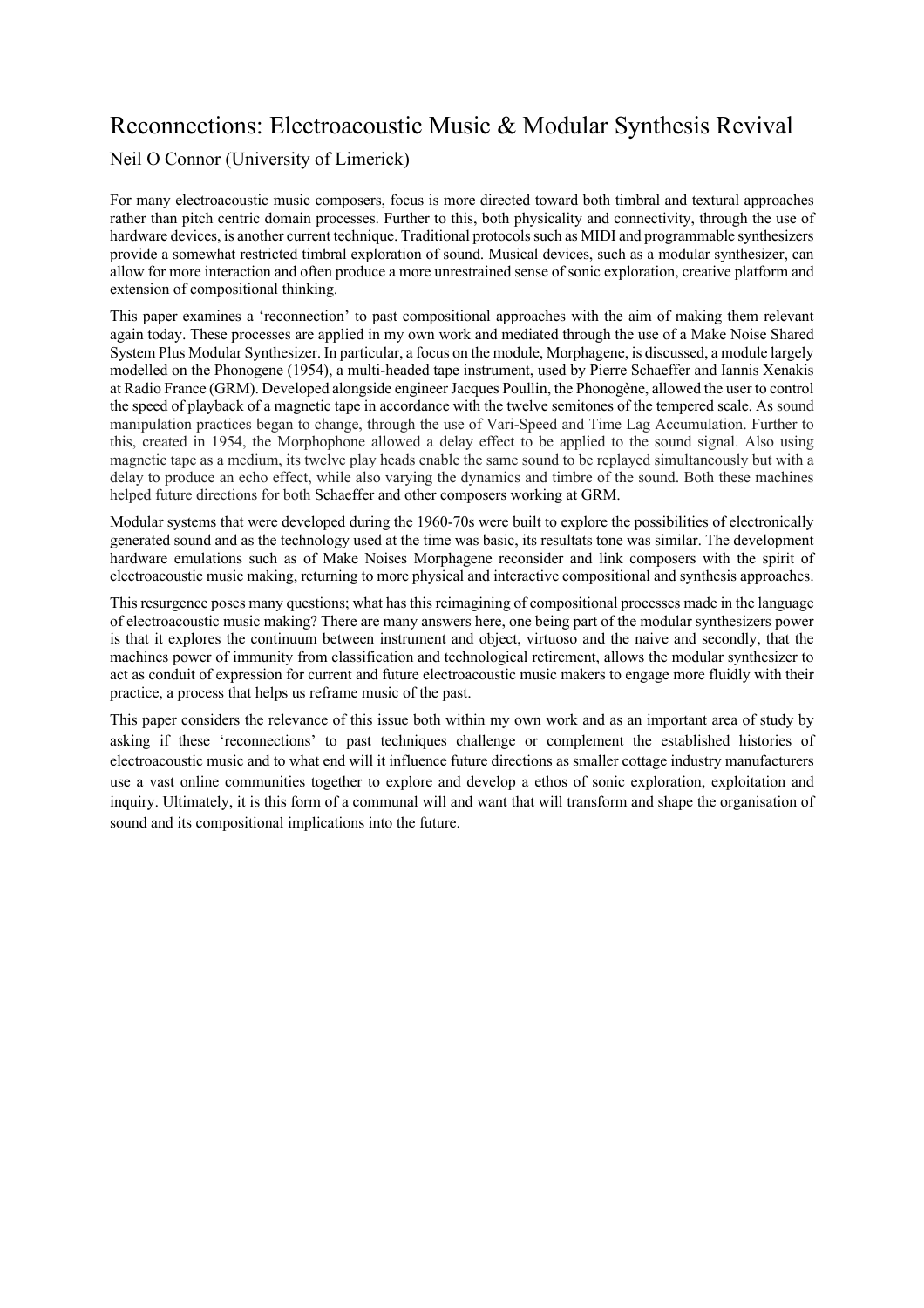# Exploring the mystical origins of Electronic Music

### Simon Crab

This paper sets out to challenge the assumption that electronic music and technology-based music originated from 'rationalist' modernist origins and instead posits that it was, on the whole, aligned to what can be described as the irrational current of thought of 19th century Romanticism and Spiritualism. I will argue that the creation of electronic musical instruments and the consequent composition of electronic music corresponded to prevailing perception of the period that new electro-acoustic technologies – the radio, telephone, telegraph etc. – were closely related to the mystical world of 'the ether' – ideas that can be found in the Lebensphilosophie and vitalist philosophy of Ludwig Klages, Henri Bergson and others.

To support this argument I will use examples of electronic music and electronic musical instruments that were produced after the First World War in Germany and France. I will examine specifically Friedrich Trautwein's electronic instrument, the Trautonium (1930) and Paul Hindemith's use of the instrument in Des kleinen Elektromusikers Lieblinge (Hindemith 1930), Jörg Mager's electronic instrument, the Sphärophon (1921) and his ideas of musically led utopian revolution. In France I will use the examples of Maurice Martenot's electronic instrument the Ondes-Martenot (1928) which featured in Olivier Messaien's in his Turangalîla-Symphonie (1946) and Nikolai Obukhov's Croix-Sonore (1926) which became the musical focus of Parisian Rosicrucian ritual and the centrepiece of his magnum opus 'the Book of Life' (1926).

Although capable of creating a wide range of new sounds, expressions, timbres and noises, I will argue that the sonic palette of early electronic instruments were intentionally limited to allow for established Kultur to remain unchallenged. These instruments were instead utilised to provide dramatic, otherworldly atmosphere, imitate existing instruments or exploited for their technological advantages: amplification, affordability, portability and so-on. A prominent example of this tendency was the work of Jörg Mager who in Jan 1929 established the 'Studiengesellschaft für elektro-akustische Musik' in Darmstadt. Here, Mager pursued his obsession with microtonal electronic music alongside experiments with tone colour modulation using low frequency oscillators and white noise.<sup>32</sup> Mager's pioneering work was met with universal disinterest, instead he was persuaded (and financially coerced) to create a 'perfect' organ for use in traditional musical recitals, his sonic experiments relegated to providing bell sounds for Wagner's Parsifal (1930 and 1931) and film sound effects.33 To underline this process, the type of technology pioneered by Mager was more efficiently applied by his younger ex-assistant, Oskar Vierling in his KdF Grösstonorgel of 1936, a large portable, amplifiable polyphonic electronic organ designed for Nazi party rallies and the performance of aproved German classical music.

Particularly in Germany during the early 20th century – but also to a great extent in France, Great Britain and Russia – the established musical tradition was considered an unchallengeable tradition that evolved under the watchful direction of bourgeois music institutions – a tradition that represented the unique character of the nation state and its historical legitimacy. This tradition was to be protected from the unpredictable forces of commercial musical technologies (gramophone, popular music, radio) and the disruptive sonic potential of new electronic instruments.

This paper will conclude with the argument that modernist thinking only became evident in concrete, electronic and computer music once the prevailing perception of technology shifted from mysticism to become associated with 'rational' modernity through processes of social and industrial rationalisation (Fordism, Taylorism) and a general culture of musical commodification through mass media and mechanical reproduction.

<sup>32</sup> Schenk, Emil. Jörg Mager, dem Deutschen Pionier der Elektro-Musikforschung, Darmstadt 1952, 13. 33 For example the 1936 film Stärker Paragraphen als directed by Jürgen von Alten with music by Rudolf Perak.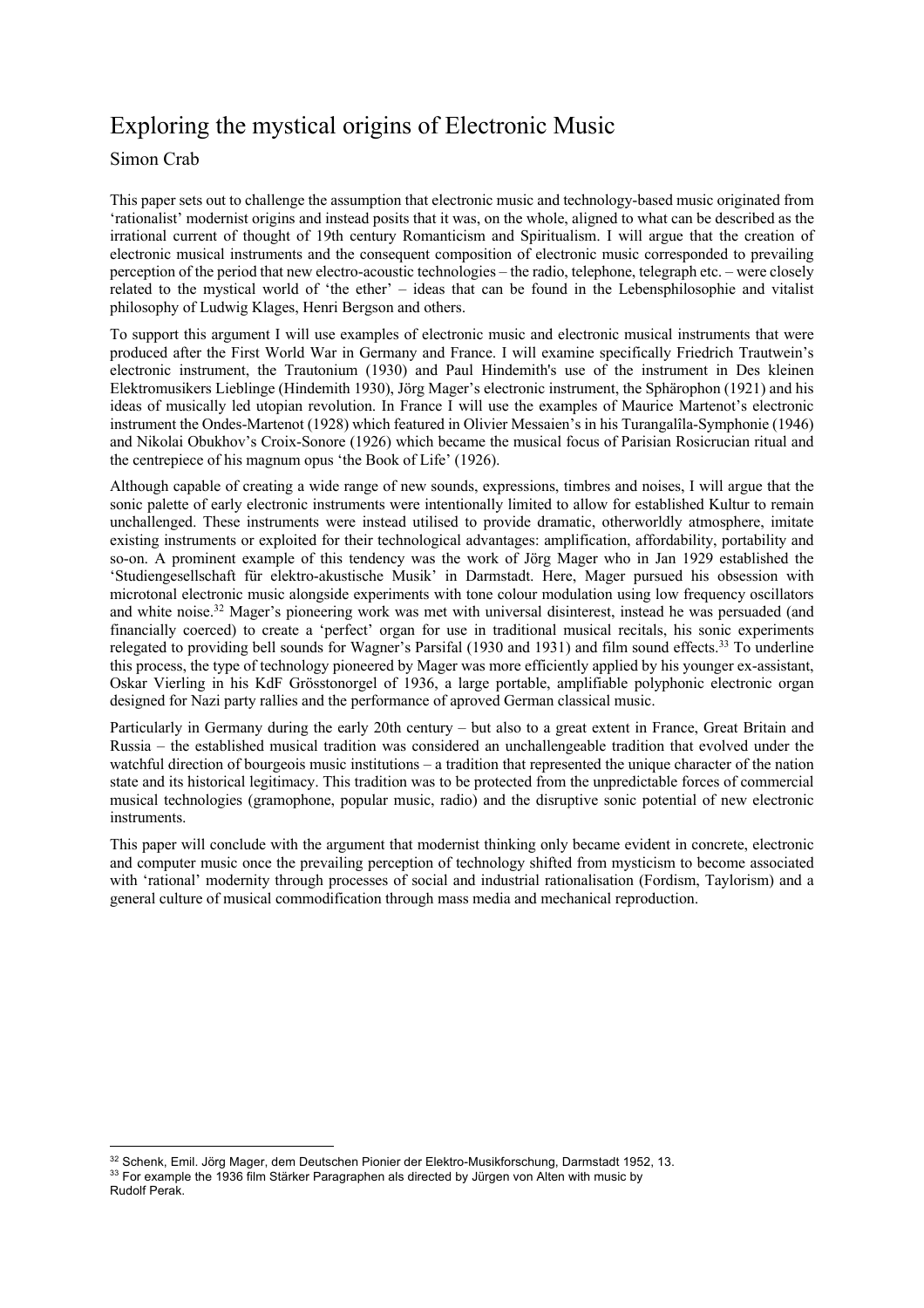## Sketching shifting modalities in contemporary music practices including technology

Rose Dodd (University of Utrecht)

A dichotomy, a separation between electronic and instrumental music categories has endured, dividing these kindred traditions for years. An accepted ideation of aesthetic historiography in both terrains, has reinforced this fixedly binary outlook. Other art forms, - dance, art installation, and theatre began experimenting collaboratively, using both sound worlds, merging them, dissolving, and exploring their distinct qualities.

Tumbling, spat into life, freshly created outlier works shape themselves around a focal gaze which excavates a developing performance space, investigating at the edges of new and expressive practices, anarchic in tone, scrutinising existing codified, normative aesthetic narratives.

The unfolding of a developing catalogue of technology-imbued, and 'other', mis-stepping artworks involving music has been bleeding within and from across other disciplines for a while: works such as: *Black Box Music*  (2012) Simon Steen Anderson; Yannis Kyriakides/Keren Levi *Unmute* (2019), Mauricio Kagel *Pas de* cinq (1965)34; Philip Venables, Ted Huffman/Andreas Borregaard *My favourite piece is the Goldberg Variations*  (2021); Jennifer Walshe/Andreas Borregaard *Self-Care* (2017), for accordion, tape recorder& film35; Samuel Beckett's *Rockaby* (1981)36; works by Icelandic composers, Katrín Helga Ólafsdóttir's *Runner of the Year* (2019) for runner, timekeeper and ensemble, Beregrún Snæbjörnsdóttir's, *Areolae Undant* (2019), and Sól Ey; and *The Hands. The Double* (2021) by Kristin Ryg Helgebostad, Henrik Hellstenius and Ellen Ugelvik.

Sketching a retrospective and looser re-framing of categorisation, repositioning technology's material use in music, allows for a broader understanding: when including work from other genres, and art disciplines. Increased invigoration in performance practice, traced in these catalogued works, demonstrates that in assimilating other modes of thinking, across performance and technology, an expansive and denser developing re-thinking of historiography is possible. It is already taking place.

An increasingly flexible creative landscape needs to be acknowledged as the new ground zero. In this cultural landscape, the naturalisation of the co-existence of many gazes and the normalisation of agency, are beginning to be accepted as key features.

Welcoming other forms, from outlier tangential corners of *kunst*: a newly sketched re-historiography acknowledges a wider scope of levelling and equalizing inclusivity: a complex, but increasingly more complete idea of canonic formation. Offering more open and neutral framing: inhabiting the black box as a performance space is not only timely, but increasingly in vogue for contemporary *performative* works that are now being created.

Celebrating the morphable space of theatre's black box where difference power dynamics between the stage and auditorium are collapsed<sup>37</sup>: allows for more integral, more intense conceptualisations of artistic experimentation and practice. Meaning collapsed in on itself: outward overlay of historiographic encoding is now derived from multiple framings: cultural, historical, and, geo/technical<sup>38</sup>: and more acutely in focus, is the performativity of self. The relevancy of an archaic pedestal of culture, within which great composers' works have been cultivated, elevated, displayed: the concert hall, is overtime becoming subtly dismantled. Gazing, and regarding the performance space: evaluating and speaking to the *empty space*, is intrinsic to many works of value at this time.

We have broken through the looking glass.

Post-binary, we are now – posthuman.

Posthuman, we *are* the white rabbit falling down the hole – with our own endeavour shaping what the world through the looking glass is becoming.

Scoping this new landscape out is urgent work: as music spontaneously combusts into life within this differently defined space. Peter Brook's *denkpiste* or 'thinking arena,' and his notional *empty space*, seem to both be being conjured and inhabited in current musical endeavour and performative practices.<sup>39</sup> No longer trapped within the

 $34$  Dodd, R. (2017) Perspectives on the Music of Christopher Fox, p6. Routledge, Ashgate book  $35$  Jacobi, F. (2018) Aesthetics of Resistance, p.44 Revolver Space Poetry

<sup>&</sup>lt;sup>36</sup> Dodd, R. (2006) Electroacoustic & Instrumental Music: Composing knowingly, unpublished PhD thesis, p. 29

<sup>37</sup> Nibbelink, L.G. (2020) Nomadic Theatre, Mobilizing Theory and Practice on the European Stage, Methuen, (pp.5, 12, 40, 134) 38 Braidotti, R. (2019) Posthuman Knowledge, Polity

<sup>39</sup> Nibbelink, L.G. (2020) Nomadic Theatre, Mobilizing Theory and Practice on the European Stage, Methuen, (pp.5, 12, 40, 134)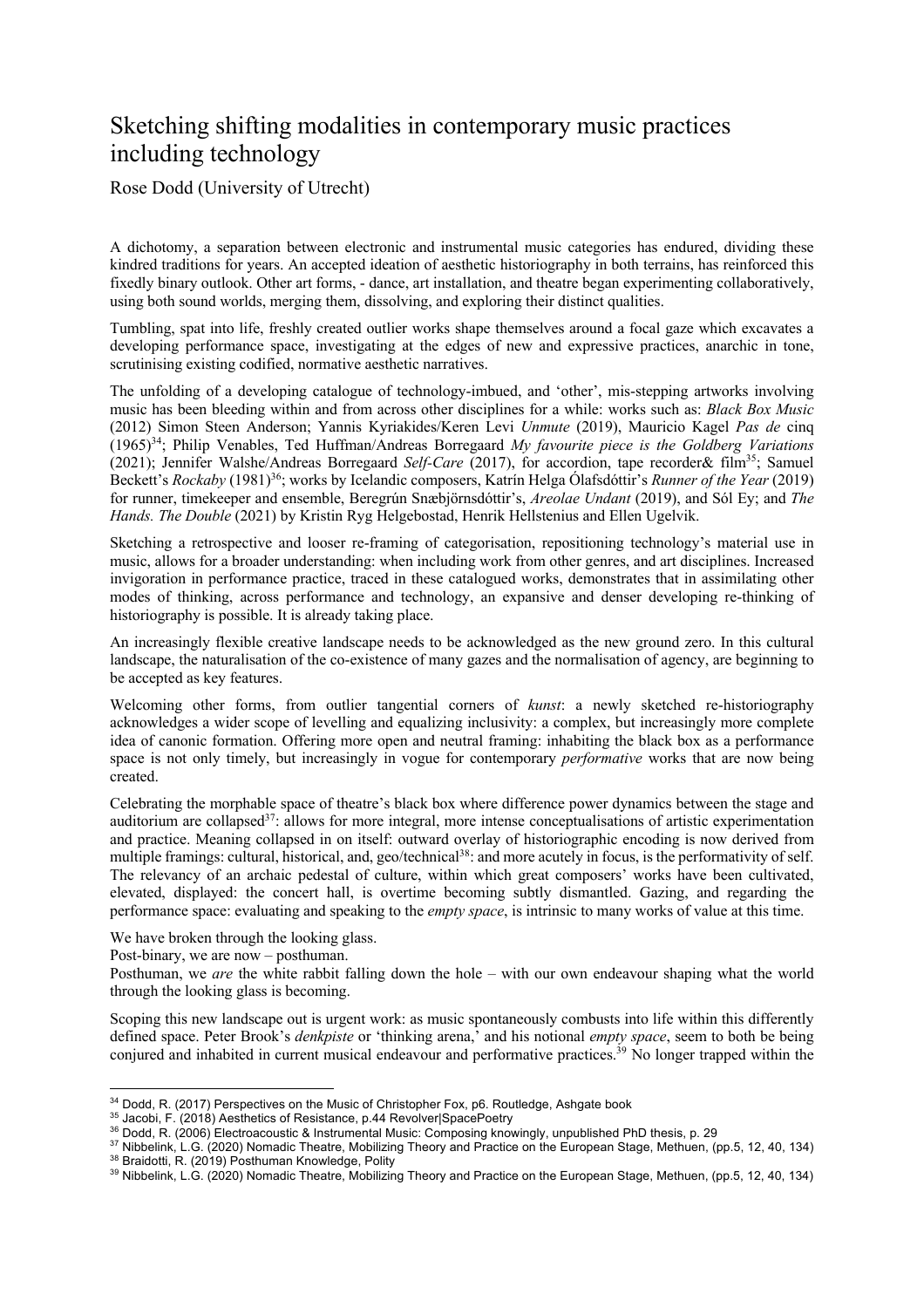limits of a binary landscape, increasingly reflexive and thoughtful creative events are happening. Startling transfigurations are taking place.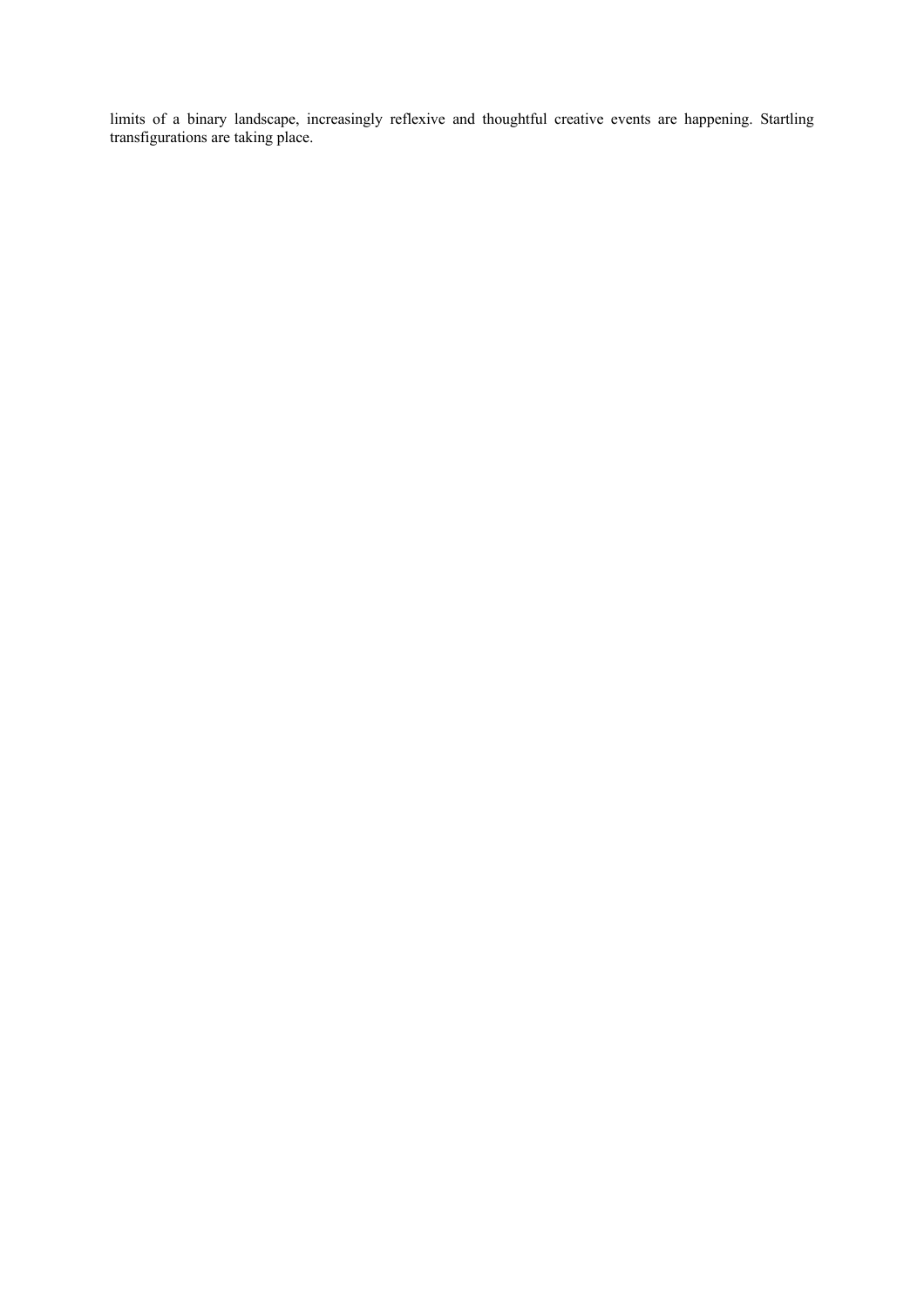## The expanding fields, practices and histories of technology-based music

### Ulf A. S. Holbrook (University of Oslo) Jøran Rudi (University of Huddersfield)

Creative practice has historically been defined in relation to a given medium, and this has also been the case with technology-based music and art. Today, many of these music technologies are so fully intertwined with practice that we no longer consider them to be technologies. Where does that leave sound-based or technology-based art? What are the characteristics that we should talk about? Are the practices bound up in technological innovations, are they bound to situations and actions, or are they bound to ideas or perceptions? Or to all of these?

This paper seeks to examine the technology-based musical practices which have become prolific since the 1990s. Practices that spring out of, yet diverge from, the historical genres of acousmatic and computer music. The discussions in this paper draw on findings from an ongoing research project focused on technologybased musical practices among Norwegian composers and artists.

The term post-acousmatic (Adkins et al., 2016) attempts to encompass the wide range of new practices that have developed in the wake of acousmatic music, a music which is characterised by the broken link between the heard sound and the sound source. However, the large diversity in artistic aims and practices in technology-based music found today makes it impossible to discuss technology-based music and art within the confines of the history and tradition of acousmatic music. In-depth discussions of specific works or genres will be essential for unwrapping artistic intentions, perceptions, the role of technology, and the artistic results.

Electronic music technology is now in the hands of a record-number of people, and this proliferation has given rise to new socialities around music, where new sonic genres readily mix with other types of media content. Tradition-bound hierarchies of gate keepers are of less importance than previously, and several of the new genres have achieved institutional acceptance and inclusion in museums and festivals. Some practitioners deliberately maintain their independence and remain rebelliously close to what we can loosely label a "new" folk music – developed outside of institutionalised funding structures, and in informal contexts such as artist-run galleries, maker spaces, or club stages.

It is the innovations that follow from the broad migration to digital technology that fuel these developments. The binary mode facilitates flexibility in representation, direct combinations of information from different fields, and the ability to control complex co-variation of arbitrarily combined parameters. In combination with communication media and portable computation devices, new practices result in a range of technical, aesthetic, and social developments around music – interfaces for application of a technicist logic to human experience (Hansen, 2004). The proliferation of media and the dissolution of genre boundaries mirror Rosalind Krauss' theorising of what had become the expanded field of sculpture, with its steps away from being object-centred and towards land art, installation art, and, later, "media art" (Krauss, 1979).

This expanding field of practice does not merely refer to its own materials or technologies (Waters, 2000) but extends the music and adds social perspectives. This expansion and turn towards an expanded sociality is evident in artists' selection of sound materials, their processing and interacting with them, or the presentation in contexts that extend their meaning. The essential finding is that new technology-based practices find their meaning in broader contexts that involve composers, musicians, and audiences beyond traditional listening, and that conceptualism plays an important part when moving the music away a focus on medium and material.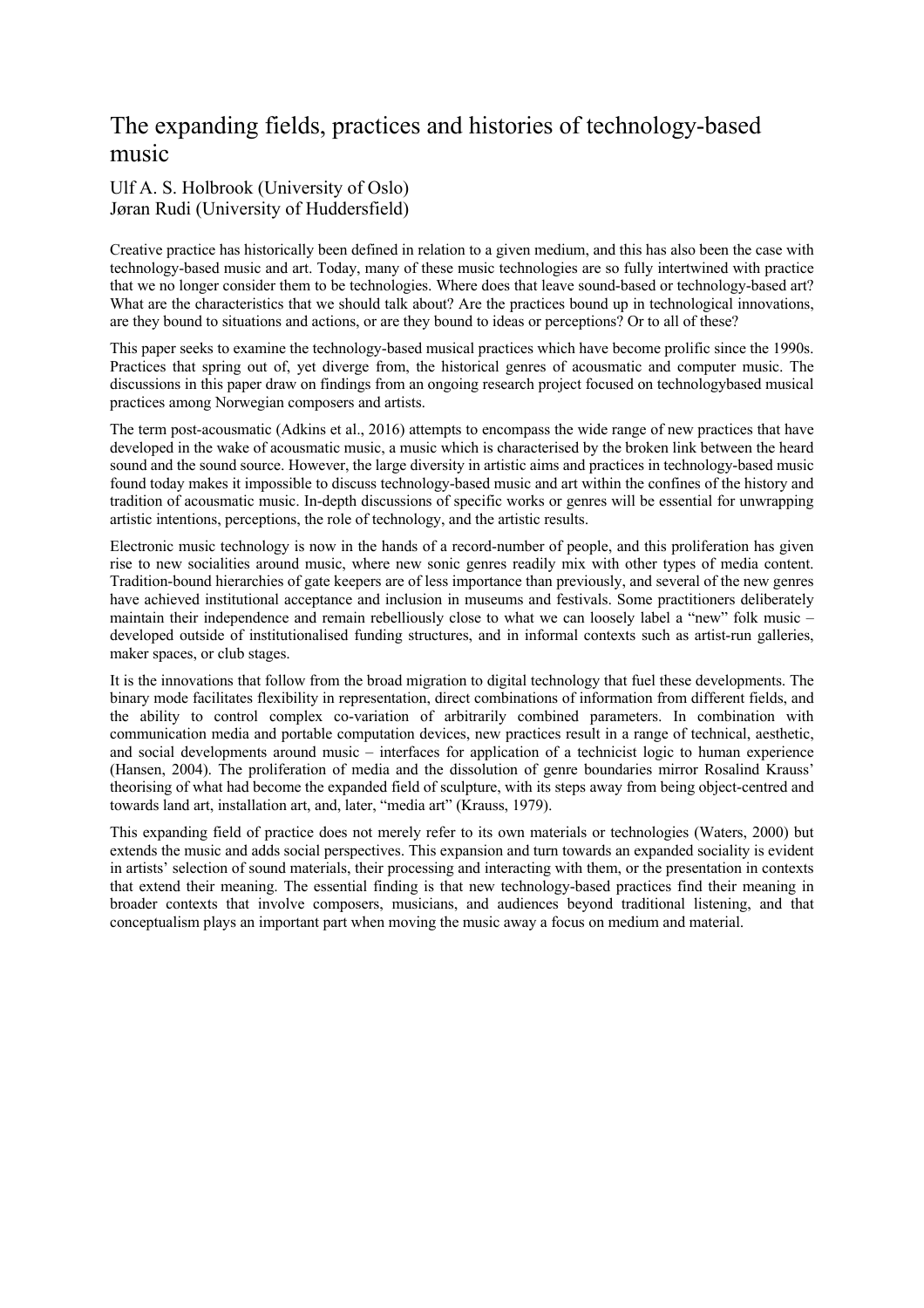## Socially engaged art reflects *'*an interest in producing effects and affect in the world rather than focusing on the form itself.'40

Brenda Hutchinson (The College of San Mateo)

While I do not specifically reference technology-based music as such in this paper, this work evolves directly from my experience recording and interacting with people (mostly strangers) in public space. Furthermore, the presentation of this work relies on dissemination through electronic means. Traditionally, this has meant radio, cassettes, CDs, DVDs, and public performance requiring electronic reproduction. Now Facebook, blogs, and other online portals and archives have joined the ranks of repositories and sharing platforms.

What my paper focuses on then, is the generative raison d'être of the work, and that is fostering and exploring the quality of our connections to one another and the natural world through our relationship with sound and listening.

Like air, one of sound's broadest and most powerful qualities is its availability to everyone in the world. Sound as a physically perceived, vibratory medium offers the potential of a unifying connection among all beings. It is democratization through availability. Listening is the key to this shared awareness and the omnipresence of sound provides a constant opportunity to practice listening for everyone. In her book *Software for People,* Pauline Oliveros elegantly describes the relationship between attention and awareness and their relationship to sound and the self.<sup>41</sup> Using a simple drawing of a circle surrounding a small dot in its center, Oliveros invites one to imagine oneself in the center. The dot represents attention and the circle represents awareness and one is to pay attention to both. She offers this as both a score for performance, and as an explanation for the type of focus required for her Deep Listening practice.<sup>42</sup>

As it currently stands, "Socially Engaged Art" is predominantly an extended practice of visual artists. And though focus on the relational is central to this practice, the production of tangible evidence in the form of an object remains important.43 The dichotomy of artist/observer, even artist/invited participant, is preserved. Likewise, the traditional model of music-making often maintains a hierarchy of roles and functions, automatically generating notions of one who originates, one who performs, one who receives.

The medium of sound by its very nature dissolves the actual boundaries between sounding and receiving object. The movement of air and the transmission of vibrations over time are invisible, yet directly experienced and unite the vibrating object and vibrating ear, skin, etc. This interdependence dissolves many conceptual boundaries as well.

Experiential practice with the general public through this kind direct mutual engagement with sound and listening emphasizes and naturally creates the conditions for parity among participants as well. This parity of relationship along with the insights gained through this experience is potentially empowering to all participants. The inclusion of non-artists in the creation and production of the work is indispensable. It expands the scope and quality of this type of engagement and critical discussion. It is especially so with respect to idea growth and social change through the promotion of intimacy, personal connection and awareness of our relationship to each other and to the environment.

My proposal is to insert the idea of experiential practice into socially engaged art, defining, and discussing it as it relates to the medium of sound and the development of work through listening. I would like to offer a perspective on interacting with the public (primarily non-artists) in non-gallery or performance venues (i.e. in shared public spaces like parks, streets, and parking lots). These interactions focus on intimate reciprocal engagement through listening and sounding. Through these experiences with the ephemeral, time-based medium of sound, people may understand something about interacting with others that's possible only in this way, leading to previously unconsidered conceptual, aesthetic, and relational possibilities.

<sup>40</sup> From Nato Thompson's *Living as Form: Socially Engaged Art from 1991-2011* (Cambridge, Massachusetts and London, England: the MIT Press, 2012), p. 32.

<sup>41</sup> Pauline Oliveros. *Software For People*: *Collected Writings 1963-1980 (*Smith Publications, 1983), p. 140.

<sup>42</sup> Pauline Oliveros. *Deep Listening: A Composer's Sound Practice* (Deep Listening Publications: iUniverse Books, 2005) p. xxi. <sup>43</sup> Nicolas Bourriaud maintains the importance and function of creating objects as part of the artist's function within the context of relational aesthetics. *"The artist's practice, and his behavior as producer, determines the relationship that will be struck up with his work. In other words, what he produces, first and foremost, is relations between people, by way of aesthetic objects."* (from the 2002 English translation of *Relational Aesthetics*, p.42).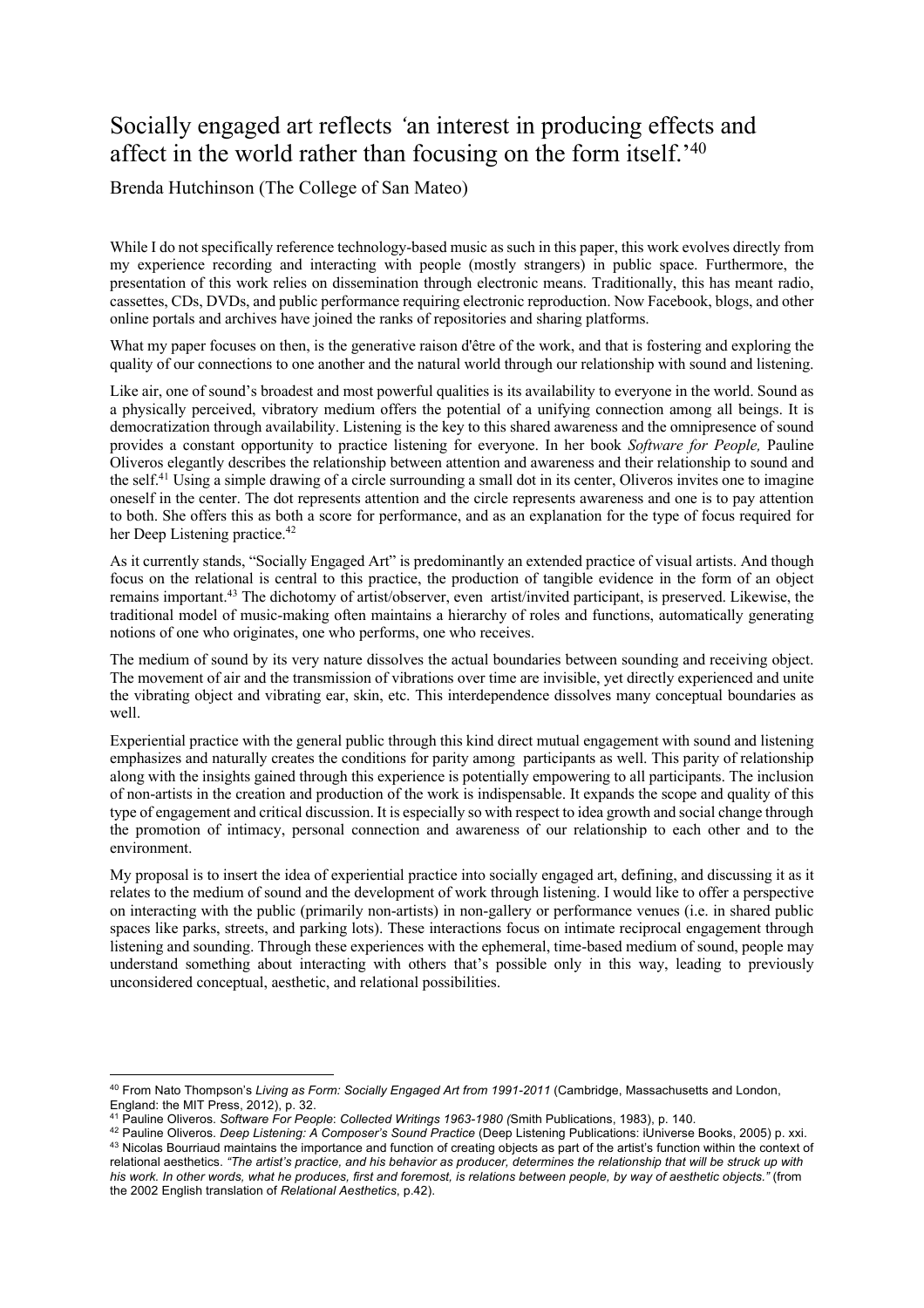# Tracing Music Technology to its Interdisciplinary Roots

Joseph Hyde (Bath Spa University)

The history of technology-based music is immeasurably richer and more diverse if one separates it from its 'traditional' context within Western Modernist and Post-Modernist contemporary music. One way to do this is to look at the development of new ideas around sound and music in other artforms and even non-artistic disciplines.

This paper will focus in particular on such developments within an audiovisual context, around the history of what is often termed 'visual music' (broadly speaking, visual or audiovisual art which explores musical ideas or material). It will focus on specific instances where developments in visual music have, perhaps counter-intuitively, prefigured those in more widely-recognised music history, often by decades.

One example of this is a specific instance of visual music known as colour music, which generally involves a model where colours are equated with musical tones. This idea was outlined, startlingly fully-formed, by Newton in his 1704 book 'Opticks', and has been explored by many subsequent artists and inventors. This paper will detail in particular the work of Mary Hallock-Greenewalt, who developed the first electro-mechanical 'colour organ', the *Sarabet*, in the early 1900s. Although this instrument did not produce sound (and was rather designed for what she termed *Nourathar*, adapted from Arabic and meaning 'essence of light'), it pioneered key technologies, many of which she patented, that were later used in electro-mechanical and electronic musical instruments.

The artist Wassily Kandinsky was also interested in colour music, although a close reading of his theories around this reveal his theoretical framework to revolve more around 'tone' than straightforward colour/pitch analogies. This framework was developed in part through extensive correspondence with Arnold Schoenberg, who developed a corresponding musical framework in 'klangfarbenmelodie', which arguably established the blueprint for serialism.

Like many 19<sup>th</sup> Century artists involved in visual music, Kandinsky was hugely influenced by the Theosophy movement, founded by Helena Blavatsky. A belief embedded in this movement, drastically simplified here and perhaps diluted in much subsequent Spiritualist thinking, is that of vibration being the essence of existence. Two other artists associated with this idea will be discussed in this paper: One is Margaret Hughes Watts, who's late 19th Century invention the Eidophone offered both a sophisticated early form of audio visualisation and a prescient understanding of the spectral qualities of sound. The other is abstract film-maker Oskar Fischinger, who's theosophy-influenced ideas radically and demonstrably influenced the thinking of young composer John Cage.

In the cinematic era, a much more direct relationship between sound and image became possible through the invention of the optical sound track. This was the principle technology used for cinematic sound from the 1920s until the 1970s, and involved sound being encoded onto film as a visual trace. What is interesting about this for the purposes of our discussion is that such traces are to an extent 'human readable', and therefore 'human writable', and perhaps for this reason the optical soundtrack is where the first instances of audio synthesis can be found. From the late 20s, many innovators explored the possibilities of directly inscribing synthetic sound onto film, one of them being Oskar Fischinger. This paper will explore a particularly remarkable history of such work in 20th Century Russia, including examples such as Evgeny Scholpo's *Variophone*, a fully-featured polyphonic synthesiser developed in 1930, and the ANS synthesizer, first conceived by Boris Yankovsky and Evgeny Murzin in the late 30s - which offered a pioneering version of additive synthesis decades before any comparable implementation.

These developments in optical synthesis perhaps reached their apex in the *Oramics* machine developed by British electronic music pioneer Daphne Oram from 1957. This machine was developed at approximately the same time as other early self-contained synthesizers, but offers a much more interesting model. While the instruments developed by Bob Moog et al were arguably constrained by a traditional model based around a chromatic keyboard, Oram's instrument offered a far more radical implementation based around graphic inscription which was years ahead of its time.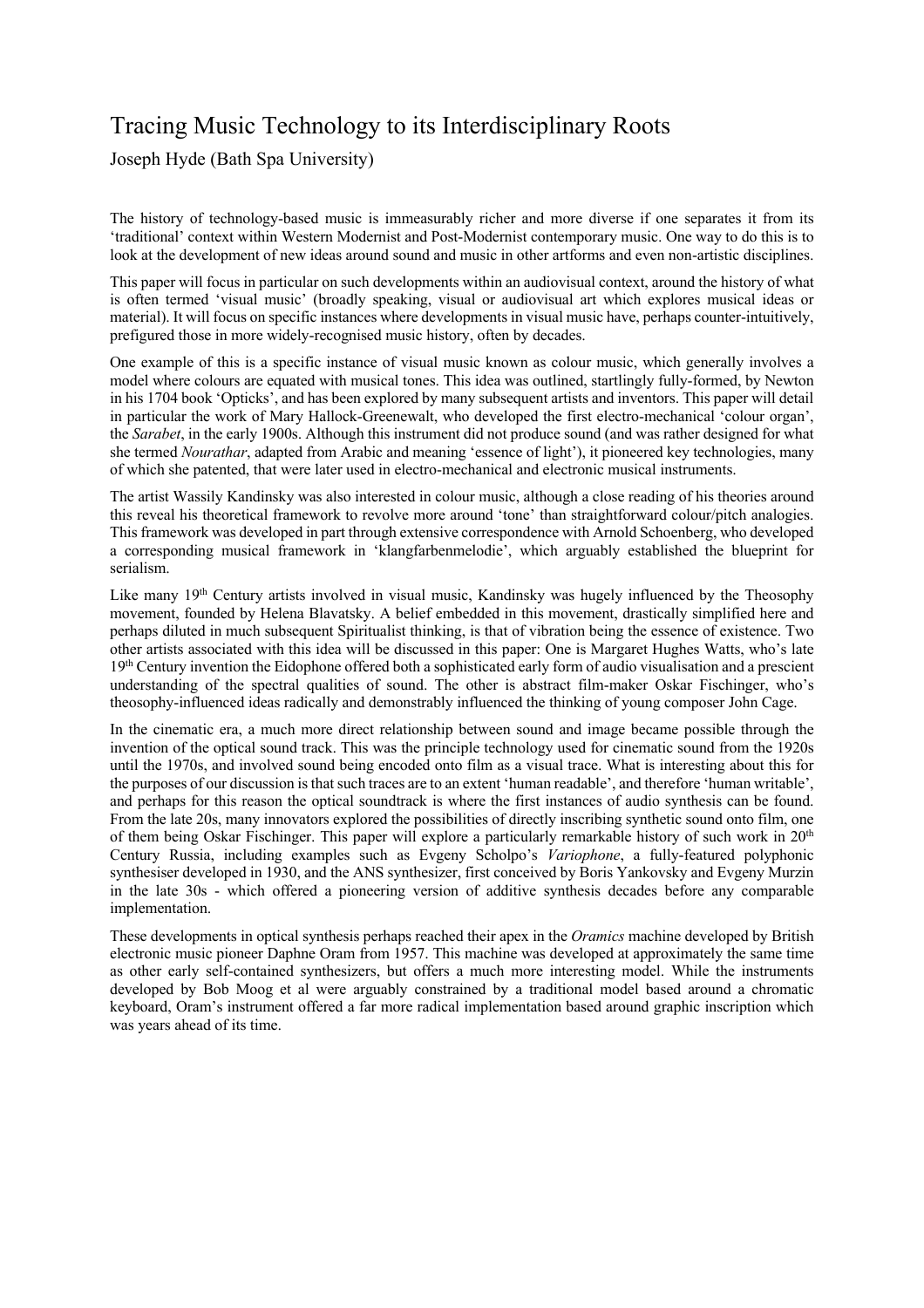## What are we conserving? Functional conservation for music technology in museums

Annie Jamieson (National Science and Media Museum)

Electronic musical instruments, and associated audio technology, such as tape recorders, amplifiers, mixers, and speakers, are increasingly common in museum collections but they are often visually impenetrable for general audiences. Increasingly, museums acknowledge that effective and engaging display of such objects needs to move beyond traditional visual display, towards an emphasis on the functional qualities of the instrument: sonic and tactile/haptic aspects, and user interaction. Museums are also encouraging research engagement with their collections, and highlighting the importance of the material aspects of historical objects. Both of these ambitions depend in large part on the function of the object, either as display, or to facilitate understanding of the objects. However, traditional museum conservation practices are concerned not with original function and internal workings but rather with preserving the fabric of the object, and while working objects can be seen in many museums, they remain the exception rather than the rule.

While there exists both expertise and enthusiasm to maintain these objects in working order outside the museum context this is less so within the museum sector, where we have to work under a different set of constraints, especially as an accredited, national museum. Taking all of this into consideration, this paper asks: how can/should we balance maintaining an electronic instrument in working order against preservation concerns in the museum context?

Any attempt to answer this question must begin with a consideration of what it is that we are trying to preserve. What is the 'thing' that we aim to preserve? Can we truly separate the thing from its function? Can an object that was created in order to fulfil a specific function be considered as 'original' or 'authentic' if we have lost the potential for that function? Using examples from the collections of the National Science and Media Museum and drawing on a range of philosophical, STS and museological concepts, including Heideggerian equipmentality, and disruptive conservation, the paper will discuss how an object in a museum collection is currently defined, and how we might best refine the concept of the museum object so as to constitute a holistic entity that incorporates at least the potential to function as an essential element of its being.

This paper will propose the value of an innovative museum-based strategy for the functional preservation of electronic instruments to ensure that these objects retain the potential to operate in the long-term. It will also address some of the challenges to the proposed approach: for example, conservation expertise in functional electronic components and equipment is currently rare; the working life span of electronic components and circuits in a collections context is not well understood; cost issues; safety considerations; how museums might effectively engage the (currently) external expertise necessary for functional conservation programmes. Informed by examples from the audio industry, science museums, and time-based media art conservation, and in collaboration with museum conservators and vintage electronics specialists, the paper explores how we might establish the tailored minimum-maintenance programmes required to conserve the long-term potential for an instrument to operate for research or display purposes.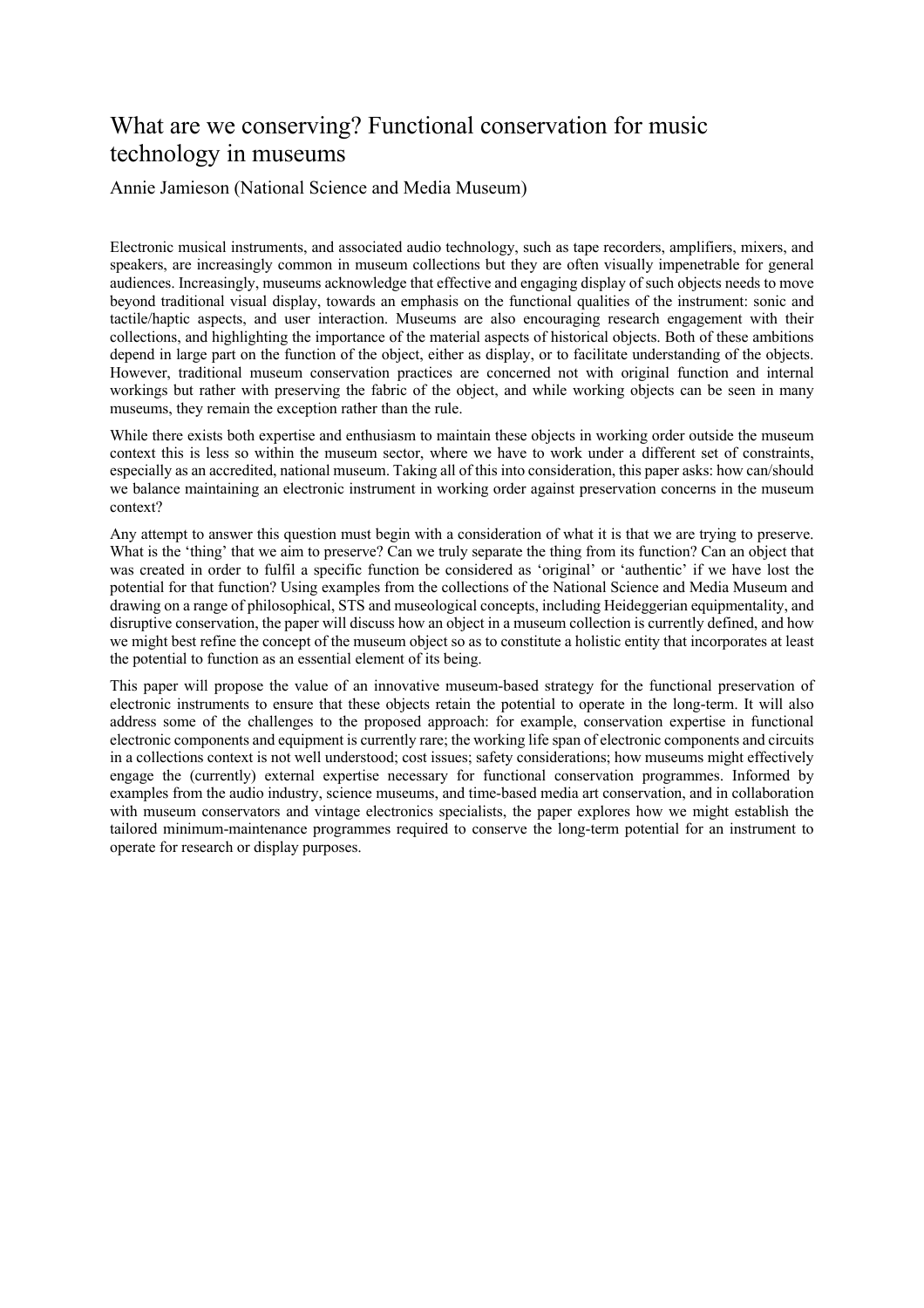## Convergence Potential in Parallel Praxis: Electroacoustic Music and Sound Design

Andrew Knight Hill (University of Greenwich)

The creative worlds of electroacoustic music and film sound design share common materials and tools yet have largely remained aesthetically isolated. As part of the AHRC funded research project "Audiovisual Space: Recontextualising Sound Image Media", we set out to investigate the potential in fostering exchange in these areas to: challenge theoretical conceptions of audiovisual practice, question the extent to which sound design might be considered a technologically mediated musical practice and interrogate the potential benefits of exchange between Sound Design and Electroacoustic music.

Michel Chion's seminal work Audio-vision (1994) transferred ideas of Musique concrète to the world of film sound, forming part of a growing wave of interest in sound by film studies scholars. Latterly this approach has expanded to more explicitly cite electroacoustic music, as new scholars seek to apply ever wider analytical frameworks of the understanding of film sound (for example Gates & Rudy 2004; Knight-Hill 2019; Kulezic-Wilson 2020). But these approaches remain largely confined to the academic sphere of critical reflection and there has been little transfer or communication in the worlds of practice.

By applying discourse analysis to both individual and group interview conversations we have begun to elaborate insights into the commonalities and differences within practitioners across these established fields including deep held philosophical beliefs. Some of the most striking results have highlighted a series of accepted norms around which the electroacoustic tradition has centred itself and which are commonly accepted as absolutes. These include: artistic individualism and autonomy in acousmatic practices (an active avoidance or negation of collaboration, manifest through the entire process from the original collection of sound materials to the elaboration and development of materials in the studio) an assumed exclusive ownership of creative expression through sound (negation of Sound Design as a valid form of creative sonic expression) and the significance of the western art tradition of the cult of the composer genius.

In colliding these parallel worlds of sound practice, bringing leading practitioners into dialogue around practices and creative approaches, we have held a mirror up to establishment electroacoustic practices and are able to observe the fallibility of certain founding myths and established norms. Beyond simple criticism it is our contention that these insights provide new opportunities to re-evaluate and reflect upon electroacoustic music practices and to question the limits which are conditioned into us. Whether Sound Design practices in film and media can ever be accepted as a form of technology based musical practice remains a decision for the judgement of the wider field, but they offer an opportunity to reflect and question the biases within the canon of technologybased music.

In this paper we will share an overview of our findings, presenting perspectives on praxis and critical reflection upon how the parallel practices of Sound Design and Electroacoustic Music have much to offer one another and how we can build collaborations within contemporary aesthetic and technological environments.

This research has been funded by the AHRC as part of their Leadership Fellowship scheme.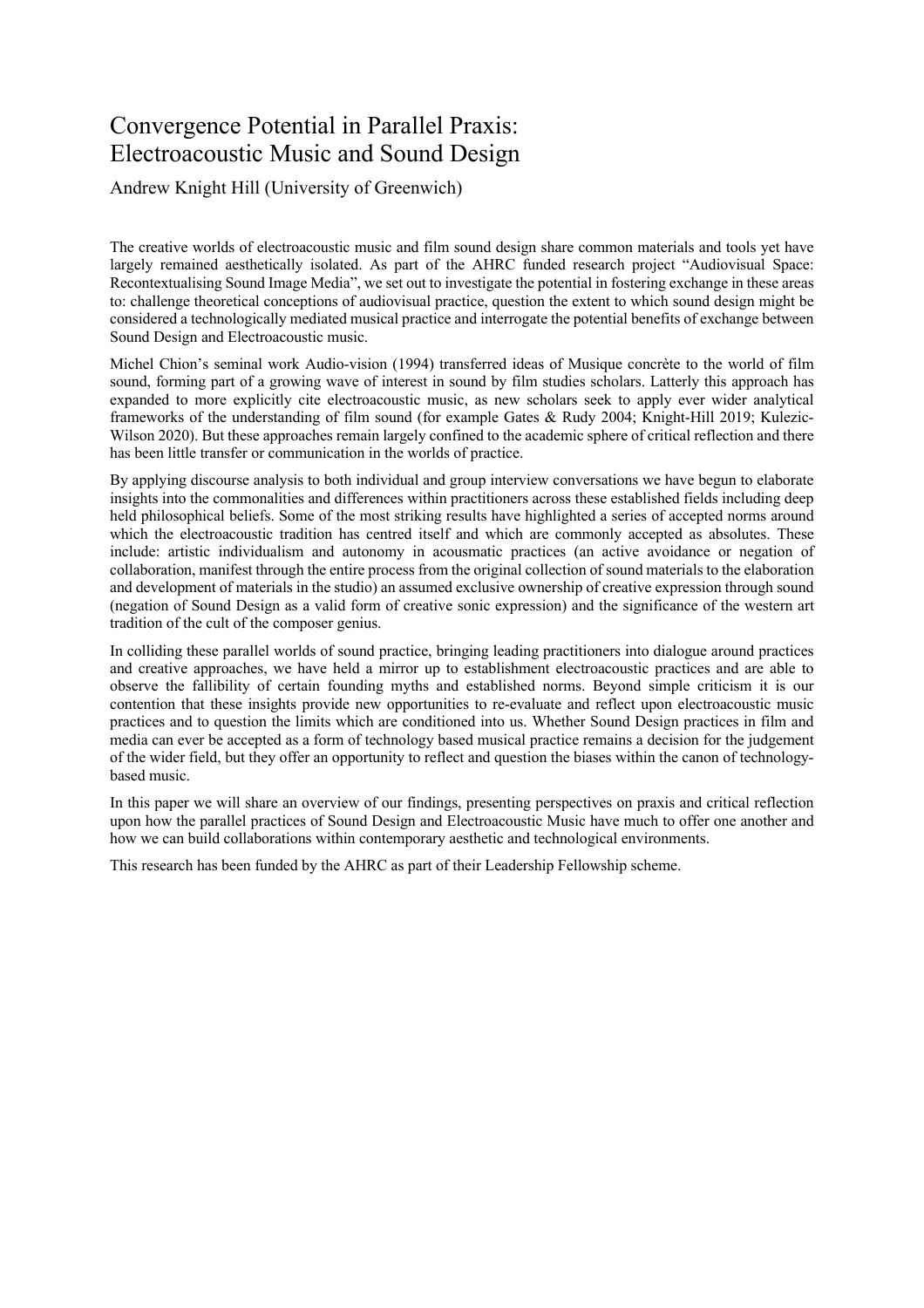## Networked performance as a space for collective creation and student engagement

Hans Kretz (Stanford University)

My contribution examines the recent history of networked performance, or 'telematics', in light of the multiple possibilities telematics offers for re-evaluating traditional notions of New Music and other repertoires, and potentially, centering marginalised practices as well as contributions to technology and invention more generally by underrepresented artists and technologists in these areas. In this practice-based research presentation, I will also look to my own experience in directing and conducting student ensembles in considering its pedagogical potential.

When the practice of New Music is situated online, networked performance questions the distinction between the processes of writing/composing and improvisation, as the two are often interlinked in telematic performances. More specifically, telematics offers an ideal site for the practice of 'live composition', which dehierarcherises the roles and social distributions often present in the structures of New Music practices. Blurring these roles incites rethinking the notion of the author; but not necessarily, however, in the manner of Foucault or of Barthes of seeing the author as the 'last signifier', which minimises the author's presence, and thus risks further invisibilising underrepresented authors. Rather, by potentially levelling-out the roles of performer, improvisor and composer in the distributed online space, telematics creates a fertile environment for authorial practices to emerge, and thus for musicians with diverse backgrounds and practices to accede to authorship.

Telematic musical performances also bring new reflections on music technology itself, as they call into play questions of the nature of the network as a medium, an 'instrument', or a shared virtual acoustic space, as well as the roles of the participants within it. Making music online with near-zero latency calls for a fundamental rethinking of the potential of music technology to transform musical practice as such. In addition to overcoming, to a great extent, the barriers to synchronous collective music-making posed by the pandemic, and offering a space for the development of new repertoires as described above, it also engenders new opportunities for creating community internationally and presenting live music for international audiences. Reducing latency to near zero, means that these collective musical practices may include a range of genres, ranging from chamber music from the Western classical repertoire to collective improvisation spanning continents.

This presentation will specifically consider the space in which telematic music resonates namely, cyberspace – and the way in which students may be engaged in music-making and student communities may be formed within that space. In this presentation, I will look to my own practice as the director of the Stanford New Ensemble (SNE) as an example of the potential of telematics in academic environment. The SNE has been using JackTrip, a software environment for uncompressed, low-latency networked audio developed at Stanford's Center for Computer Research in Music and Acoustics (CCRMA) since before the pandemic to explore the shared performance spaces and practices telematics affords. Through the use of this environment, the SNE has been able to continue its activities uninterrupted throughout the COVID-19 pandemic. Particularly in light of recent improvements motivated by the demands of the pandemic, platforms such as JackTrip make it possible to create networked conditions far more favourable than those allowed by commercial video platforms generally used for teaching, meeting and personal communication, including for musical instruction: in a near-zero latency, near lossless environment, voices and instruments are both more intelligible and more timbrally rich, such that participants may feel more present and engaged in the online space they share with their musical partners.

As working in any technological environment may potentially be stressful for students – given that they may have vastly varying levels of previous experience in music or other technologies as well as vast differences in their own personal equipment – one key challenge in telematic academic environments is removing as many technological barriers as possible to participation. Through the development of personal JackTrip kits at CCRMA – consisting of Raspberry Pi running JackTrip plus an audio device and microphone – we have been able to provide a practically 'plug-and-play' environment which students can pilot with a clear and intuitive Graphic User Interface (GUI) from either a computer or telephone. Another potential barrier is posed by access to broadband: therefore, we have provided students with the option of performing telematically from either an individual or collective space in the Department of Music, depending on their preferences for COVID mitigation as the pandemic continues. This flexibility, allowing students to potentially participate locally from home, from their home countries, or from spaces on campus, has been vitally important in rendering collective musicmaking as inclusive as possible.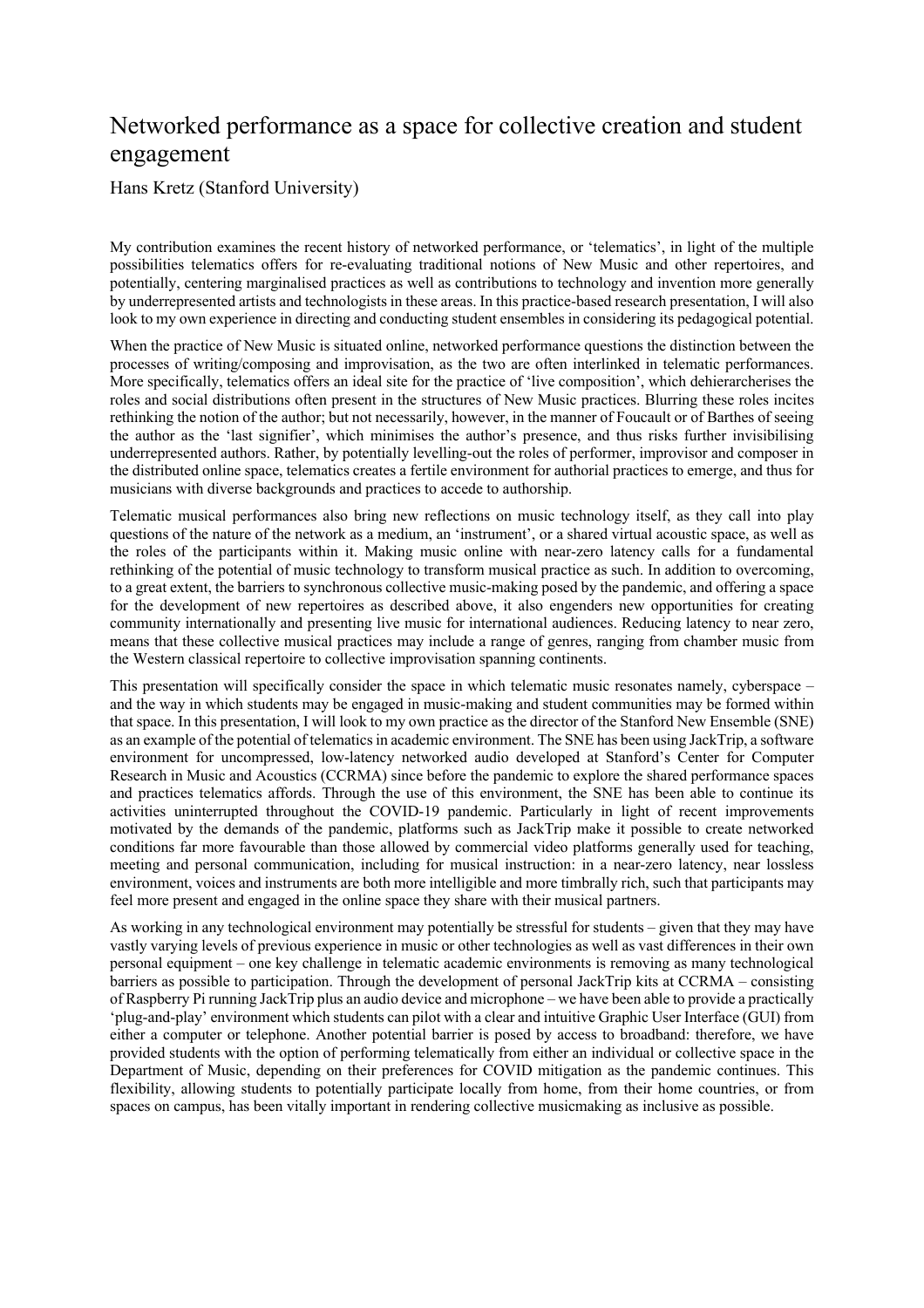## Re-scaling Beethoven: very long, very short

PerMagnus Lindborg (City University of Hong Kong)

The innovation of sound recording and reproduction technologies some 145 years ago spurred composers to imagined and indeed create works of extreme duration: very long– lasting days, years, or more – and conversely, very short– miniatures of a few seconds that nevertheless encapsulate 'large' expressions or denote a corpus of preexisting music. Comparing Inge's *9 Beet Stretch* from 2002, and a section from Kreidler's *Compression Sound Art* from 2009, this paper reflects upon idea-based sonic art that explores duration. Listening to such works tests Karlheinz Stockhausen's notion of 'unified time structure', as well as Pierre Schaeffer's (1966) definition of a musical object as necessarily having an "overall temporal form" that allows "optimal memorisation"; especially, he claimed it could neither be "too short", nor "too long". In this perspective, we ask: what makes us understand a 'work of music' as a unitary whole? We use five perceptual constructs to discuss how duration affects the ontology of musical works. For very long musical pieces, we posit that the defining concepts are slowness, continuity, and repetition; and for very short pieces, they are recognisability and specificity. In conclusion, we propose that the principle that allows the serendipitous connection between Inge's and Kreidler's works is the overarching concept of iconicity: an extrinsic quality enabled by technologies of appropriation.

Schafer advanced that the 'soundscape of the world' is a "macrocosmic musical composition" (Schafer 1977, p. 5). Ever since there was a listener – a soundscape consists of events heard – the world soundscape has been playing: here, there, and everywhere. If the world can be listened to as music, it is the longest piece that could ever exist; it is continuous, changing, and it exists currently. Stockhausen introduced a "basic concept of a single, unified musical time; conceptual categories, such as color, harmony and rhythm, dynamics, and "form," must be regarded as corresponding to the different components of this unified time…" (Stockhausen & Barkin 1962, p. 42). The unified time structuring of periodicities can be significantly expanded well beyond what is humanly perceivable (Roads 2004, p. 3-6). All acoustic phenomena are integrated, from infinitely long (and old) waves of movement, to infinitesimally short (and fast-lived) physical vibrations that approach the theoretical limits of our current understanding of time and space.

**Continuity** Any process that is long enough tends to be perceptually broken down into segments. While the sense of hearing is active '24/7' and in the unborn fœtus (e.g. Marx & Nagy 2015), there are psychological constraints to our listening attention – sooner or later, the mind wanders – and a biological limit to staying awake. We can hear when asleep, but not listen. In the context of commercial environments, the *servicescape* (Bitner 1992) is semidesigned, often using *moozak* (Truax 1978-99) that is both an agent and an outcome of "the expanding, nonstop life-world of 'late capitalism'" (Crary 2013). The perspectives of *ubiquity* and *metabole* (Thibaud et al. 1995) give rise to the question of how sound events emerge in the mind of a listener, and how the perception of single events relate to the perception of the soundscape as a whole (Lindborg 2015b).

**Slowness** Not all works of long durations of listening (and viewing) contain slow music but most do. Leif Inge's *9 Beet Stretch* has a duration of exactly 24 hours. The technique of granular synthesis, with grain size and density carefully adjusted to the character of the music in different parts of the source recording - Beethoven's *Ninth Symphony* - that "maintains all the pitches of the original". Continuous minimally transformed interpolations of the original audio material effectively creates novelty: a slow, stretched-out, and original work of music.

**Repetition** Working with turntables and records, Pierre Schaeffer exploited the "infinite repeatability of the fragment", forcing himself to distinguish the sound as an object of perception, separated from its physical-material cause. Through repetition, there is no longer event, but music. Linking repetition with (sonic) continuity, it seems that a truly long piece of music must be continuous in the sense that there are no segments of non-activity.

**Recognisability** Musical miniatures were popular among classical composers. Beethoven's "Bagatellen" were perhaps exceptional in that they did not rely so much on inherited schemes (often popular dances and ditties), but rather became informal experiments in musical form. Johannes Kreidler (2009) proposed a 'near-vertical music', including the "Complete Beethoven symphonies, played in one second". At the very end of the second, we might grasp the distinct sound of voices, emanating from a lossy compression of Beethoven's *Ninth Symphony*. It explores the borderline between recognisability and machine-art.

**Specificity** It is possible to increase the lossy compression of data so that eventually, when it is extremes, the perceptual linkage between input and output is severed. Kreidler's 'compression art' balances at the edge of recognisability in order to remain specifically connected with the original. But the problem of specificity reappears also at the other end of extreme duration. As the musical structures of a piece of music are drawn out in time, their specificity decreases, until the relevant connotation disappears entirely. However, through this process, other qualities are gained, or rather: they are gradually revealed. Rehding (2015) writes: "as the tempo of the music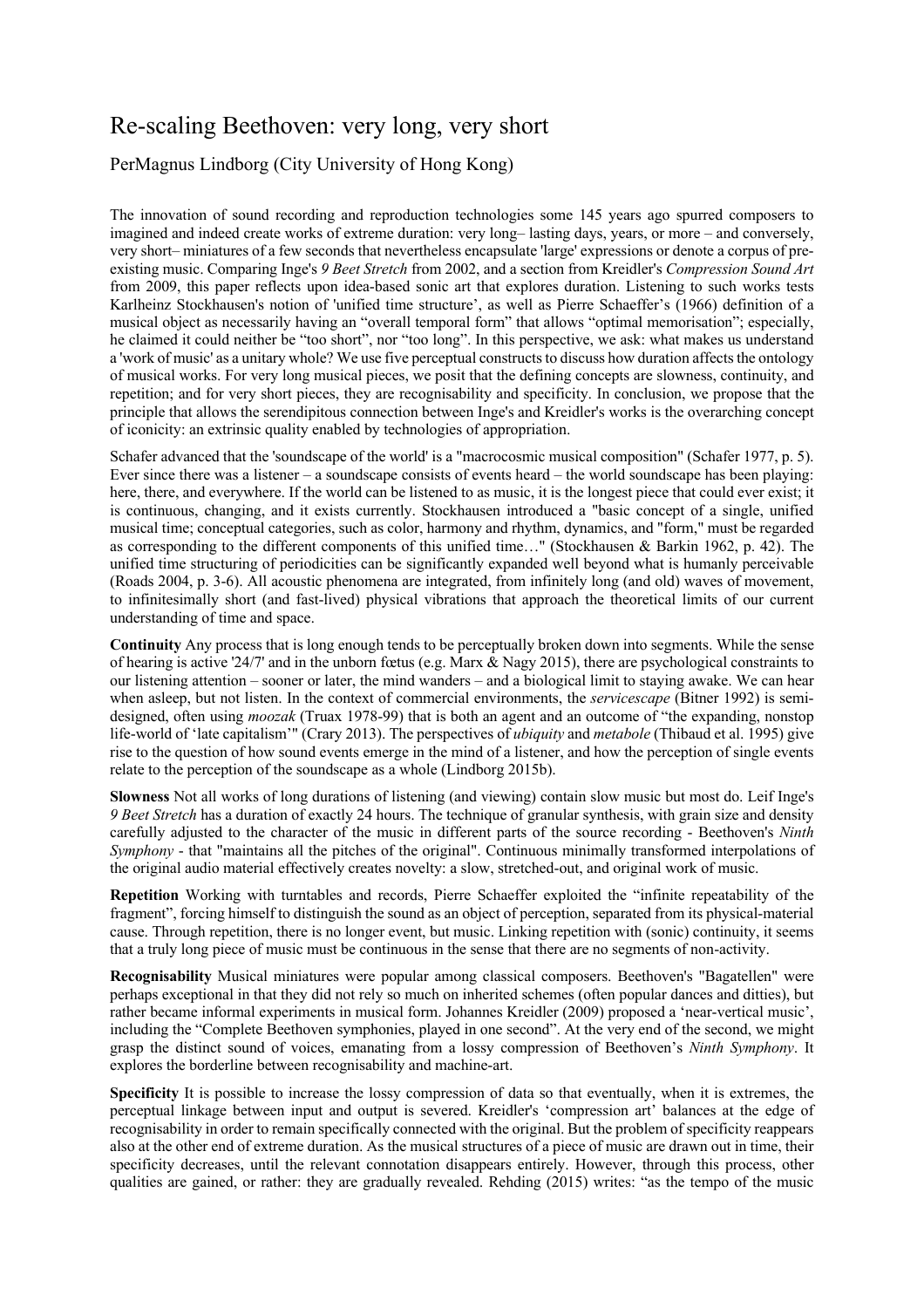slows down, the previously inaudible dissonances automatically move to the center of our attention. The liminal deceleration of the music cannot help but bring the details into focus." However, Schafer's 'universal soundscape composition' cannot represent anything but itself.

After having considered, albeit briefly, the essential aspects of long and short music, I will make three claims. Firstly, that Inge's *9 Beet Stretch* is not a piece of "24/7" music, as has been claimed by Dittrich (2017). Secondly, that Kreidler's *Compression Sound Art*, specifically the 'Beethoven symphonies in one second', deals not with compression but with lossy compression – an important distinction. Thirdly, a listening-based understanding of these works depends crucially on the cultural status of the source material.

The slow music of *9 Beet Stretch* manages to establish itself as a piece with an identity, exactly because it relies on a well-establish cultural icon. The listener is drawn into the materiality of the orchestra and the voice - an imagined reality of the trace of something that *did* exist. If it is true that "plundered sound carries, above all, the unique ability not just to refer but to be; it offers not just a new means but a new meaning" (Cutler 2016), it means that when we listen to *9 Beet Stretch*, we listen, in fact, to three things at once: firstly, Beethoven, as a cultural artefact, in the semantic listening mode; secondly, the sounds themselves, in the reduced listening mode; and thirdly, audio stretching in and of itself, in the causal listening mode (cf. Lindborg 2019). By definition, derivative works only exist as extensions of previously created works, and their force of artistic novelty (if any), depends on their ability to retain a cultural connection with the original, evident in Kreidler's collection of 'compressed cultural icons'. While these are bursts of musical humour, Inge's piece draws the audience into an embodied mode of listening, offering an approach to the transcendental.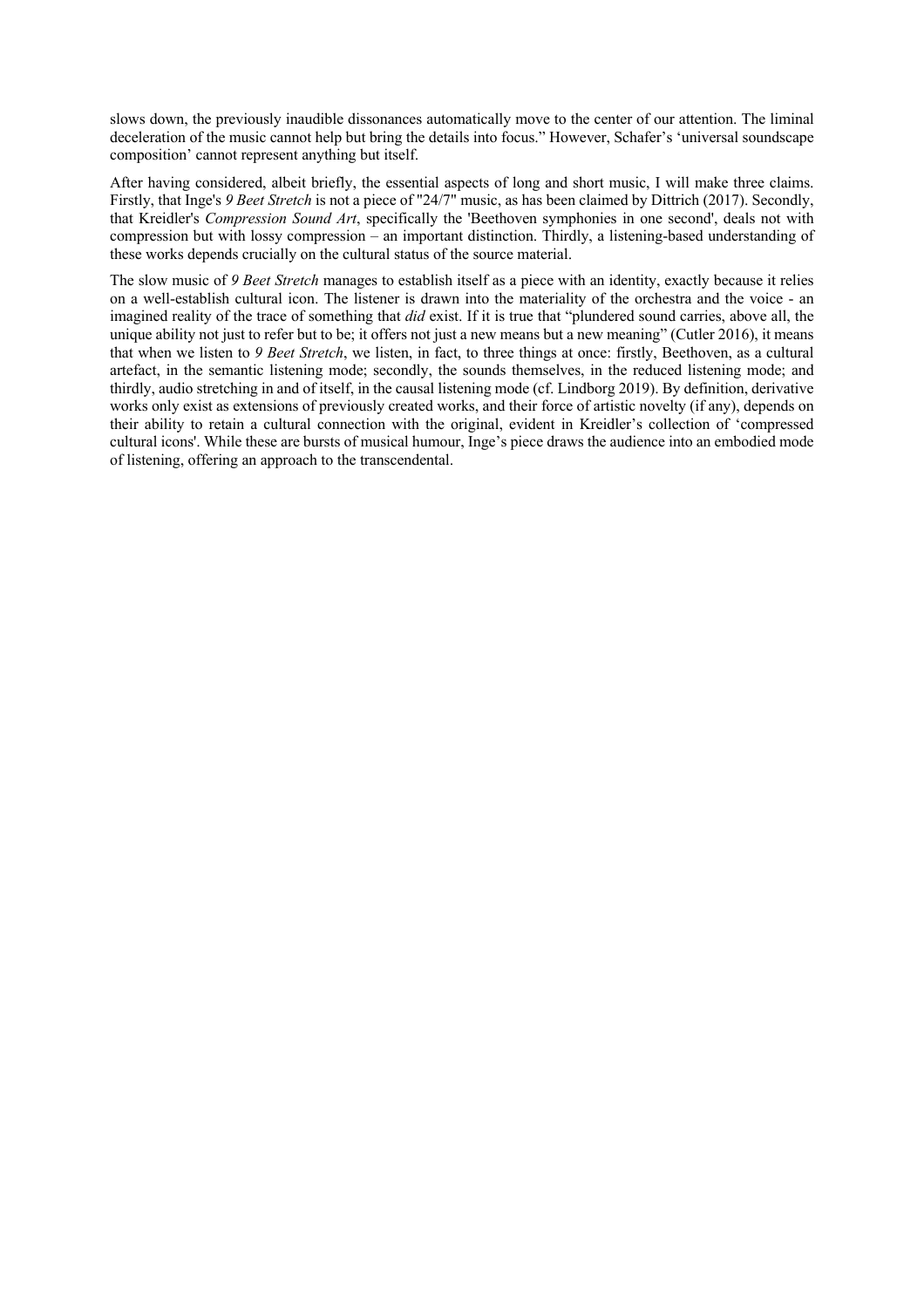## Toward a Civil Engineering of Music: A media-archaeological approach in the development of *mimium*, the programming language for music

Tomoya Matsuura (Tokyo University of the Arts) Kazuhiro Jo (Kyushu University) Akihiro Kubota (Tama Art University)

This research study follows a media-archaeological approach in the process of engineering-oriented tool making for music, through the development of "mimium," the programming language for music (PLfM).

mimium is designed as a general-purpose functional language with a set of minimal additional features for musical purposes (Matsuura and Jo, 2021).

The authors developed mimium not in pursuit of a new musical expression, but rather as a method to explore how a PLfM tool gives constraint of expression to a culture. Originally, mimium aimed to incorporate a few specific musical styles (e.g., twelve-tone, or gridded rhythms) into its language specification.

However, such specifications resulted in the music-related aspects disappearing from its implementation process and it became difficult to make the claim of a "unique tool for music."

Nevertheless, the authors do not consider this activity as a failure and would like to highlight the need for a different form of participation in music using technology by re-visiting the history of the relationship between computer and sound in a broad sense.

Computer technology has not always been applied to music. Rather, sound-related technology has had a major influence on the development of computers.

In the late 1950s, Mathews developed the MUSIC series, the earliest computer music software. However, attempts to generate sound with a computer had been made in the early 1950s. At that time, engineers used a speaker to listen to binary signals for debugging (Miyazaki, 2012). Then, they exploited them to acquire melody by manipulating the frequency of these signals.

Significantly, early computers themselves were structured on sound engineering techniques. An acoustic delay memory, one of the earliest memory apparatuses, stored data as acoustic pulses. John Presper Eckert, who developed this apparatus, also developed the earliest electronic computer, ENIAC. Growing up as a sound engineering hobbyist led him to use acoustic techniques to create the structure of the earliest computer (Eckstein, 1994).

ENIAC might not have existed without Eckert's background in tinkering, even if the machine was for used calculating a trajectory of artilleries.

Conversely, there are cases where the development of computer-music technology has lost sight of its original purpose because of a highly specialized division of labor. Miller Puckette, Max, and Pure Data (Pd)'s developer, utilized certain keywords such as "bang" and "trigger" to suggest a strong relationship between the military and music technology because military funds funded many early research on computer music, around 1960s (Puckette and Reese, 2020). Puckette also implied that the layered ecosystem in Max and Pure data (users, program developers, and the developers of libraries/objects) directly came from the division of labor ("the collaboration between specialists") in IRCAM, the most known research institute of the computer music.

Max, the most popular sound programming environment today, was initially made for the IRCAM 4X, the first workstation that realized variable DSP in real-time in the 1980s. The workstation is remarkable in the history of computer music. However, the anthropologist Born has depicted 4X as the symbol of contradiction at IRCAM (Born, 1995).

In the 1980s, IRCAM focused on developing extremely basic technology, such as high-speed workstations that operate in real time, while Mathews focused on interface development during the same period, and musicians were not involved in the development process. As a result, they failed to commercialize 4X, except for the military use of acoustic simulation owing to Sogitec's primary business, a partner company that owned its hardware production.

Currently, mimium is not an immediately useful tool for music production. However, today it is no longer possible to create or listen to music without any computer involvement. Therefore, designing a PLfM is useful for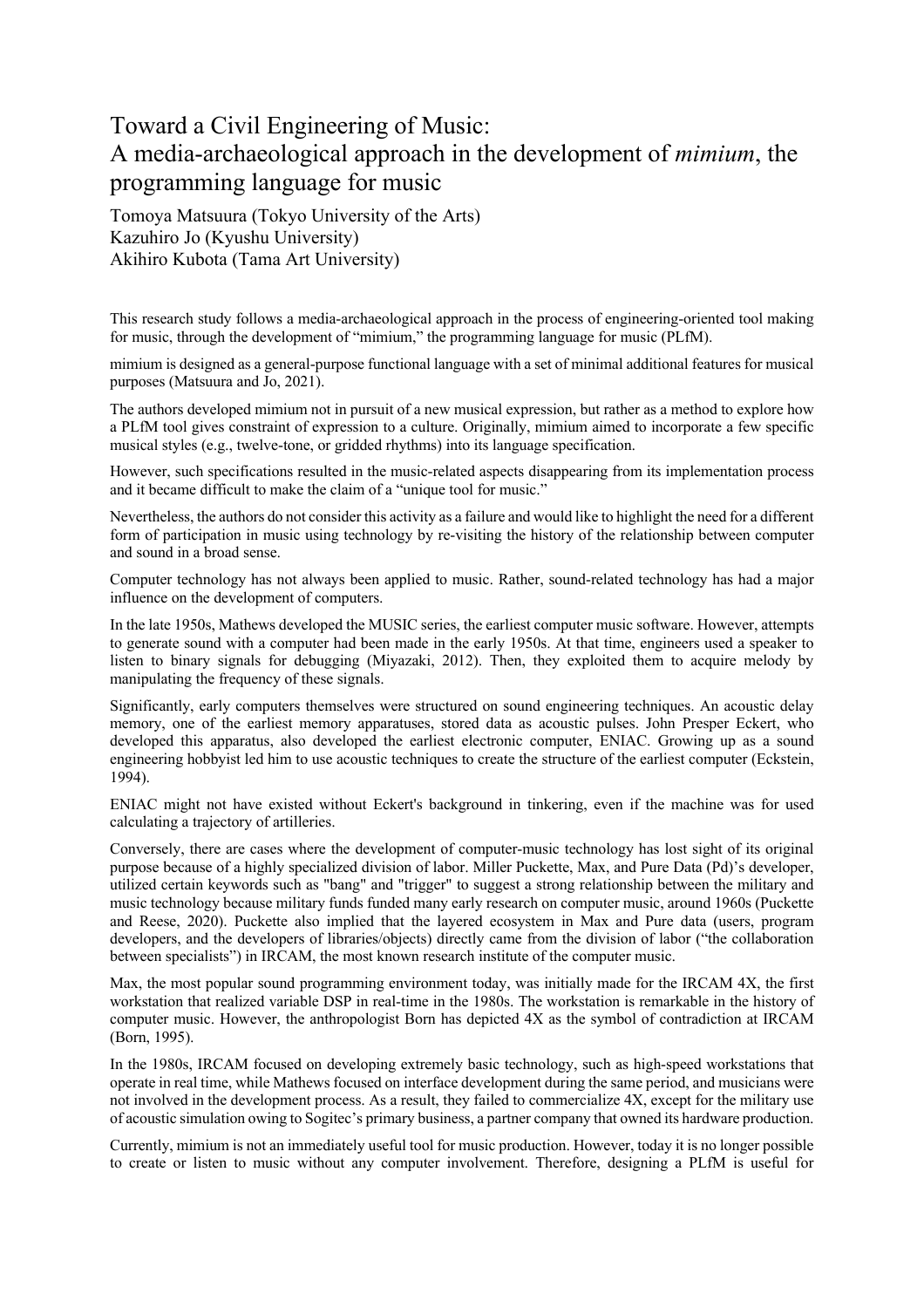examining the effects of technologies that are not directly designed for music. It is also beneficial as a historical research tool because it can provide the tool maker's unique perspective.

Such an approach would be called "Civil Engineering of Music" in that it sheds light on an infrastructure that is usually invisible and introduces a perspective that differs from the existing professional division of labor.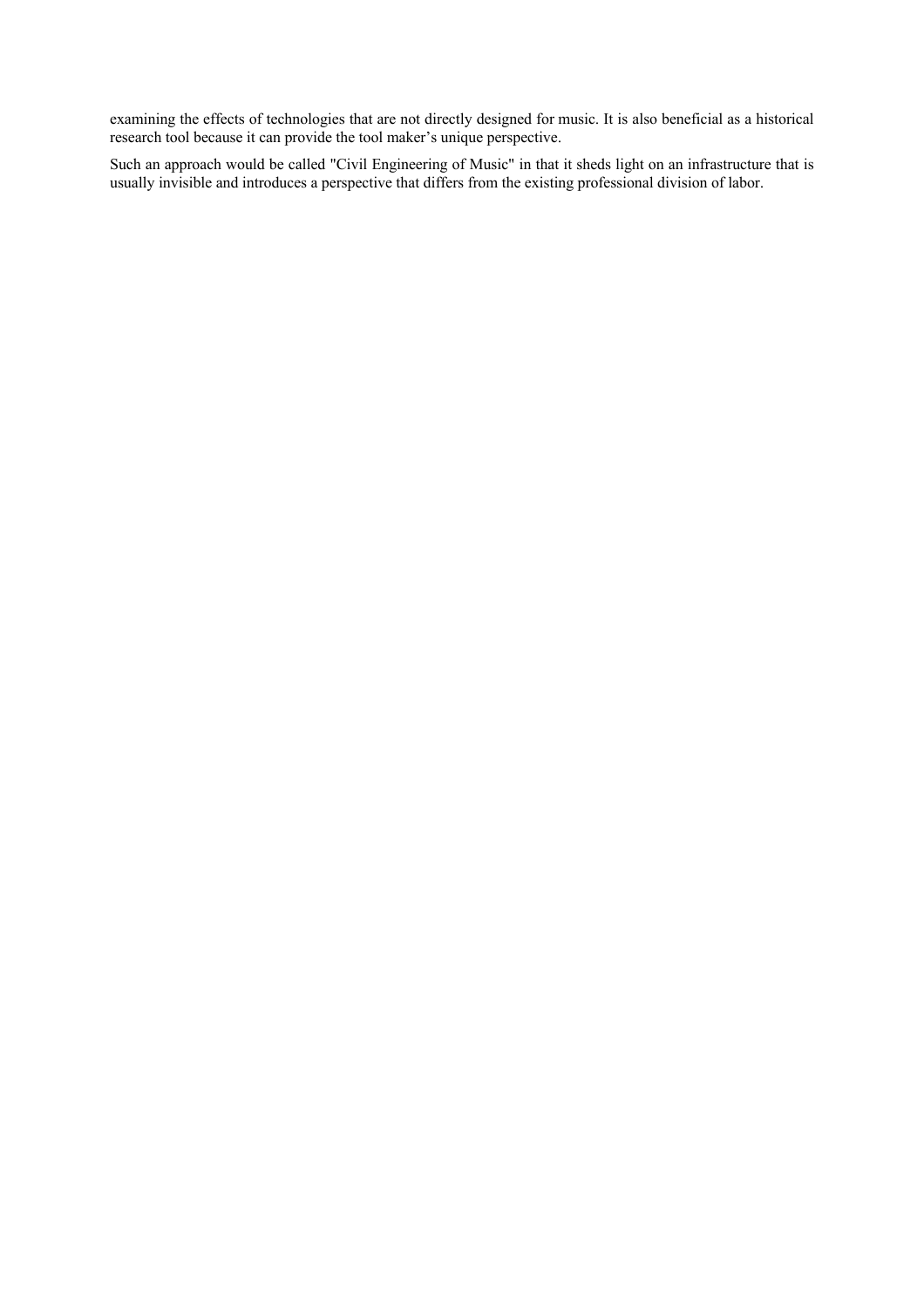## Women in Spatial Sound – Working with the IKO Loudspeaker

Angela McArthur (University of Greenwich) Brona Martin (University of Greenwich) Emma Margetson (University of Greenwich) Nikki Sheth (University of Greenwich)

Compositional practices in technology-based music can involve working in isolation, producing singular claims to knowledge, adhering to established conventions and encountering restricted access to infrastructure. These practices are gendered (Dobson, 2018; Smith, Choueiti, & Pieper, 2018) and technology has exacerbated such imbalances (Born & Devine, 2015). Commonly, women are fetishised as lone outsider composers, exceptional outliers (Rogers, 2016) which is reductive and risks objectification through the male gaze and the lens of commodification (Morgan 2016, 2017).

When women work with spatial sound, socially-mediated practices and knowledge-sharing can arise. With the novel IKO loudspeaker, there is also freedom from precedent. Though spatial sound has been developed within the patriarchy, it contains potent opportunities to redress notions of assumed techno-neutrality, genderless objectivity and sonic essentialism, prevalent within related communities. Spatial sound composition requires the situatedness which can counter subject-object binaries (Goh, 2017) and reflect a safe space, not one of solitude but of relationality. Such conditions are being facilitated by a collective of women (composers and sound artists – Angela McArthur, Brona Martin, Emma Margetson and Nikki Sheth) who work with spatial sound, and are currently composing with the IKO loudspeaker, within the SOUND/IMAGE Research Group at the University of Greenwich. By taking the loudspeaker into diverse settings, and through an inherently feminist perspective, marginalised communities are explicitly considered (Swords, 2017).

Through mutual support, transparency in process and role-modelling for others, they are redefining what it means to compose, as well as where this happens, and who future audiences and composers may be. The synergies of this moment in time, are exciting, and new. Though many networks and resources for womxn exist (female:pressure<sup>44</sup>, Her Noise archive<sup>45</sup>, Sound Women Network<sup>46</sup>, Omnii<sup>47</sup>, Normal Not Novelty<sup>48</sup>, WISWOS<sup>49</sup>, Many Many Women<sup>50</sup>, and others) the practicing collective in spatial sound is notable in its absence (Nuts and Bolts<sup>51</sup> have created some spatial sound-specific resources).

This paper contends that group settings are a vital and revitalising aspect of how women work. The IKO icosahedral loudspeaker plays a role with its uniqueness, its sound reproduction, and its portability. The IKO also demands a relinquishment of control. Women are well suited to deal with these aspects of composition and reproduction, having been historically disempowered.

The authors experience feedback and knowledge as relational. They understand the illusory facets of control and don't attempt to have their singular voices heard above those of others. This necessarily provides a safe, fecund environment for plurality. To produce a "*women-only space is to produce that space as separatist and thus as reactive to the dominant male culture*" (Grosz 2010, p.24). Listener diversity benefits from this, and the IKO is particularly helpful in augmenting such plurality. In explorations with the IKO – a new spatial sound instrument the collective can create and develop new approaches to working, freer of defined histories of practice and determined expectations. These practices create a social, diverse and safe space, for those who may have been underrepresented from compositional or listening spaces. This paper sets out the case for the female collective in spatial sound.

<sup>44</sup> https://www.femalepressure.net/

<sup>45</sup> https://hernoise.org/

<sup>46</sup> https://www.facebook.com/groups/soundwomennetwork/

<sup>47</sup> https://www.omniicollective.com <sup>48</sup> https://www.facebook.com/groups/1829331857346754/

<sup>49</sup> https://wiswos.com/

<sup>50</sup> https://manymanywomen.com/

<sup>51</sup> https://www.nutsandbolts.space/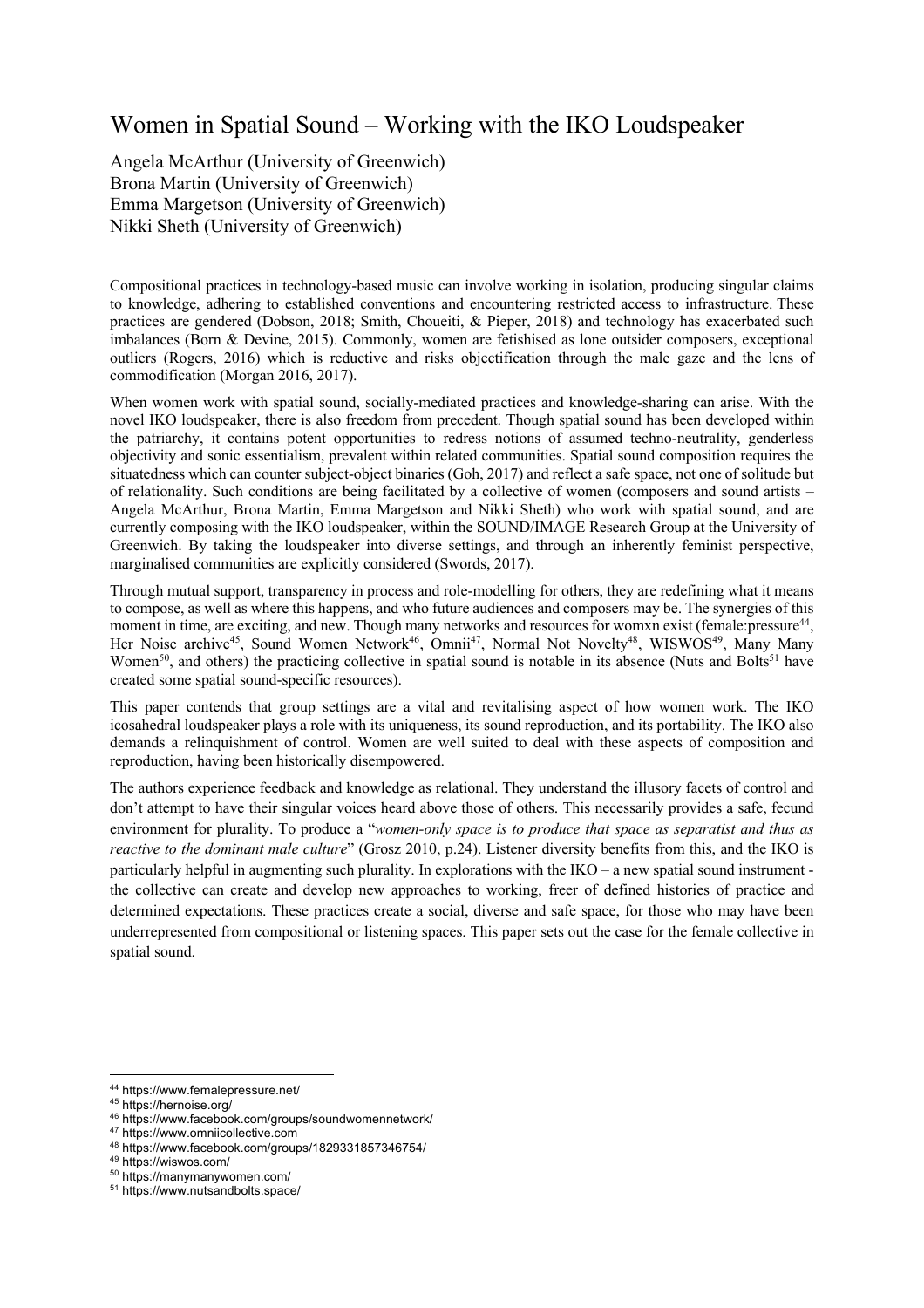# Upsetting the controls: controllerist practice in electroacoustic music performance

Manoli Moriaty (Liverpool Hope University)

Music has been constantly reinvented by a multitude of inventions. In recent years, digital technologies have given rise to practices that not only break free from traditional canons of musical literacy, but further invite engagement by artists whose predominant expressive medium is other than sound. While avant-garde practitioners and circles of academic research communities have been at the forefront of this progress, emergent practices pertaining to popular music have often been overlooked. Such is the case with controllerism, a practice that emerged from the lineage of Dub mixing and Soundsystem culture (Llera Blanes 2017). As the digital evolution of turntablism, the essence of controllerist practice is evident in most types of contemporary live electronic music practice making use of modern MIDI controller devices. However, the topic is noted for its lack of literature in established journals, with the majority of contributions coming from postgraduate and doctoral researchers (D'Errico 2016) (Llera Blanes 2017), or mentioned in the context of Hip Hop culture and turntablist practice (Baldry 2016) (Campbell 2014). This paper argues that controllerism presents not only a technologically-driven evolution in instrument design, but it furthermore offers an opportunity for generating greater inclusion and transparency in contemporary sonic practices; it achieves these aims by diffusing the necessities for traditional music education and the need for sophisticated yet resource-intensive design of bespoke Digital Music Instruments (Jensenius & Lyons 2017). As a result, controllerism poses as an approachable and affordable entry point for novice practitioners, while simultaneously presenting sufficient breadth of options for real-time sound generation and manipulation. At a time where digital DJ practices are appearing in university curricula and graded examinations (LCM 2020), as well as the evident turn towards decolonising creative technologies (Gaskins 2021) and music education (Galloway 2021) (Castanheira 2020), the cultural background and technical possibilities of controllerism deem the practice as a research interest worthy of further investigation.

This paper aims to examine controllerist practice in the in the context of live electroacoustic performance by analysing its constituent elements, and comparing them with those from the field's established performance practices, namely Live Coding and multichannel diffusion of acousmatic music. A literature review contextualises the origins of controllerism, its key practitioners, as well as mentioning some of the criticisms it has encountered during its development (Van Veen & Attias 2011) (OSU 2013). Following this, the performance aspects that characterise controllerist practice are highlighted, with particular focus on *transparency* and *risk*; the latter describes the inherent risks of both improvisation as well as "playable" systems design that afford spontaneity at the cost of presenting an ideal or "faultless" rendition of a performance. On the other hand, transparency suggests the connections between performer inputs and their musical consequences (Siegel 1998) (Salter 2008), as these can be understood by audiences. The author argues that controllerism includes these aspects to a great degree, which places the practice closer to a traditional or "popular" musical performance when compared with other established performance practices in electroacoustic music. The presentation furthermore poses questions on why controllerism has been largely overlooked as a research topic within the field of technologically facilitated music, despite that the instruments used often intersect those found in practices that have been at the forefront of research topics, with some of the examined causes including issues pertaining around modes of music education, inclusivity and accessibility, as well certain prejudices caused by audiences' unfamiliarity with technology.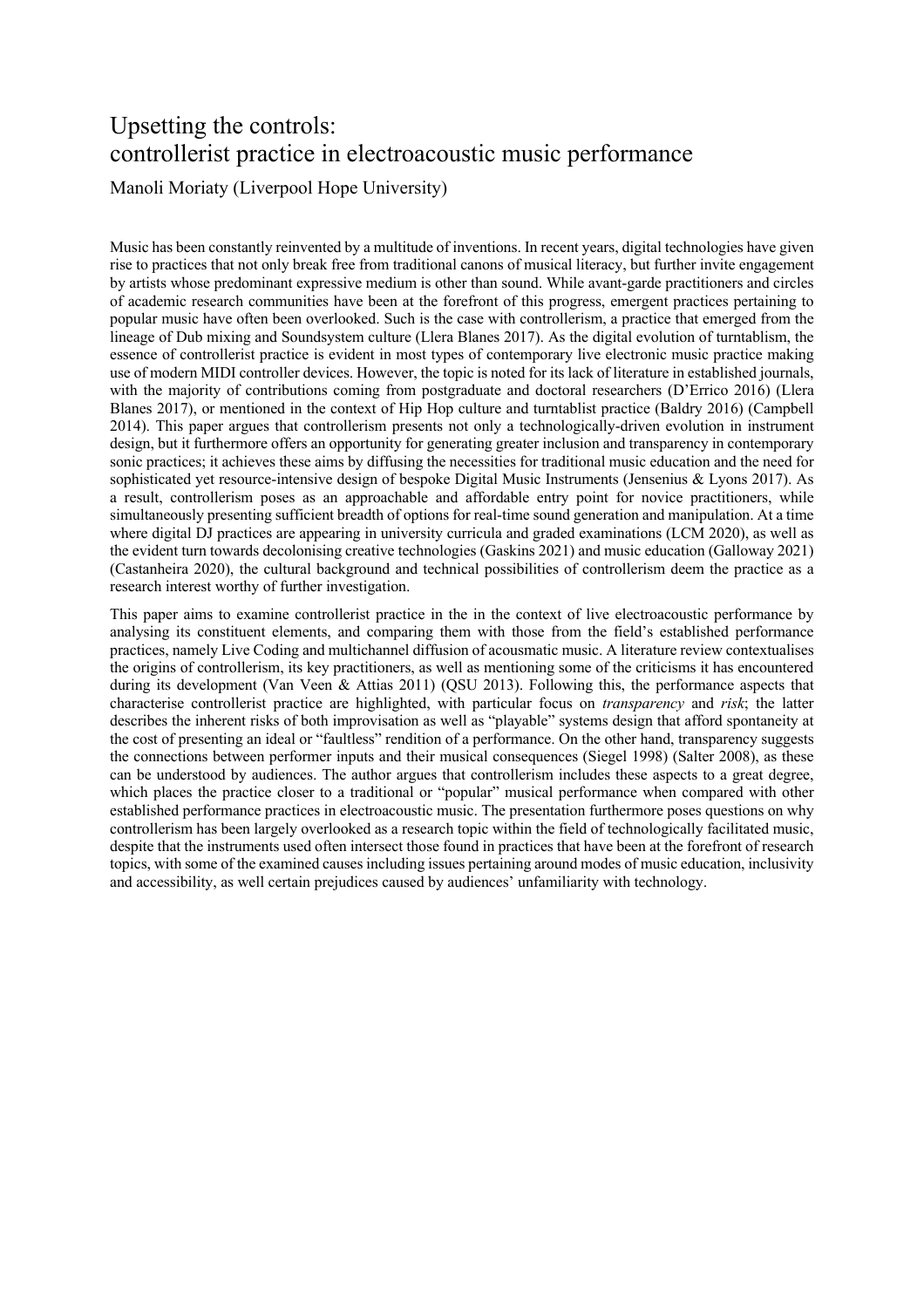## An analytical approach to the carefully constructed sound world in Alice Shields' Apocalypse

Treya Nash (Louisiana State University)

Composer, opera singer, and electronic music pioneer, Alice Shields' distinctive electronic operas combine her talents with her long standing relationship work at the Columbia Princeton Electronic Music Center. Her ambitious 1994 opera Apocalypse has never been performed, but a version of the work is available on CD and streaming platforms. Apocalypse is not part of the canon of electronic music. Electronic opera is seldom included in discussions on the development of electronic and electroacoustic music, partly due to lack of documentation. Despite Apocalypse never having been performed live, the CD is an excellent document of a full-length electronic opera.

Composers have been writing electronic opera since the 1950s, beginning in Europe with Pierre Schaeffer and Pierre Henry's ill-received Orphée 53, featuring a concrète tape track with live singers, violin, and harpsichord. Other early electronic operas combined orchestra with tape, using electronic sounds to perform as specific function, such as sound effects in Humphrey Searle's The Diary of a Madman (1958), and the voice of the computer in Karl Birger Blomdahl's Aniara (1959).

In the United States, Robert Ashley was a pioneer in multimedia and TV opera, beginning with That Morning Thing (1967), a work using tape track, chorus, dancers, and keyboard. His desire to reconcile American vernacular speech with the operatic tradition inspired composers of the New York downtown 80s scene like Mikel Rouse and Kyle Gann to write their own electronic operas in disparate idioms.

In the same city, though stylistically removed, Columbia Princeton Electronic Music Center composers forayed into music for drama. In 1966-67, Alice Shields assisted Vladimir Ussachevsky in writing incidental music for Robert Ward's The Crucible - for which Shields used her own voice as musical material - and Marvin Levy's Mourning Becomes Electra. Shields also wrote sound effects and interludes for radio plays and theater. Her contemporary, Pril Smiley, worked on the tape part for Elephant Steps, a radio pop opera.

Shields began writing acoustic operas in 1966, having them workshopped at the Lake George Opera Festival. In 1970, she premiered her first electronic opera, Shaman, a combination of tape track and acoustic instruments. The tape track consisted of nature, voice, and electronic sounds. For her next electronic opera, Mass for the Dead (1992), Shields created a tape track using voice and MIDI-controlled virtual instruments. She continued this approach with Apocalypse, a cross-cultural work for which she devised choreography in classical Indian bharatanatyam style. The main character of Apocalypse, the Woman, goes on a journey of spiritual and sexual awakening, cautioned by the puritanical voices of the chorus.

Shields created Apocalypse at the Columbia Princeton Electronic Music Center, though she was no longer technically working there. While many composers were turning towards the increasingly accessible home studio, Shields held a fondness for the somewhat dated analog machines of the "Classical Studio," preferring their physicality and careful presets to computer work. Shields combined analog processing with virtual instruments, predominantly using synthesized piano, percussion, and sitar sounds. This combination of the processed vocal sounds and virtual instruments creates an intrinsically electronic sound world in Apocalypse. Shields plays with context by creating realistic nature sounds through a combination of nature recordings and her own vocal emulations. These sounds are inextricably linked to their "natural" origin, but Shields processes them in ways that link them to a new, unnatural environment. The gratingly mechanical virtual instruments are used for the more 'traditionally' melodic sections, sometimes alone or as an accompaniment to singing. Operatic singing is the only thing that Apocalypse seems to have in common with traditional opera. The traditional singing is transported to an entirely new soundworld by the analog manipulations and virtual instruments, far removed from electronic operas such as Shaman, which combine a tape track with live instruments.

Though this opera has never been performed, it deserves a wider listenership, due to its unique combination of sounds, the intensity of the drama, and themes of sexual liberation. Apocalypse has been considered from the perspective of its cultural influences, but not from its context in the history of electronic opera, or through musical analysis. In considering its place in electronic opera, the combination of 90s MIDI sounds and vintage analog effects were singular in Shield's time, and will likely never be replicated. Analysis of this work, as well as discussion surrounding other electronic operas of this time period, will help to establish a stronger picture of electronic opera development.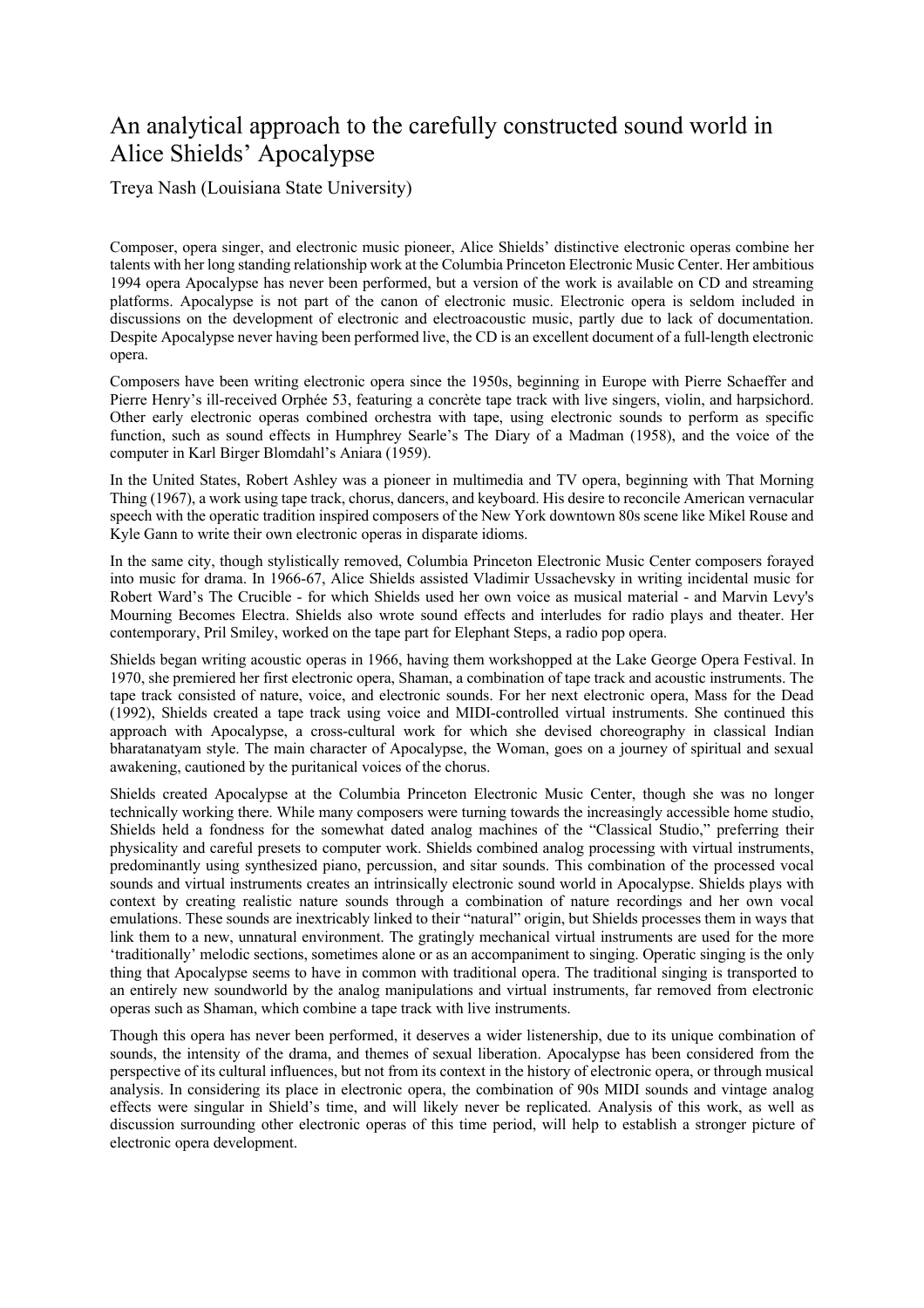# RAISE THE CURTAIN! A critical perspective on the idea of *Post-Acousmatic*

Giovanni Onorato (Royal College of Music, Stockholm) Riccardo Ancona (The Institute of Sonology)

The aim of this abstract is to question the notions of 'post-acousmatic' and to suggest some perspectives on the relative debate. Although Adkins, Scott, and Tremblay (2016) attempted to systematise the meaning of the term, critical aspects still remain that in our view should be addressed.

In our perspective, the concepts presented by Adkins, Scott, and Tremblay (2016) rely upon an unsolved element of ambiguity underlying the term 'acousmatic'. This adjective can be applied to a phenomenon, a paradigm, a musical genre, a mode of listening, or a canon; each of the mentioned subjects involves a different nuance. Without trying to propose a univocal understanding of the term, two main interpretations can be addressed: on one side, the acousmatic phenomenon, which is inseparably linked with the unisensory, only-aural condition; on the other, the acousmatic canon, understood as a historically consolidated standardisation of technological practices and aesthetic conceptions about material articulation, syntaxes, form, and spatiality. Given this ambivalence, it becomes problematic to identify which subject of the acousmatic is to be overcome: is it the canon or the mode of presentation? Adkins, Scott, and Tremblay identify this overcoming either as an 'influence, an augmentation, or a critique of it [the acousmatic thinking]' (ibid.), consisting of 'a polyphony of activities which imply a variety of aesthetic or practical relationships with the acousmatic paradigm but are not contained within it' (ibid.). They argue that such a polyphony of activities is supposed to be formed by nodes of divergence from acousmatic music through different conceptions of time, pitch, modes of presentation, aesthetics, or form. However, some considerable musical divergences exist within the boundaries of what is described as acousmatic music: see for instance, the temporal dimensions of some works by Bayle himself during the 70s, Luc Ferrari's use of analogue distortion (Emmerson, 2007, p. 77), or the use of rhythm by Latin-American composers (Blackburn, 2010). Consequently, it remains unclear how the questioning of each of these aspects may be seen as a form of continuity, augmentation, or critique in relation to the acousmatic canon. A further understanding of the historical consolidation of this canon, and the fact that several divergent aesthetics can be traced in what is defined as acousmatic music are relevant subjects of discussion to be clarified before defining nodes of divergence.

Nonetheless, what undoubtedly underlies every connotation of 'acousmatic music' is the centrality of acousmatic listening both in the compositional process and in the reception from the audience. Following this direction, Emmerson (1998) suggested that 'cross-arts work is ideally "post-acousmatic" in the sense of "taking account of and moving beyond" and not necessarily […] "anti-"'. A similar perspective can be found in Cope and Howle (2018) where the authors explore the possibilities of 'electroacoustic movie-making' (ibid.). The authors then pose the following question: 'is there such a thing as post-acousmatic music?' (ibid.). However, both Emmerson and Cope and Howle did not attempt to further investigate this concept.

It seems no connection has been traced between these different standpoints. Our intention is to further research on the concept of post-acousmatic, critically examining existing perspectives. In doing this, we suggest that the postacousmatic should describe practices in which composers rely on modes of presentations literally breaking the acousmatic condition. In other words, this term should designate contexts in which practitioners present an evident intention to use a wider palette of perceptual approaches, while, at the same time, retaining some relevant connection with strategies and aesthetics clearly traceable to acousmatic music. Despite the fact that according to Emmerson (1998) and Smalley (2007), our perception-cognition relies on trans-modality even in a only-aural context, considerable differences can be traced in the intentions of the composers who consciously decide to make use of the relationships between different layers of perception. Conversely, those artists who intentionally decide to make use of the only-aural media, will generally show different behaviours in terms of compositional strategies and structures. Hence, a post-acousmatic paradigm can be framed as the idea of raising the acousmatic curtain, considerably relating to the different aesthetics and strategies within the acousmatic tradition. Even if, in a strict literal interpretation of this definition, one might include the practice of mixed-media works (instruments and electronics), the general perspective of Adkins et al. suggests that it makes sense to refer to post-acousmatic practices when dealing with nodes of aesthetics that are in a consequential relation with the acousmatic tradition, according to the aforementioned influence, critique, or augmentation.

Lastly, given the problematic approaches outlined in this paper, we would like to encourage a debate with the aim of rethinking and reframing what the term 'acousmatic' exactly designates, and which aesthetics are contained within its paradigm, in order to dissolve any ambiguity in defining what goes beyond it. Consequently, we would like to dissuade from the use of the word 'post-acousmatic' as an established historical label.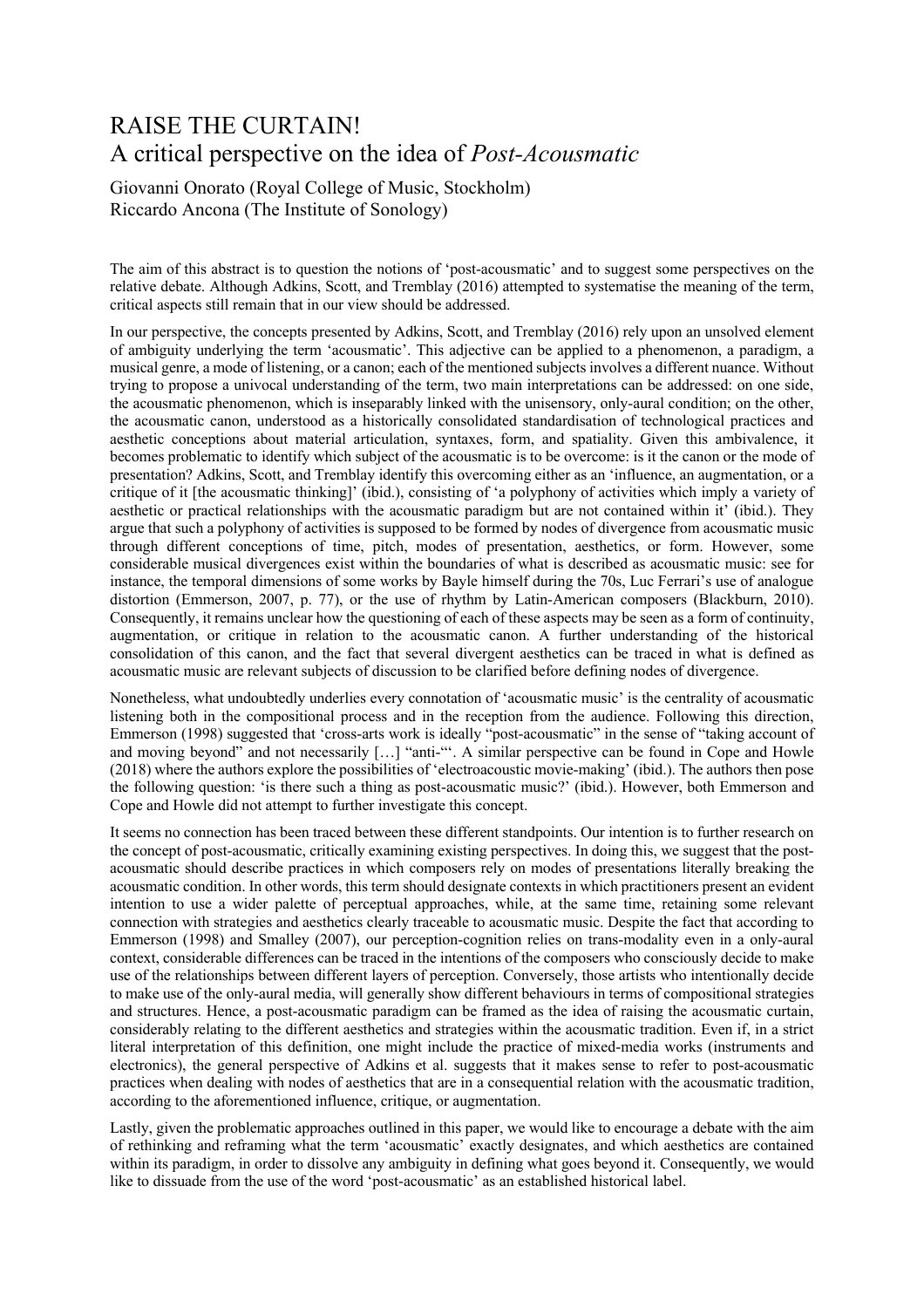## Exploring Cultural Diversity in Experimental Sound

Amit D. Patel (University of Greenwich)

Black and South Asian artists are some of the least represented ethnicities within the genre of experimental sound. By experimental sound, we refer to creative practices including computer music, noise, sound art, electroacoustic music, soundscape, and improvisation, which are overwhelmingly dominated by affluent White male practitioners. This leaves very little space for alternative experiences or diverse role models. Indeed, as highlighted by Born and Devine, experimental sound is "a cultural–educational domain that is generally understood as ethnically unmarked or 'non-raced' – as representing the musical-universal, the 'commonality of humanity' in music – [but which] is actually experienced as ethnically White and as linked to an invisible politics of Whiteness" (Born and Devine 2015, 139).

Ethnically diverse artists and their narratives have been excluded from the traditional discourse. Their experiences, therefore, provide a valuable counterpoint to the normalised White majority. This project "*Exploring Cultural Diversity in <i>Experimental Sound*" presents the voices of these diverse and often marginalised practitioners, seeking to celebrate Black and South Asian experimental sound musicians and their underrepresented musical practice, it is important to note that the context of this study is situated in the United Kingdom.

Bringing together a diverse array of international artists and practitioners this project challenges the White norm in the field of Experimental Sound, giving underrepresented voices a chance to express their perspectives and addressing a significant knowledge gap into the field of experimental sound. Our research will build an understanding of the experiences of experimental sound musicians from Black and South Asian backgrounds, building awareness of the existing cultural diversity in electroacoustic music and sound arts, with a bias to help transform and support practitioners across Britain's diverse cultures.

Questions of cultural diversity are almost entirely absent from critical discourse within the experimental sound area, creating a bias of visible Whiteness. This research seeks to challenge institutional Whiteness in Experimental Sound practice and its associated literature. Building understandings from Black and South Asian composers from their individual and collective experiences – an investigation has begun applying methods of participant observation alongside practice research, as well as in-depth interviews. These interviews have questions focused on three strands biographical backgrounds, musical practice, and their professional careers. Lastly, there will be a notion of bringing the participants together for focus groups where wider issues can be raised discussed and negated collectively. Some findings, for example, but not limited to are the desire for participants to not conform to limited stereotypical assumptions, and there is clear eclecticism and distinctions in their musical tastes and listening habits. A slow analysis of sorts is taking shape, but as we are only half-way through capturing our research data, there is a responsibility to ensure these sensitive experiences and materials are drawn out honestly and naturally.

Latterly, we will develop a report highlighting the challenges inherent for practitioners from diverse cultural backgrounds as they seek to navigate an art form that is institutionally White. This research has potential to make a social and cultural impact, which will help enable diverse communities to play equal roles within contemporary music practice. Whilst increasing diversity in arts, culture and music education that will allow our society to become more enriched, resilient, and supportive towards diverse communities. The research and its outputs will reveal new knowledge that has previously been neglected by academic circles, the research will unpack experiences and practices of diverse underground music that sits outside the traditional experimental and contemporary music scenes, giving voice to diverse composers, which also allows to raise critical awareness of the historical landscape within the field of music technology, re-valuating technology-based music, and its entanglements. This research will unpack how their identities as Black and South Asian artists as well as how their unique experiences are situated in relation to the structural and cultural contexts of experimental sound in the UK.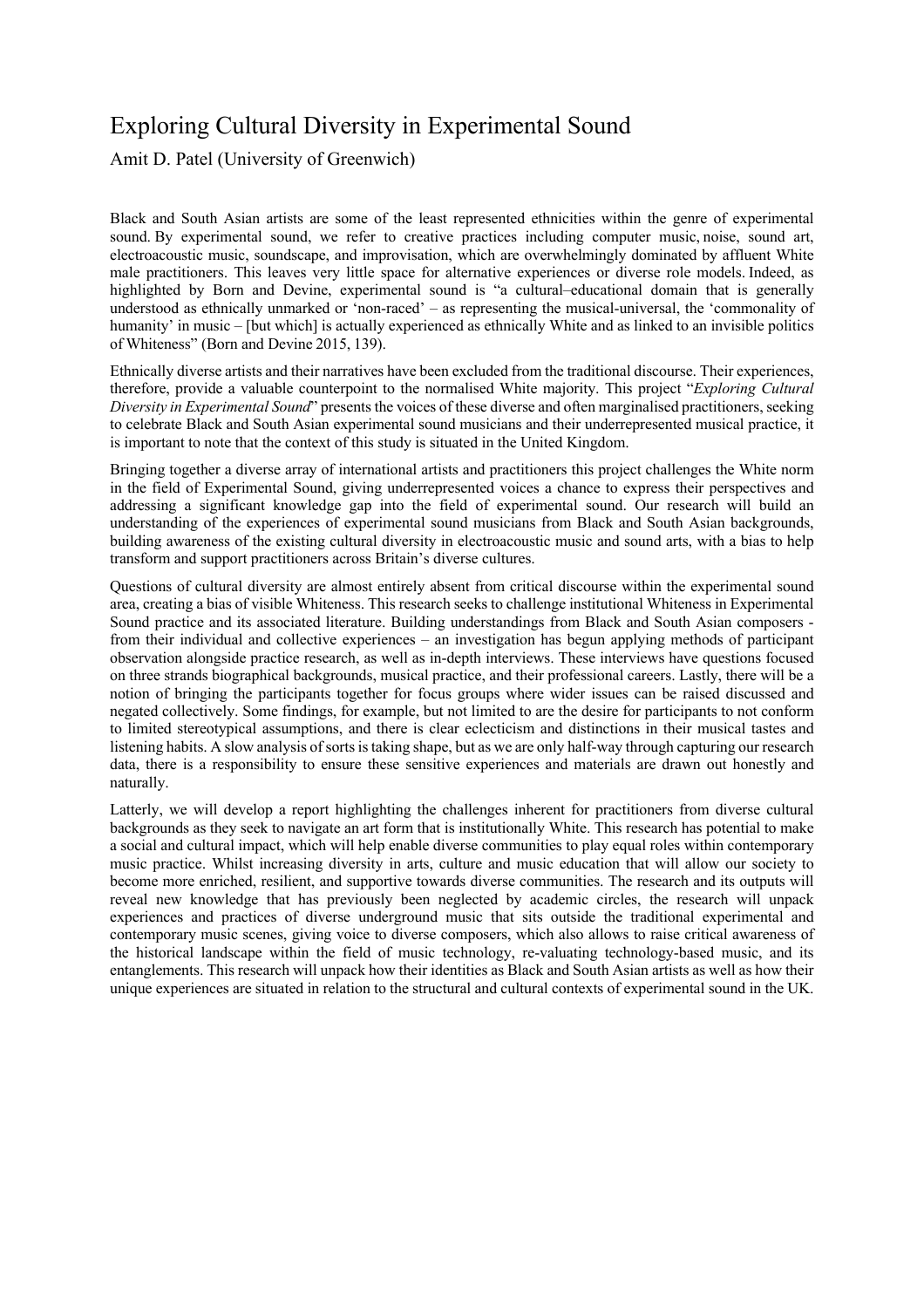## Issues of Ubimus Archaeology: Creative Processes in Risset's Little Boy

Nemanja Radivojević (Bern Academy of the Arts HKB) Damián Keller (Federal University of Acre) Victor Lazzarini (Maynooth University)

Ubimus archaeology (a-ubimus) targets the study of past musical experiences through the reconstruction of the musical products and the processes required for their deployment. The methods entail understanding the limits of technology of the time and its impact on the ways of music making. In some cases, resources and processes have become conceptually foreign and materially unavailable prompting for the application of new strategies of reconstruction and validation.

The transition that marked the move from the analogue-based practices of the 1950s to the digitally oriented techniques of the 1960s provides an interesting object of study for a-ubimus endeavours (henceforth 50-60 transition). This period is arguably the most influential within the technologically oriented music literature of the 20th century. But it is also among the least explored through evidence-based research. With a few notable exceptions (e.g., James Tenney), the composers of the time have produced a discourse tailored to convince the readers that their aesthetic choices were the best, that the paths laid out by their methods were the most fruitful and that their aesthetic views were "scientific", "visionary" and "unique" (cf. Babbitt 1958, Eimert 1957, Stockhausen 1962, Boulez 1963). Rather than attempting to confirm or refute these claims, our work on archaeological ubimus suggests dealing with the actual sonic products and comparing these outcomes to the results obtained with reconstructed resources.

This paper showcases our current efforts to build a conceptual and methodological framework for archaeological ubimus practice. We provide examples taken from one of the representative documents of the 50-60 transition, namely a section of the Computer Suite for Little Boy by Jean-Claude Risset (1968). We describe the strategies applied to build a working replica of the MUSIC V acoustic compiler, including our discovery of the earliest known version of the source code in the Fonds Jean-Claude Risset (Laboratoire PRISM, UMR 7061, 1968). By sifting through the archives while searching for documentation on the tools used by Risset, we have gathered evidence on his creative choices.

Our MUSIC V-compiler replica was used to synthesise the early sketches of the arpeggiated chord<sup>52</sup> from the Flight and Countdown section, highlighting its harmonic-spectral content. Our example examines the genesis of the feedback amplitude-modulation technique used in Little Boy, featured in item #510 of the Catalogue. We compare our findings with Risset's published version by means of his score annotations and his numerous retrospective accounts of his working processes. Furthermore, we trace the development of the MUSIC V sources from the original Bell Labs version to the transcription done by Bill Schottstaedt at Stanford University. Our target is to reconstruct the entire Little Boy and Mutations scores, involving adjustments of our MUSIC V compiler to synthesise Risset's code. We hope to illuminate the music-making processes independently from the creators' claims.

A-ubimus methods are potentially applicable to the analysis of other MUSIC V projects and related programs, such as MUSIC 360, MUSIC 4BF, or MUSIC 11, highlighting a diversified and idiosyncratic output, from Gerald Strang's Compusition No. 7 to Johantan Harvey's Mortous Plango, Vivos Voco (cf. Lazzarini and Keller 2021 for a general discussion). Due to the temporal proximity, technologically oriented musicology often targets the sound and software products on one side, and the testimonies of its protagonists on the other. Although the work on oral history tends to improve the quality of the extant musical archaeology, it fails to furnish a detailed account of the creative processes. Furthermore, rather than describing the creative procedures from the perspective of the protagonist (see Risset 1996a, 1996b), our reconstruction aims for a broader understanding of the experience of working at the digital and analogue studios during the 50-60 transition. Firmly rooted on a practice-based approach to the digital humanities and grounded on the available documents, scores and sketches, we attempt to contribute to historiographic research by offering conceptual tools to question the interpretations furnished by the early computer-music practitioners.

A critical examination of the earliest creative processes of technologically based music-making might help reshaping our understanding of the 50-60 transition. Rather than approaching Little Boy from a traditional musicological perspective centred on analysis, by means of audio-synthesis replicas we examine how the

<sup>52</sup> Pitch content: g#1, d1, g2, e3, b3, a#4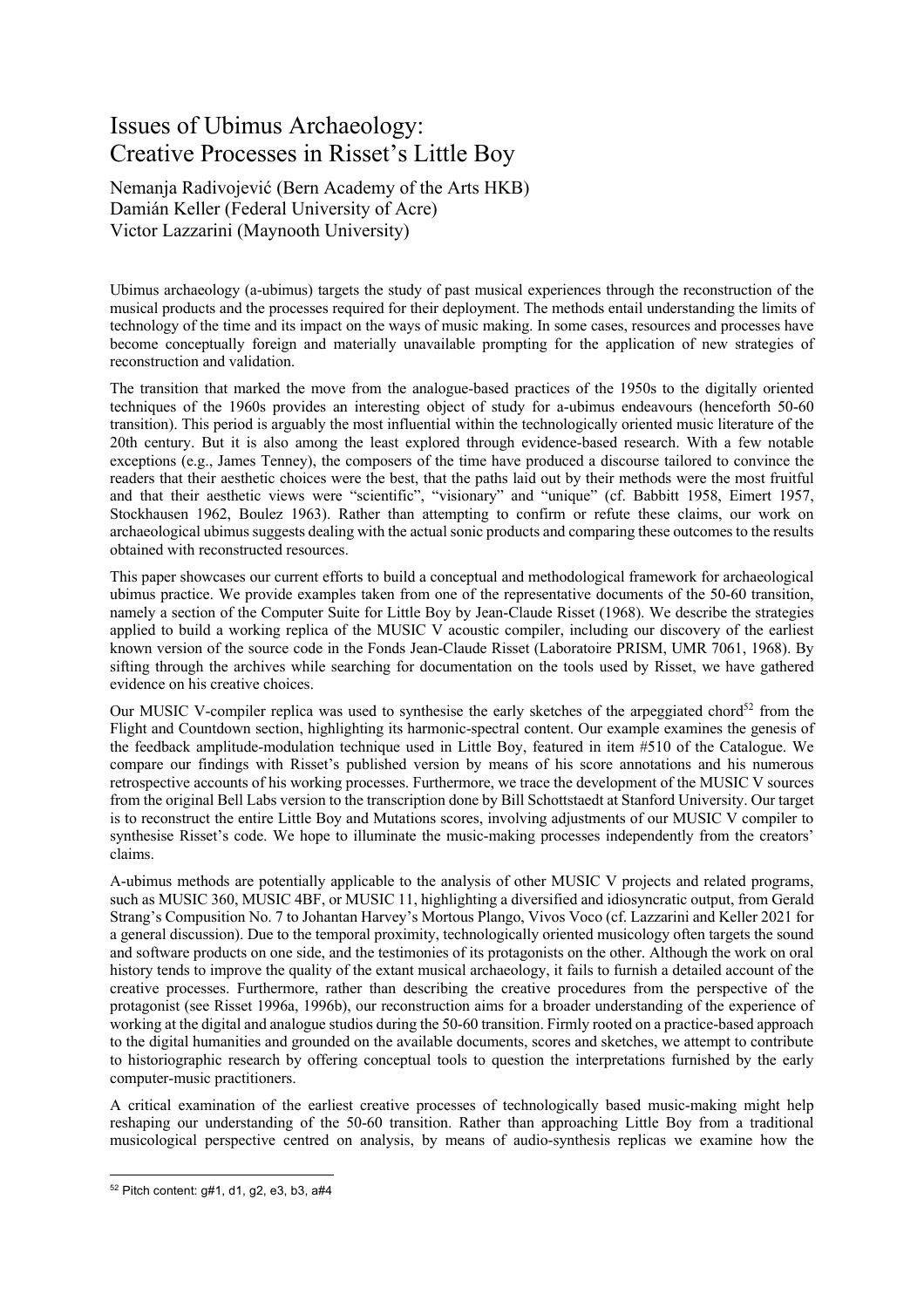technological resources and their relationships with current ubimus practices might reactivate their creative potential, hinting at new futures for past musical objects and things (De Assis 2018: 41). Thus, our archeological ubimus endeavours may expand the current musical knowledge and the palette of creative strategies. This expansion is neither obvious nor accurately described in the writings produced during the 50-60 transition by composers and technologists.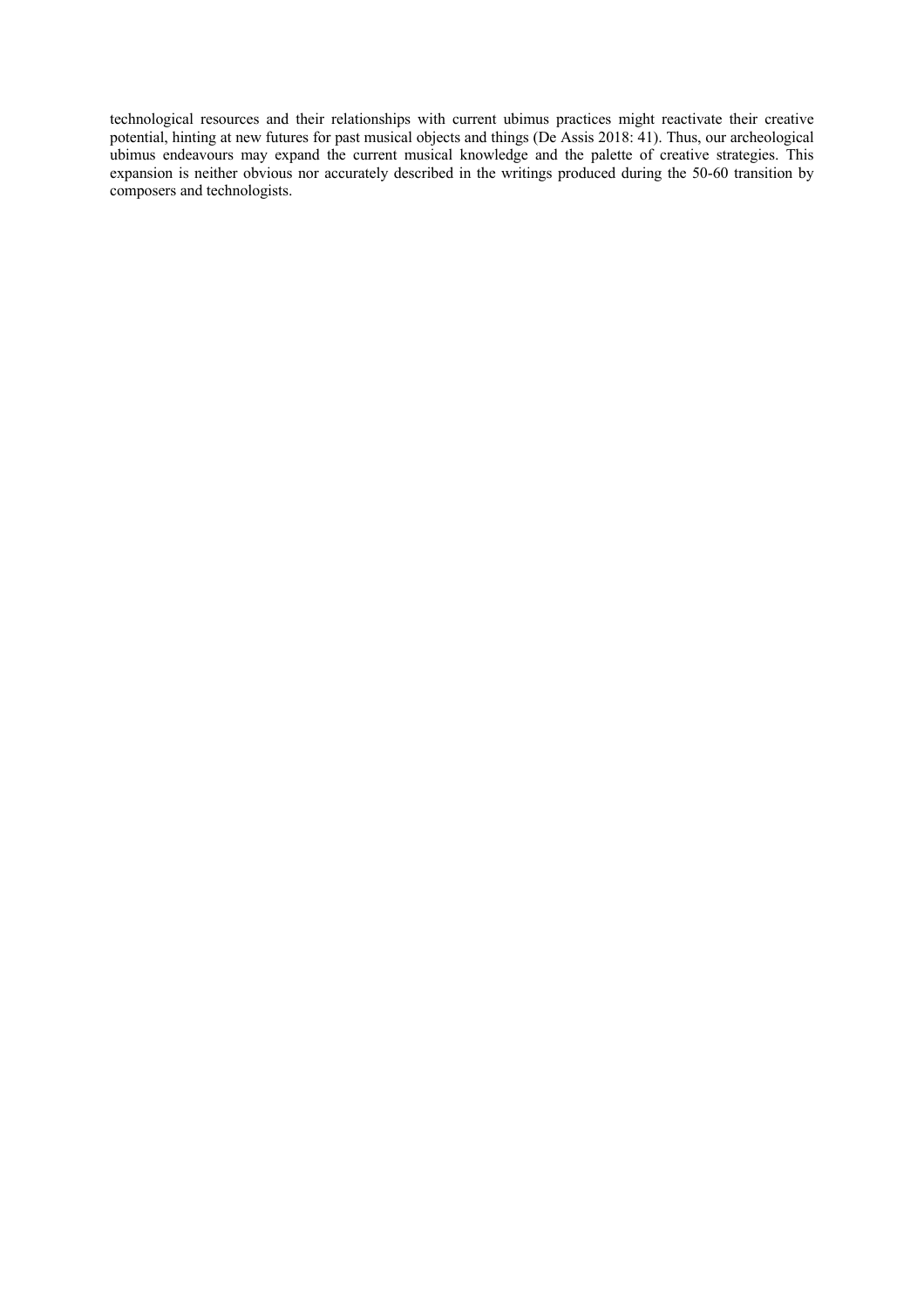# Tracing ecosystemic virtuosity in performance of Simon Emmerson's Stringscape (2010) for violin and electronics

Irine Røsnes (University of Huddersfield / University of Wolverhampton)

This paper presents a perspective on performance of mixed music<sup>53</sup> for violin which looks away from a violincentric approach to practice, and proposes a distributed, ecosystemic notion of mixed music virtuosity. In this context, the violin-centric approach is set out to describe 'the hierarchical duality of 'instrument(s) *plus* electronics' and its implicit division of labour' (Scipio 2017, 19). This presentation argues against such approach and supports the position in which the violin acts as but one of the elements of a larger ecosystem (Waters 2007). Examined from a point of view of a classically trained violinist, it will be argued that the performance practice for violin and electronics would benefit from expanding acoustic listening vocabulary and acquiring new skills which are necessary for identifying hidden affordances emerging from the cohesion of acoustic and electronic sound sources. From that perspective, the traditional notion of virtuosity as a 'great technical skill' on an instrument (Collin's dictionary) shifts its meaning from a violin-centric towards a decentralised, distributed notion of music making. Specifically, issues of amplification, sound diffusion and their effect on violin technique and sound production will be discussed in relation to various types of sound processing. Technical solutions enabling a response to alternations in violin sound production afforded by electrification of the acoustic sound, will be presented and showcased on concrete examples from *Stringscape,* and will include issues of intonation, dynamics, timbral variation and articulation. With a reference to Pierre Schaffer's notion of *enlargement* and *centering* (Schaeffer, North and Dack 1966), the role of informed listening will be explored in relation to sound production and specificities of mixed chamber music for violin.

By looking at Simon Emmerson's *Stringscapes* (2010) for violin and live electronics, hidden ecosystemic affordances of the piece will be discussed, and an argument of a wider relevance of the ecosystemic approach to the repertoire will be presented. To making the argument, the discussion is limited to the example of Simon Emmerson's *Stringscape,* however the insights developed through a close study of the composition provide a more comprehensive understanding of the dynamics at play in other works for the setting<sup>54</sup>. Grounded in ecological thinking of James Gibson's (Gibson 1979) and Gregory Bateson's (Bateson 1972), enactivist and embodiment theories of Varela, Thompson and Rosch (1991) and Andy Clark (1998), and ecosystemic approach to music interaction (Waters 2007), Di Scipio (2003), Green (2013), the presented observations are reliant on the performative analysis based on reflection and multi-modal scrutiny of relevant audio and video documentation.

Arguing for a distributed practice, the ecosystemic approach rests on the notion that musicking (Small 1998) is a practice which unfolds though various types of relationships and interdependencies between materials, people, objects, embodiments, and other manifestations. As such, the notion of ecosystemic virtuosity of mixed music for violin being presented as a non-hierarchical, inter-relational practice in which the violin, electronics, and the environment are approached with a sense of continuity and mutual reference. In the course of this presentation the following questions will be posed: what sets mixed music for violin apart from other types of chamber music? Does – and if so, how would ecosystemic approach inform performance of mixed music which is not composed ecosystemically? Finally, what makes a virtuoso ecosystemic practice? With reference to my own practice-led research this presentation will problematise mixed music for violin as an idiosyncratic type of chamber music performance practice.

<sup>53</sup> Music for acoustic instruments with live processing or/and fixed media (Tremblay and Mclaughlin 2009)

<sup>54</sup> The more recent work of following composers might be of interest: Agostino Di Scipio, Natasha Barrett, Malin Bång, Santiago Diez Fisher, Pablo Galaz, Sam Selem, Carola Bauckolt, James Dillon, Kaja Bjørnvedt, and others.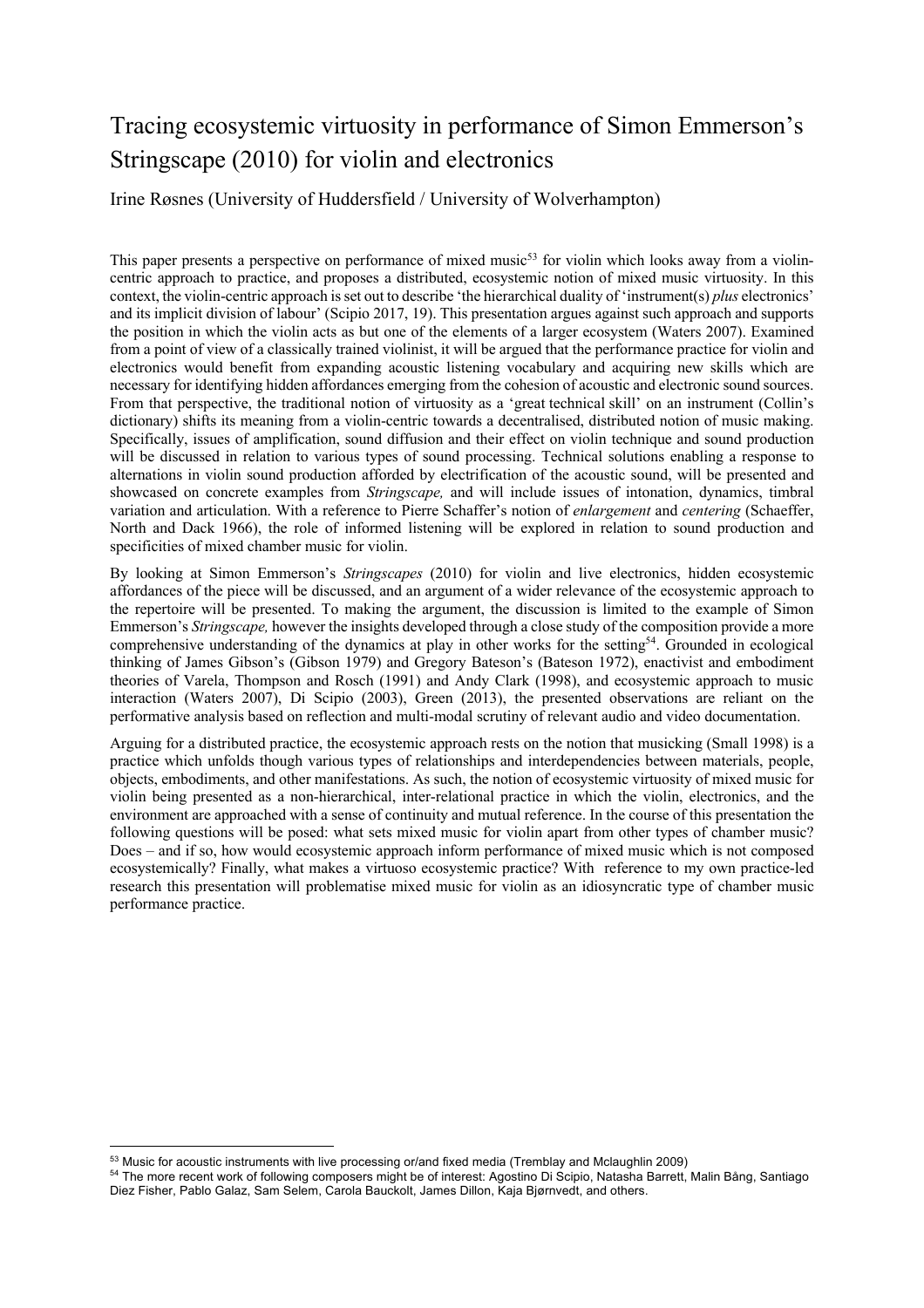## Rethinking Time Keeping Histories: (Mechanical) Time Grids as Imagined and Social

Marcel Zaes Sagesser (Southern University of Science and Technology Shenzhen)

This paper investigates how the musical technology of time keeping, the *time grid*, has moved from concept to salience with the metronome in the early modern era and with the drum machine and software time grid in the twentieth century. Tracing through this history the sociality and the skill and labor of imagination attached to musical time keeping – and particularly technology-assisted, mechanical time keeping – is the main focus of this paper. Its main argument is that not only is the interplay between technologically created musical time and humanly created musical time fluid am multi-dimensional since it is always negotiated through humans, but also that the keeping of musical tempo, beyond and beneath this false binary, is always social. It is subject to constant negotiation and play among all involved subjects, and it constitutes room for such negotiation and play and therefore for moments of sociality, even – and particularly – if machines are involved.

The discussion of the advent of the metronome shows that while it renders a previously imaginary concept audible, what it ultimately does is enable musicians to practice, perform, and calibrate their performance tempi – it enables them to make music. A key takeaway is therefore that it makes little sense to think in a binary between humankept and metronome-kept time. What these two versions share, is the simple fact that they enable one or several humans to make music. In extra-machinic musical time practices as much as in machinic musical time practices, one of the major modes of expression lies not in how the tempo is created and maintained, but rather how the musicking subject relates to that main regulating pulse. This relating is the moving from imaginary to actual; a process that involves the human capacity to *imagine. Imagination* plays an important role since it points to the imagined or imaginary parts of tempo-keeping (as a form of musical technologies), such as the mathematical idea of periodicity that informs pulse-based music in performance.

This paper attends to the various forms of sociality as well as imagination that are associated with tempo keeping and time grids. It traces these tropes across various stages of tempo-keeping's mechanization, electrification and digitization in order to understand how sociality and imagination hold different meaning at different times and for different practitioners and communities. The two examples discussed stem from art music (The other's own "#otherbeats," 2020) and popular music (Sly And The Family Stone, 1973). Both examples share that their underlying time keeping remains ambiguous between machinic and human. The analyses help the author formulate some notes toward a theory of sociality of musical tempo-keeping as a way of retroactively rethinking how the history of technology-based music has shaped musical production.

Yet the inquiry in this paper is far from producing a complete historical account of (mechanical) musical time keeping. Rather, it is organized in an ahistorical, nonlinear manner in an attempt to rethink history by way of creating several parallel, alternative narratives rather than a single, universal truth. For what is more, the author suggests using this rethinking of the history of technological time keeping as a way of teaching a new listening modality that attends to the nuances *between* mechanical and human-made musical time; a listening modality that develops alternative possibilities of unconventional art and pop musics, without essentializing mechanical over human time keepers or vice versa. The author in this paper proposes time keeping in music as an ultimately human and social act (done by several humans together, if only at deferred times, with the help of music technologies) – no matter what the devices and technologies involved are. They are made, negotiated, entrained to, danced to, by humans – whether or not the present pulse is metronomic in its nature. That attending to the nuances *between* metronomic and human musical time is important, as it is exactly those *in-betweens* where ideas about rhythm and its socio-cultural backgrounds become audible.

As listeners, when we listen to the music of our past, we must thus attend to the social *in-betweens* of musical time keeping as a way of rehearing and rewriting our histories of technology-assisted musics.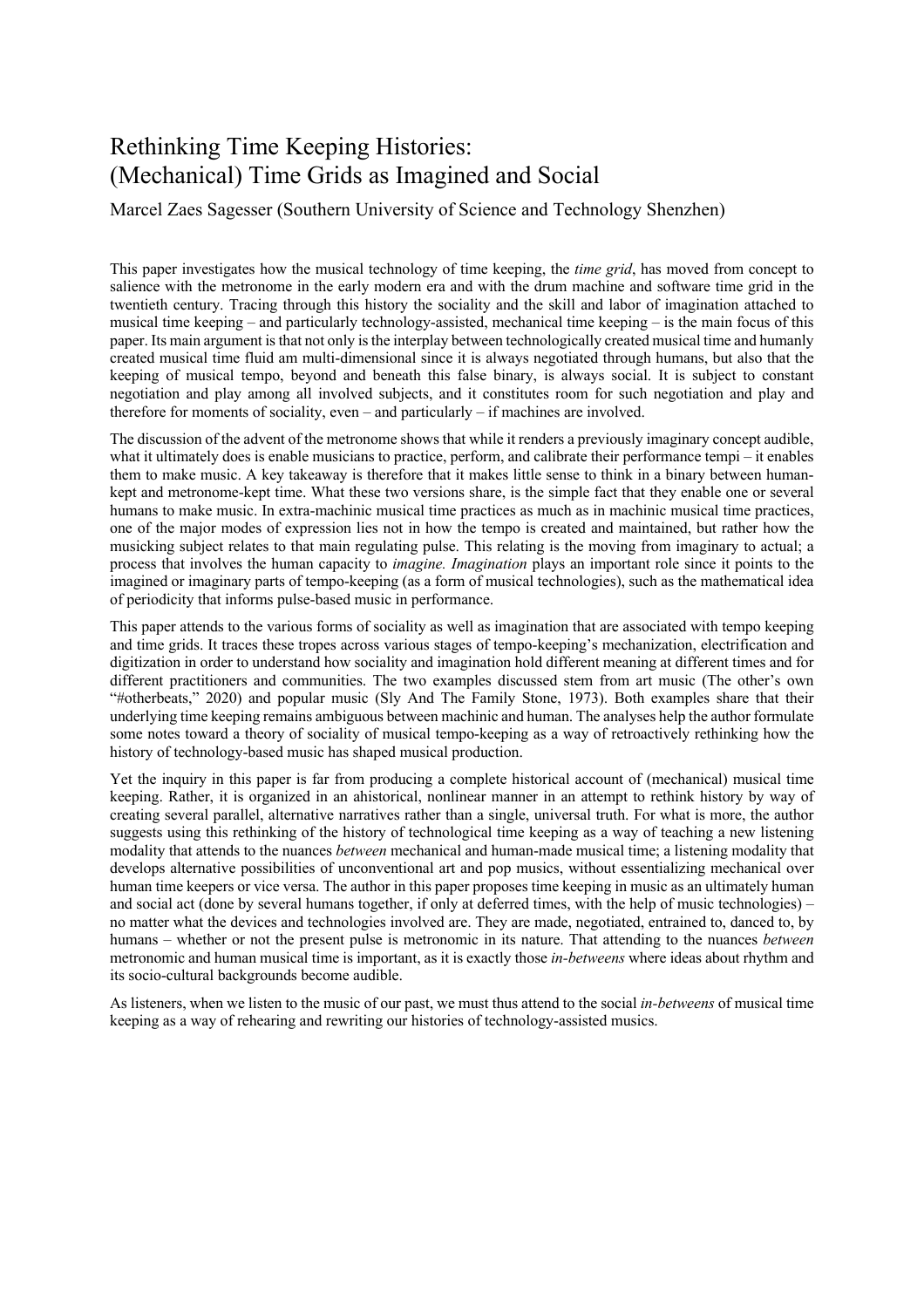## Co-Creative Spaces

### Notto J. W. Thelle (Norwegian Academy of Music) Bernt Isak Wærstad (NUST / Norwegian Academy of Music / University of Oslo)

*Co-Creative Spaces* is a research project that follows four musicians — Morten Qvenild (NO), Bernt Isak Wærstad (NO), Labdi Ommes (KE) and Gyrid Kaldestad (NO) — through a 6-month long co-creative process resulting in a final concert. The musicians create new music through interactions with each other and with artificial musical agents based on machine learning. The agents are modeled on recordings of the musicians improvising with each other, resulting in a dance of agency (Pickering, 1995) between the musicians and their simulacra.

Our research questions are:

- What happens to musical co-creation when artificial intelligence is included in the creative cycle?
- What kind of cultural biases are inscribed into the technology?
- How can a multicultural musical collaboration identify such biases, and how may they be attenuated?

The project is based on the idea that creativity is emergent in relations—not isolated within humans, but between humans and their sociocultural environment (Csikszentmihalyi, 1996; Simonton, 2003). Creative spaces emerge as ideas come to life through interactions—between musician and instrument; between hand, pencil, and paper; between collaborating humans. To create is to discover the potential these spaces offer and to refine them (Sawyer, 1999). The models created through machine learning may appear as creative agents with varying degrees of autonomy (Kaptelinin & Nardi, 2006). Co-Creative Spaces challenges the notion of musical co-creation as being something that only happens between humans. Humans, instruments, and technology are actors in a co-creative network (Latour, 2005). An iterative process is adopted where artistic and technological requirements mutually inform each other. Musically, a feedback loop is formed where co-performances, the creation of musical material, and its structuring affect each other in a procedural flux. Technological development of the musical agent environment is conducted by the authors in a parallel process to the artistic strand of the project, but informed by musical exploration and discussions with the whole group.

The project began with a one-week workshop in December 2021 and was concluded with a second workshop and a concert in May 2022. We present findings from the transcriptions of a series of focus group conversations recorded during the workshops. This data was analyzed using discourse analysis with a focus on how language conveys the musicians' attitudes to the development of a collaborative work, where technology is considered a cocreative actor. Among the findings is the participants' gradual acceptance of the aesthetics of the artificial agents as a genuine artistic contribution, and that giving more space to this creative agency enhances both the individual performative experience and the combined output. This finding could be tied to Benson's concept of an "other", and that musical dialog only occurs when each partner "*both* holds the others in tension—that is, holds the other accountable—*and* feels the tension of accountability exerted by the other" (Benson, 2003, p. 171). Whereas technologies historically have been viewed as tools for human creativity, this newer perspective puts an onus on the human participants to accept an encounter with technology that, in Gadamer's (1997) words, "breaks into my ego-centeredness and gives me something to understand" (p. 46).

As the musicians come from different parts of the world (Norway and Kenya), we will also elaborate on cultural issues that arose and offer a critical view of the potential biases inscribed into the technology. During the focus group conversations, an awareness developed that both technological and methodological adaptations were necessary to preserve adequately the Kenyan influence in the group. For instance, the software tended to disfavor repetition and rhythmical grooves, which is prevalent in the traditional style of Luo music and other dance-oriented genres. We adjusted the decision-making parameters so that the response system stayed longer in quasi-looping modes. Although this only led to slight changes in the response style, the collective awareness of a cultural bias inscribed in the software led the group to search for methods to circumvent these constraints. For instance, several improvisation sessions were made to revolve around themes led off by the Kenyan member of the collective. This also became a fixed part of the concert performance. Arguably, much more can be done to develop the software to accommodate other musical styles. The focus groups revealed that so-called "free improvisation" paradoxically—is not so free after all.

Co-Creative Spaces aims to shed light on impending forms of music making that are only just emerging, but which by all accounts will make an impact on future music cultures—artistically, economically, socially, and politically. We have consciously avoided differentiating between composition, improvisation, production, recording, and live performance, but describe the co-creative process of music making in a holistic manner. We believe this view is more coherent with the pre-colonial, pre-institutional past, and also a better fit for the current and future development in music making.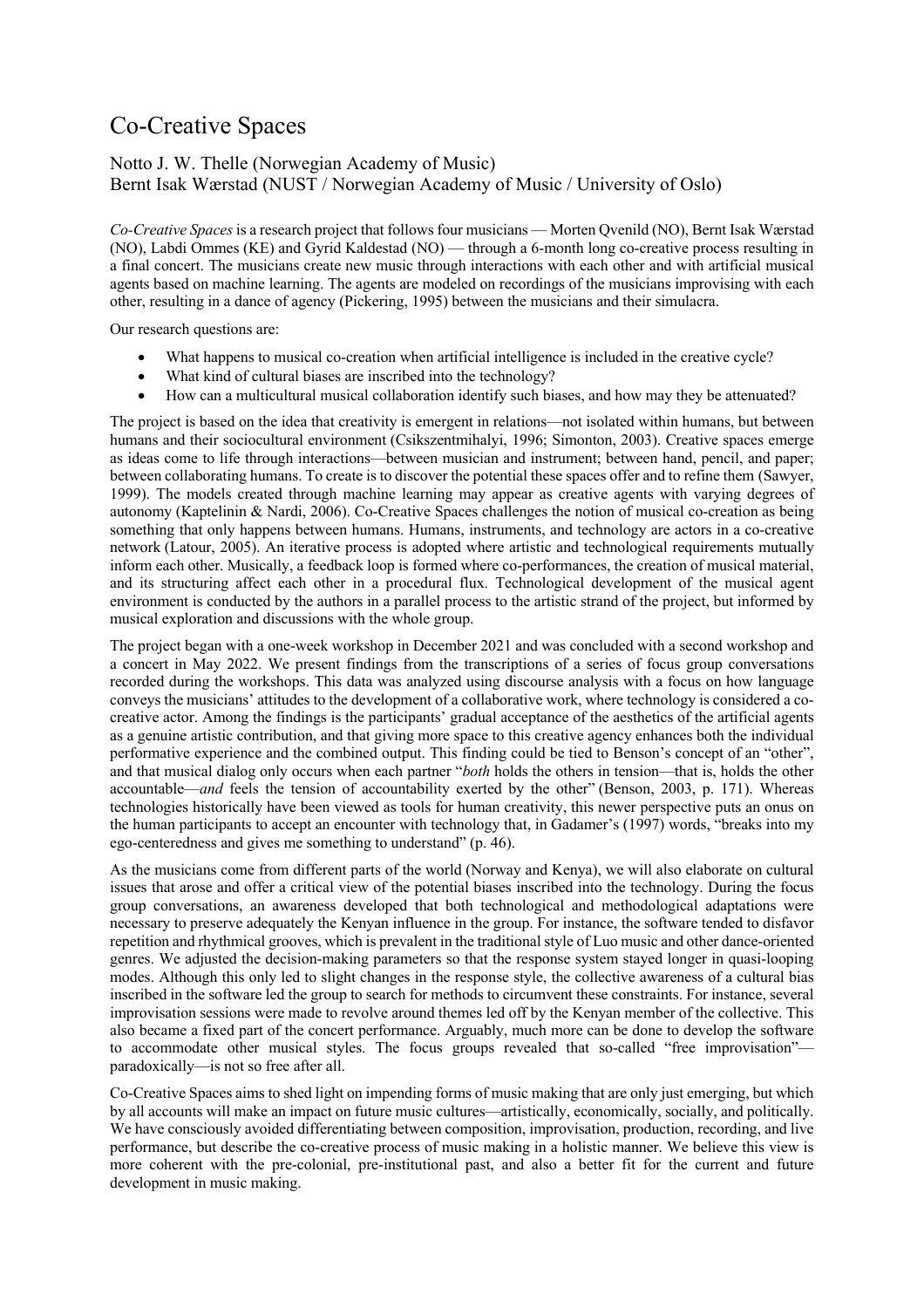## Electroacoustic Composition Process as a Process of Com-position

Fulya Uçanok (Istanbul Technical University / Istanbul Bilgi University)

This paper proposes an electroacoustic composition practice that understands the process first and foremost within a multivalent network of relations, and is interested in the interface of connections. In pursuit of a practice where the composer is situated as an actor within a network of entangled relations with other agents and acts, I follow feminist, non-anthropocentric, and new materialist strands of thought, exploring topics of multivalence, agentiality<sup>55</sup> and embodiment through situated practices. Within the paper, I focus on these topics through the work of Karen Barad (theoretical physicist and feminist theorist), and Donna Haraway (scientist, philosopher and feminist scholar).

The word composition comes from the Latin *componere,* meaning to put together, to make-with and create a whole from several parts. The prefix *com-* is an archaic version of *con-* in Latin; meaning with, in combination, together. And *-ponere* means to position, to place. In this paper, I use the hyphen in com-position, to highlight and contextualize the act of composition as a relational act, where various components come together to collectively make-with.

Instead of placing the composer at the centre of the composition practice, the paper explores a multivalent compositional plane where the centre affords to move and shift, either singular or at times shared and plural, but always in flux. The multivalent centre then, encompasses not just the composer, but other humans, more-than-human others56, and materials, where they are no longer the object of study, but become the generators of negotiation, dialog and information itself.

This paper focuses on two main categories of relations within the electroacoustic com-position practice. 1) Relations between the com-poser and other agents, as well as 2) Relations between the modes of production that are part of the compositional process; which include aural analysis, performance, and evaluation.

Within the first relational category, the paper focuses on two groups of agents: a) Agents within fixed sound recordings, i.e. acousmatic agents. These agents could include a wide variety of living and non-living entities, ranging from animal, plant, environmental sounds. They are tied to bodies, space, time and situation; and b) Material agents,<sup>57</sup> which in this paper, are narrowed down to physical material objects that may range from conventional and non-conventional musical instruments, to everyday objects. In attending to material agent/human relations, I propose adopting a new materialist<sup>58</sup> outlook into musicking<sup>59</sup> practices, where materials are understood as agential, participatory things that carry the capacity to cause changes in our action and engagement with them.

<sup>55</sup> In this paper agentiality is understood under Karen Barad's "agential realism". In what Barad calls agential realism, matter and discourse are inseparable; they are "intra-active". In the more common term interaction, entities exist before they encounter one another; they maintain a level of independence. In Barad's "intra-action", these entities emerge within their relationship, not outside of it. Barad talks about a mutual entanglement between the observer and the observed, called "phenomenon" in physics. She states (2007) that "A phenomenon is a specific intra-action of an 'object'; and the 'measuring agencies'; the object and the measuring agencies emerge from, rather than precede, the intra-action that produces them" (p. 128). This stance presupposes that these entities come into existence through their ability to act. Agency then, under the light of intra-action becomes a dynamic relation of forces that is not considered as something static, like an individual property (something that can be possessed), but an ongoing series of co-performative actions, situated and emerging from movement and performance. This proposes that being comprises a series of potential energetic forces that are both inherent, and always emerging within the relation of self with self and other.

<sup>&</sup>lt;sup>56</sup> A term coined by the cultural ecologist and environmental philosopher, David Abraham. Today "more-than-human" points to a post-anthropocentric thinking that recognizes humans are embedded within the biosphere with animals, plants and environmental phenomena. In this paper, the term expresses non-human sounds that are in the environment, which include both living and non-living things.

 $57$  Material in music making practice can mean many things, ranging from physical objects that could be categorized under conventional and non-conventional musical instruments to digital interfaces, even to the sound file itself, and the list can still go on.

<sup>&</sup>lt;sup>58</sup> There are various forms of new materialist practices. In my research, I follow feminist new materialist thinkers where, the matter of agency lies at the heart of the practice.

<sup>&</sup>lt;sup>59</sup> "Musicking" is a term coined by Christopher Small, situating music within a relational and performative stance. The term highlights music as act, rather than a thing. He explains: "The essence of music lies not in musical works but in taking part in performance, in social action. Music is thus not so much a noun as a verb, 'to music'. To music is to take part in any capacity in a musical performance, and the meaning of musicking lies in the relationships that are established between the participants by the performance. Musicking is part of that iconic, gestural process of giving and receiving information about relationships which unites the living world, and it is in fact a ritual by means of which the participants not only learn about, but directly experience, their concepts of how they relate, and how they ought to relate, to other human beings and to the rest of the world" (Small, 2007, p. 9).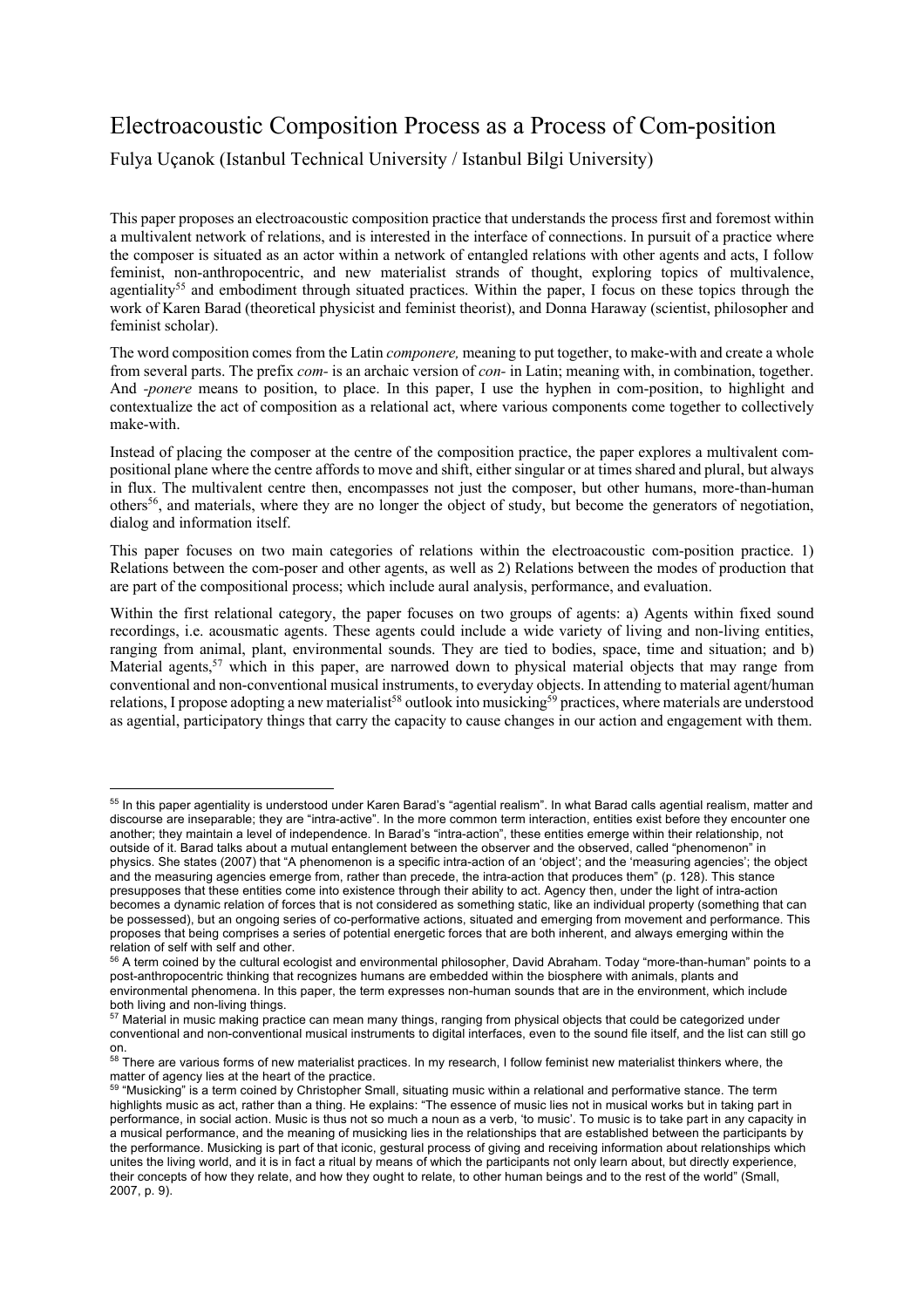These two categories of agents are highlighted in this paper in order to trace an engagement process that diverges from the weighty, historically-conventional understanding of composerhood.<sup>60</sup> Within the bulk of our electroacoustic music discourses, aside from strands of soundscape studies, and other occasional mentions, these two types of agents are particularly described as passive, inert and static things that are to be controlled and manipulated. I ask, what may happen when we move out of this understanding of treating physical objects as well as recorded sounds as things that are passive, but take them in hand as agential forces? What might such understanding do to the human agent and its process of composition? The paper suggests a series of possible perspectives and practices.

The second category of relation in this paper, is more of an exploration of relations of the self with self. This is investigated through switching modalities of production between listening, analysing, performing and evaluating, which are all as part of the compositional act. By articulating and tracing the switch between modalities, the goal is to create an active dialogue between different modes of production. This dialog functions to offset a singular and static centre as it experiments with making/breaking, configuring/re-configuring boundaries and definitions between theories and lived musical experiences as they come into relation with one another. This process entails expressing materialities of music-making in an intimate and hands-on setting; not from a distance questioning what the appearances of things are, and what their relations might be. Instead the com-poser explores what to do with these things, their potentialities, how else might they be interpreted and expressed. This entails a generative process, rather than an illustrative one, which may serve producing new and fresh perspectives for our socioacoustic practices.

Built within an entangled relational plane of multiple agents and acts, the com-position process offers a practice for learning to live and negotiate in a world of multiplicity and difference. I believe, such practices carry potential for cultivating, caring and thoughtful outputs into the common record of our musicking practices.

<sup>&</sup>lt;sup>60</sup> In the bulk of our discourses found in the written historiography of music creation, the composer is portrayed as someone who gives life to what wasn't there, someone who controls and manipulates the passive and static sound. The roots of this understanding stems to the 19th century Eurogenetic romantic heritage of the essentialist and genius composer mindset. Since 20th century, numerous approaches have been reconfiguring boundaries of the essentialist composer, and scrambling the previously established vectors of composer, performer, audience.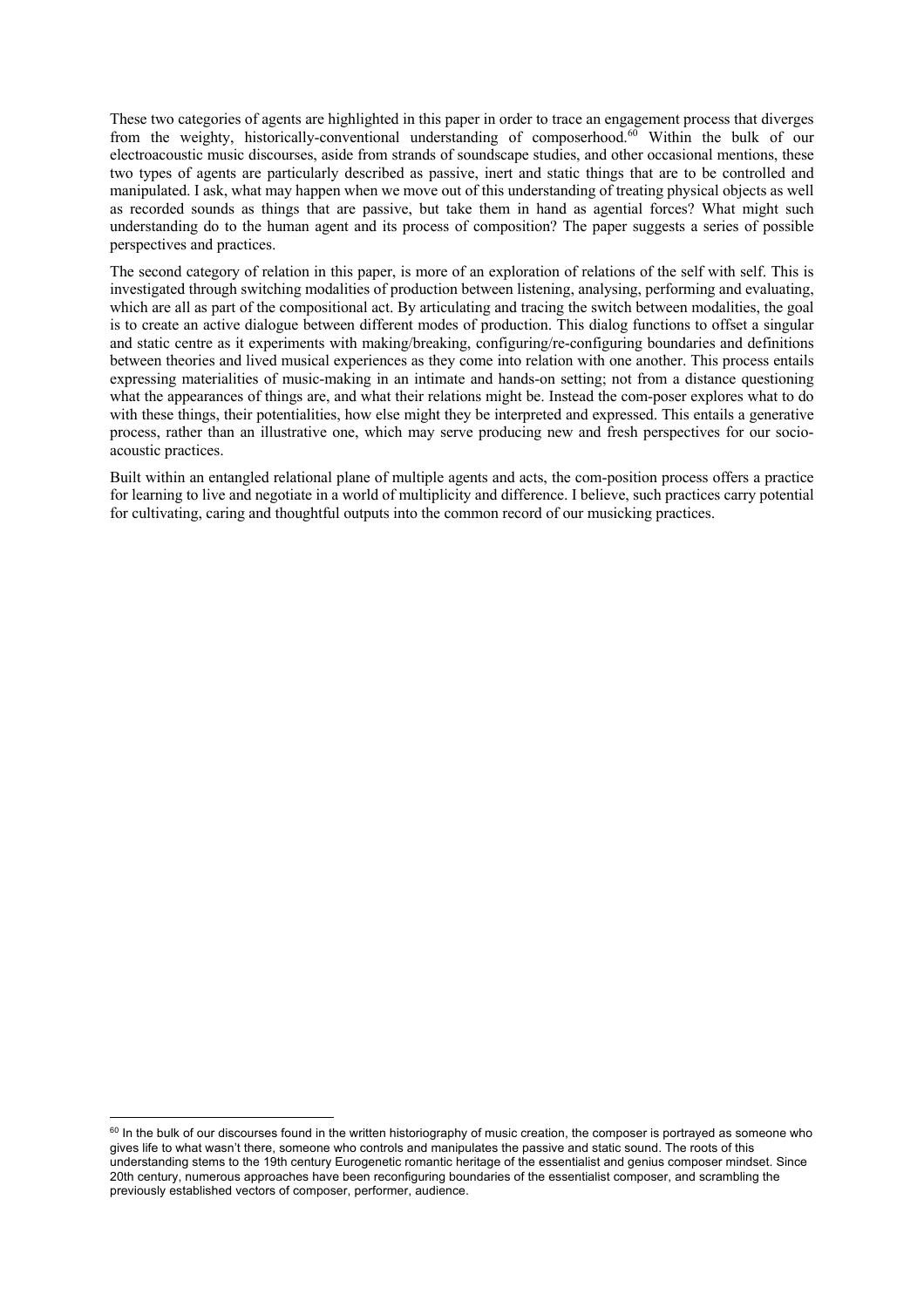### References

### 1. Leila Adu-Gilmore

Adu-Gilmore, L. (2021). Embodied Listening: Grassroots Governance in Electronic Dance Music Venues in Accra (Ghana). S. Darchen, D. Charrieras, J. Willsteed (Eds). *Electronic Cities: Music Policies and Space in the 21st Century* (pp. 243-260). Palgrave MacMillan.

Adu-Gilmore, L. (2021). Critical Sonic Practice: Decolonizing Boundaries in Music Research. *Journal of Continental Thought & Theory* (p. 188).

### 2. Philipp Ahner

Ahlers, M. (2009). *Forum Musikpädagogik: 89: Berliner Schriften*. *Schnittstellen-Probleme im Musikunterricht: Fachhistorische und empirische Studien zum Einsatz und zur Ergonomie von Sequenzer-Programmen*. Augsburg: Wißner.

Ahner, P. (2018). Mediatisierung, Lebenswelt und Musikunterricht. In J.-P. Koch, C. Rora, & K. Schilling-Sandvoß (Eds.), Musik im Diskurs: Band 3. Musikkulturen und Lebenswelt: (Gesellschaft für Musikpädagogik) (pp. 293-310). Aachen: Shaker.

Aigner, W. (2017). *Augsburger Schriften: Band 144. Augsburger Schriften*. *Komponieren zwischen Schule und Social Web: Eine entwicklungsorientierte Studie*. Augsburg: Wißner-Verlag.

Alexander, J.C., Giesen, B., & Mast, J.L. (2006). *Social Performance: Symbolic Action, Cultural Pragmatics, and Ritual*. Cambridge University Press.

Auer, M.E., Guralnick, D., & Uhomoibhi, J. (Eds.). (2016). *Interactive Collaborative Learning: Proceedings of the 19th ICL Conference -* (Bd. 2). Springer International Publishing.

Baets, T. de, & Meyer, H. (2012). Embedding ICT in Music Education: A Belgian Perspective. In M. Gall, G. Sammer, & A. de Vugt (Eds.), *EAS publications: Vol. 1. European perspectives on music education: New Media in the Classroom* (pp. 45–54). Innsbruck: Helbling.

Bergh, A., Denora, T., & Bergh, M. (2014). Forever and ever: Mobile music in the life of young teens. In S. Gopinath & J. Stanyek (Eds.), *The Oxford Handbook of Mobile Music Studies: Volume I* (Bd. 1, pp. 317– 334). OUP USA.

Bohnsack, R. (2011). *UTB: Vol. 8407*. *Qualitative Bild- und Videointerpretation: Die dokumentarische Methode* (2. durchges. und aktualisierte Aufl.). Stuttgart, Opladen: UTB; Budrich.

Bolhuis, S. (2003). Towards process-oriented teaching for self-directed lifelong learning: A multidimensional perspective. *Learning and Instruction, 13*(3), 327–347.

Bovermann, T., Campo, A. de, Egermann, H., Hardjowirogo, S.-I., & Weinzierl, S. (Eds.). (2017). *Musical Instruments in the 21st Century: Identities, Configurations, Practices*. Singapore, s.l.: Springer Singapore.

Brown, A. (2014). *Music Technology and Education: Amplifying Musicality*. Taylor & Francis.

Burnard, P., & Murphy, R. (Eds.). (2017). *Teaching Music Creatively*. Taylor & Francis.

Childs, G.W. (2011). *Making music with mobile devices* (1st ed.). Boston, Mass: Cengage Learning.

Cross, I., Laurence, F., & Rabinowitch, T.-C. (2012). Empathy and Creativity in Group Musical Practices: Towards a Concept of Empathic Creativity. In G.E. McPherson & G.F. Welch (Eds.), *The Oxford Handbook of Music Education: Volume 2 (2 ed.)* (pp. 337–353).

Euler, D. (2014). Design Research - a paradigm under development. In D. Euler & P.F.E. Sloane (Eds.), *EBL-Schweitzer: Vol. 27. Design-Based Research* (pp. 15–41). Stuttgart: Steiner.

Finney, J., & Burnard, P. (Eds.). (2007). *Music Education with Digital Technology*. Bloomsbury Academic.

Friedrichs-Liesenkötter, H., & Karsch, P. (2018). Smartphones im Unterricht – Wollen das Schülerinnen und Schüler überhaupt?! Eine explorative Studie zum Smartphone-Einsatz an weiterführenden Schulen aus der Sicht von Schülerinnen und Schülern. *MedienPädagogik: Zeitschrift Für Theorie Und Praxis Der Medienbildung, 31*(0), 107–124.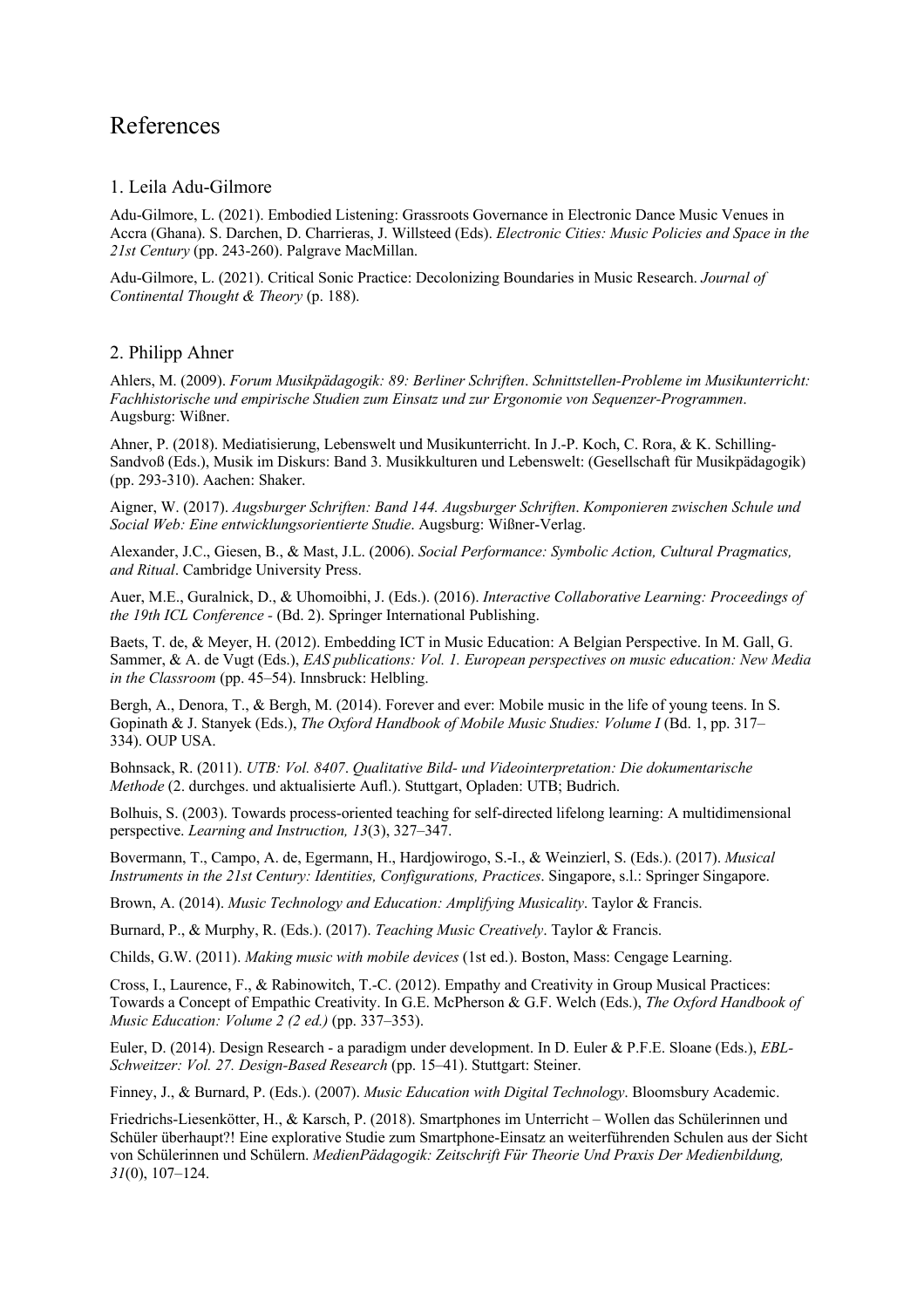Gall, M. (2017). TPACK and Music teacher Education. In A. King, E. Himonides, & A. Ruthmann (Eds.), *Routledge companions. The Routledge companion to music, technology, and education* (pp. 305–318). New York: Routledge.

Godau, M. (2017). Apps in der musikpädagogischen Praxis. In A.J. Cvetko & C. Rolle (Eds.), *Musikpädagogische Forschung Research in Music Education: Vol. 38. Musikpädagogik und Kulturwissenschaft: Music Education and Cultural Studies* (1st ed., pp. 235–247). Münster: Waxmann.

Gravemeijer, K., & Cobb, P. (2011). Design research from a learning design perspective. In van den Akker, Jan, K. Gravemeijer, S. McKenney, Nieveen, Nienke, & J.v.d. Akker (Eds.), *Educational Design Research* (pp. 45– 85). London: London: Routledge; Routledge.

Heß, F., & Eichhorn, Andreas (Hrsg.) Keden, Helmke Jan (Hrsg.). (2013). "…dass einer fidelt…" - Klassenmusizieren als Motivationsgarant? Ergebnisse der Studie Musikunterricht aus Schülersicht. In A. Eichhorn & R. Schneider (Eds.), *Musik, Kontexte, Perspektiven: Vol. 4. Musikpädagogik und Musikkulturen: Festschrift für Reinhard Schneider* (pp. 78–93). München: Allitera Verl.

Hoffarth, B. (2015). *Performativität als medienpädagogische Perspektive: Wiederholung und Verschiebung von Macht und Widerstand*. transcript.

Hueber, S. (2016). Design-Based-Research als Methode zur Erforschung von innovativen Szenarien wissenschaftlicher Zusammenarbeit. In J. Wachtler & M. Ebner (Eds.), *Medien in der Wissenschaft: Band 71. Digitale Medien: Zusammenarbeit in der Bildung* (pp. 14–23). Münster, New York: Waxmann.

Jäger, S. (2015). *Augsburger Schriften: Band 83*. *Experimentelle Musik in der Sekundarstufe: Ausgewählte Ansätze für das Klassenmusizieren* (3., überarbeitete Auflage). Augsburg: Wißner.

Jones, S. (2013). The Mobile Device: A new folk instrument? *Organised Sound, 18*(03), 299–305.

Kammerl, R. (2016). Digitalisierung, Digitales Lernen, Digitale Bildung? *Merz. Medien + Erziehung. Zeitschrift Für Medienpädagogik, 60*(1), 9–15.

Kranefeld, U. (2017). Videobasierte Unterrichtsprozessforschung. In M.L. Schulten & K.S. Lothwesen (Eds.), *Methoden empirischer Forschung in der Musikpädagogik : eine anwendungsbezogene Einführung // Methoden empirischer Forschung in der Musikpädagogik: Eine anwendungsbezogene Einführung* (1st ed., pp. 27–54). Münster: Waxmann.

Krotz, F. (2014). Apps und die Mediatisierung der Wirklichkeit. *Merz. Medien + Erziehung. Zeitschrift Für Medienpädagogik, 58*(3), 10–16.

Messmer, R. (2014). Stimulated Recall als fokussierter Zugang zu Handlungs- und Denkprozessen von Lehrpersonen. *Forum Qualitative Sozialforschung / Forum: Qualitative Social Research,*  16<sup>(1)</sup>. http://www.qualitative-research.net/index.php/fqs/article/download/2051/3733

mpfs (Ed.). (2017). *JIM-Studie 2017: Jugend, Information, (Multi-) Media Basisstudie zum Medienumgang 12 bis 19-Jähriger in Deutschland*. https://www.mpfs.de/studien/jim-studie/2017/

Pimenta, M.S., Keller, D., & Lazzarini, V. (2014). Methods in Creativity-Centred Design for Ubiquitous Musical Activities. In D. Keller, V. Lazzarini, & M.S. Pimenta (Eds.), *Computational Music Science. Ubiquitous Music* (pp. 25–48). Cham: Springer International Publishing.

Prediger, S., Gravemeijer, K., & Confrey, J. (2015). Design research with a focus on learning processes: An overview on achievements and challenges. *ZDM, 47*(6), 877–891.

Richter, C. (2015). Was machen die Medien aus oder mit der Musik? In A. Bense, M. Gieseking, B. Müßgens, & B. Enders (Eds.), *Beiträge zur Medienästhetik der Musik: Band 15. Musik im Spektrum technologischer Entwicklungen und Neuer Medien: Festschrift für Bernd Enders* (pp. 633–641). Osnabrück: Universität Osnabrück. Erzieh.- u. Kulturwiss.

Ruthmann, S. A., Tobias, E. S., Randles, C., & Thibeault, M. (2015). Is it the technology? Challenging technological determinism in music education. In C. Randles (Ed.), *Routledge studies in music education: Vol. 1. Music education: Navigating the future* (pp. 122–138). New York: Routledge.

Ryan, R.M., & Deci, E.L. (2018). *Self-Determination Theory: Basic psychological needs in motivation, development, and wellness*. GUILFORD.

Sandoval, W. (2014). Conjecture Mapping: An Approach to Systematic Educational Design Research. *Journal of the Learning Sciences, 23*(1), 18–36.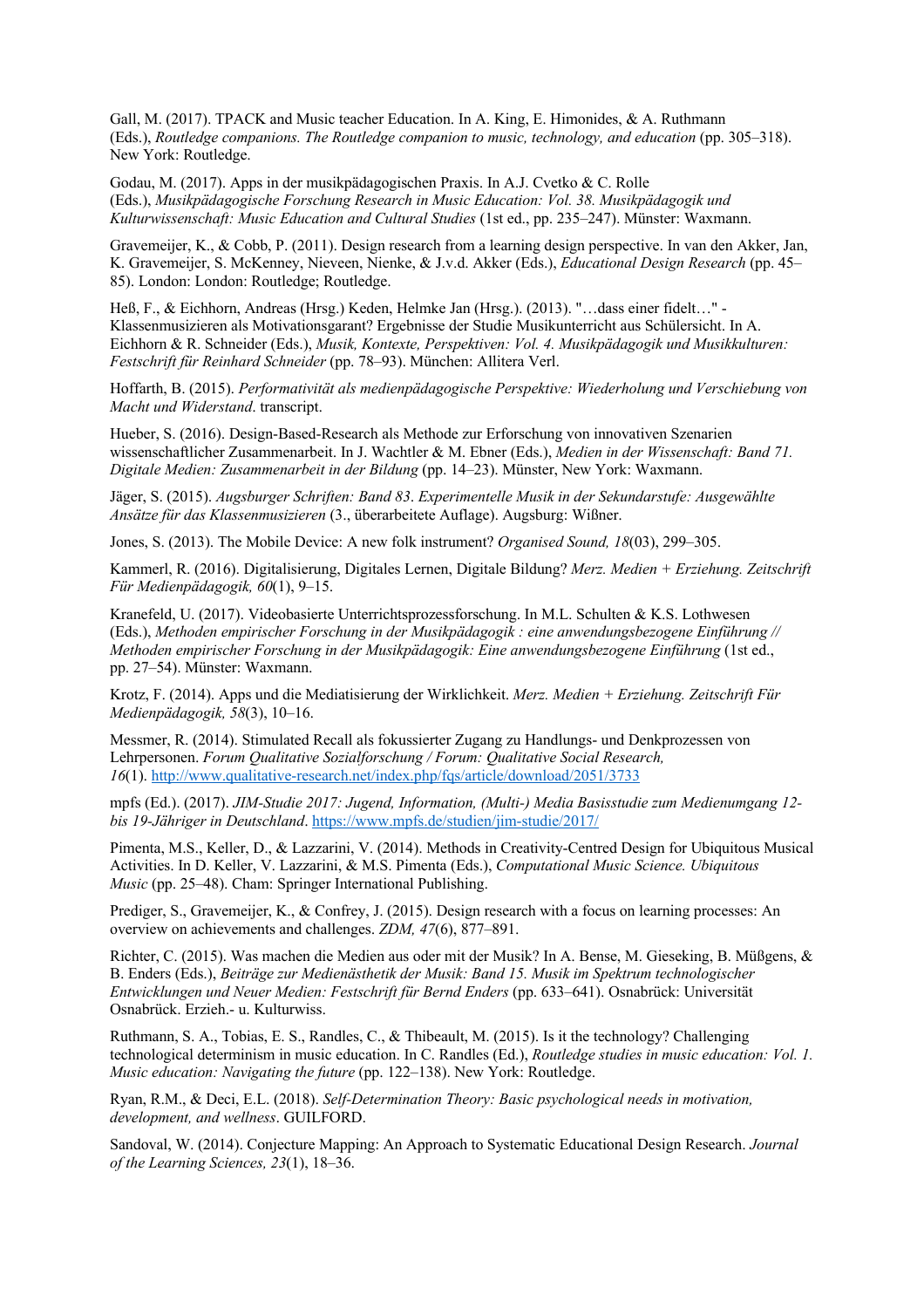Schnell, N. (2013). *Playing (with) Sound: Of the Animation of Digitized Sounds and their Reenactment by Playful Scenarios in the Design of Interactive Audio Applications [Diss.].* 

Spychiger, M.B., Gruber, L., & Olbertz, F. Musical Self-Concept Presentation of a Multi-Dimensional Model and Its Empirical Analyses. Retrieved

from https://jyx.jyu.fi/dspace/bitstream/handle/123456789/20934/urn\_nbn\_fi\_jyu-2009411322.pdf;jsessionid=68E6B46B2BEF7313D648A99783A8AB9D?sequence=1

Théberge, P. (2017). Musical Instruments as Assemblage. In T. Bovermann, A. de Campo, H. Egermann, S.-I. Hardjowirogo, & S. Weinzierl (Eds.), *Musical Instruments in the 21st Century: Identities, Configurations, Practices* . Singapore, s.l.: Springer Singapore.

### 5. Dylan Burchett

Ashline, William. "The Pariahs of Sound: On The Post-Duchampian Aesthetics Of Electro Acoustic Improv." *Contemporary Music Review* 22, no. 4 (2003): 23–33. https://doi.org/10.1080/0749446032000157008.

Benjamin, Walter. "Theses on the Philosophy of History." Essay. In *Illuminations*, edited by Hannah Arendt, 253–64. New York City, NY: Schocken Books, 1969.

Bennett, Jane. *Vibrant Matter: A Political Ecology of Things*. Durham, NC: Duke University Press, 2010.

Brecht, Bertolt. *Brecht on Theatre: The Development of an Aesthetic*. Edited by John Willett. London: Eyre Methuen, 1978.

Duve, Thierry de. *Kant after Duchamp*. Cambridge, MA: MIT Press, 1996.

Fried, Michael. *Art and Objecthood: Essays and Reviews*. Chicago, Il: The University of Chicago Press, 2011.

Kim-Cohen, Seth. *In the Blink of an Ear: Toward a Non-Cochlear Sonic Art*. New York, NY: Continuum, 2009.

Joonyong, Choi. "닻올림 \_연주회 \_*Dotolim Concert series\_01 Choi Joonyong* 최준용*." Youtube Video*. Dotolim, 6:01, 2008. https://www.youtube.com/watch?v=LEEWNydZcRA.

Joonyong, Hankil, Chulki. "*STEIM Residents: Experimental Music from Korea*." *Vimeo Video*. Collaboration between STEIM, LIG Arts Foundation & OT301, 7:47, 2001. https:// vimeo.com/22752908.

Judd, Donald. *Specific Objects.* PDF file. March 23, 2022. http://atc.berkeley.edu/201/ readings/judd-so.pdf>

"Moma Learning." MoMA. Accessed March 23, 2022. https://www.moma.org/learn/ moma\_learning/themes/dada/marcel-duchamp-and-the-readymade/.

Novak, David. "Playing off Site: The Untranslation of *Onkyô*." *Asian Music* 41, no. 1 (2010): 36–59. https://doi.org/10.1353/amu.0.0054.

Peters, Gary. *The Philosophy of Improvisation*. Chicago: The University of Chicago Press, 2012.

Toop, David. "David Toop: Communality or Virtual Sculpture: Improvisation, Technology, Utopias, and Space." LAND2, April 7, 2005. https://land2.leeds.ac.uk/symposia/ spectral-traces/communality-or-virtualsculpture/.

von Held, Phoebe. "Brecht's Anti-Theatricality? Reflections on Brecht's Place in Michael Fried's Conceptual Framework." *Journal of Visual Culture* 16, no. 1 (2017): 28–42. https:// doi.org/10.1177/1470412917694514.

#### 6. Jaehoon Choi

Blackwell, Alan F. "What Does Digital Content Mean? Umberto Eco and The Open Work." In Critical theory and interaction design, edited by Jeffrey Bardzell, Shaowen Bardzell, and Mark A Blythe. MIT Press, 2018.

Born, Georgina. "(Im) materiality and sociality: the dynamics of intellectual property in a computer software research culture." Social Anthropology 4, no. 2 (1996): 101–116. . "Computer software as a medium: Textuality, orality and sociality in an artificial intelligence research culture." Rethinking visual anthropology, 1997, 139–69.

Burlet, Gregory, and Abram Hindle. "An empirical study of end-user programmers in the computer music community." In 2015 IEEE/ACM 12th Working Conference on Mining Software Repositories, 292–302. IEEE, 2015.

Dannenberg, Roger B. "Languages for computer music." Frontiers in Digital Humanities 5 (2018): 26.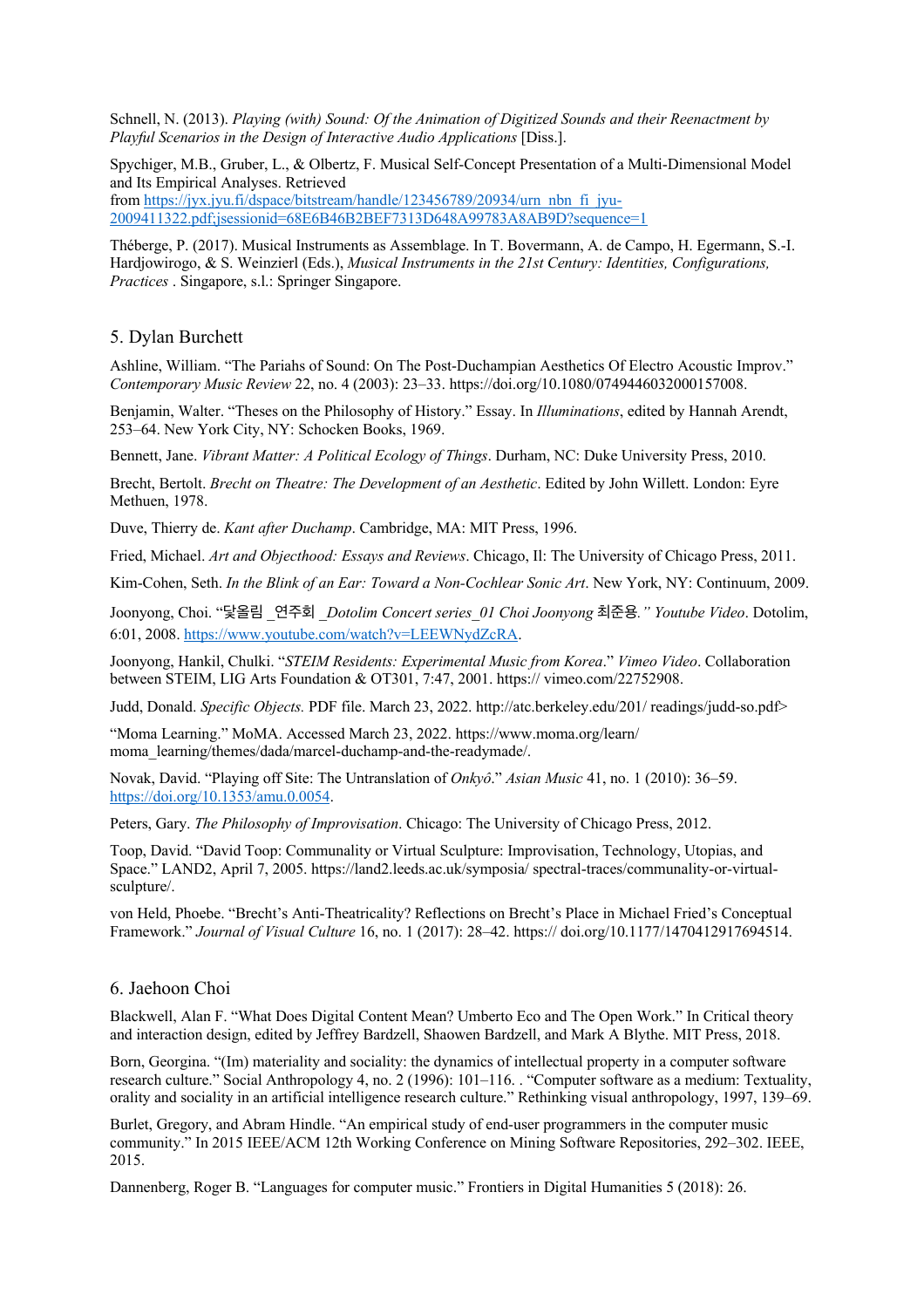Ducheneaut, Nicolas. "Socialization in an open source software community: A sociotechnical analysis." Computer Supported Cooperative Work (CSCW) 14, no. 4 (2005): 323–368.

Eco, Umberto. "The OpenWork." Chap. Openness, information, communication. Harvard University Press, 1989.

Emerson, Lori, Jussi Parikka, and Darren Wershler. The Lab Book. Situated Practices in Media Studies. University of Minnesota Press, 2021. https://manifold.umn.edu/projects/the-lab-book.

Fuller, Matthew, et al. Software studies: A lexicon. MIT Press, 2008.

Growse, Darwin, and Miller Puckette. "Podcast 090: Miller Puckette." Youtube. Online; accessed January-2022, 2017. https://youtu.be/cqQ8hY9QHkM.

Lazzarini, Victor. "The development of computer music programming systems." Journal of New Music Research 42, no. 1 (2013): 97–110.

Machover, Tod. "A view of music at IRCAM." Contemporary Music Review 1, no. 1 (1984): 1–10.

Osborne, Nigel, ed. "Musical Thought at IRCAM." Contemporary Music Review 1, no. 1 (1984).

Puckette, Miller. "Max at seventeen." Computer Music Journal 26, no. 4 (2002): 31–43.

Tedre, Matti, and Ron Eglash. "Ethnocomputing." In Software studies: A lexicon, edited by Matthew Fuller, 92– 101. MIT Press, 2008.

Von Hippel, Eric. "Lead users: a source of novel product concepts." Management science 32, no. 7 (1986): 791– 805.

Wang, Ge. "A history of programming and music." In Cambridge Companion to Electronic Music, edited by Nick Collins and Julio D'escrivan. Cambridge University Press, 2008.

Zattra, Laura. "Collaborating on composition: The role of the musical assistant at IRCAM, CCRMA and CSC." In Live Electronic Music, 59–80. Routledge, 2017.

Zicarelli, David. "How I learned to love a program that does nothing." Computer Music Journal 26, no. 4 (2002): 44–51.

### 10. Ulf A. S. Holbrook & Jøran Rudi

Adkins, M., Scott, R. & Tremblay, P. A. (2016). Post-acousmatic practice: Re-evaluating Schaeffer's heritage. Organised Sound, 21(2), 106–116.

Hansen, M. B. N. (2004). New philosophy for new media. MIT press.

Krauss, R. (1979). Sculpture in the expanded field. October, 8, 31–44.

Waters, S. (2000). Beyond the acousmatic: Hybrid tendencies in electroacoustic music. In S. Emmerson

(Ed.), Music, electronic media and culture (pp. 56–83). Ashgate Publishing Limited.

#### 12. Joseph Hyde

Wassily Kandinsky, *Concerning the Spiritual in Art* (New York: Dover, 1977)

Margaret Watts Hughes, "Visible Sound," in The Century Illustrated, vol. 41, no. 1 (New York: Scribner, 1891)

Cindy Keefer and Jaap Guldemond (eds.), *Oskar Fischinger: 1900-*1967 (London: Thames and Hudson, 2013)

Isaac Newton, *Opticks: Or, a Treatise of the Reflections, Refractions, Inflexions and Colours of Light* (London: Sam. Smith, and Benj. Walford)

Daphne Oram, *An Individual Note of Music, Sound and Electronics* (London: Galliard Press, 1972)

Andrey Smirnov, *Sound in Z: Experiments in Sound and Electronic Music in Early 20th Century Russia* (London: Sound and Music / Koenig Books, 2013)

John Whitney, *Digital Harmony: On the Complementarity of Music and Visual Art* (Kingsport: Kingsport Press, 1980)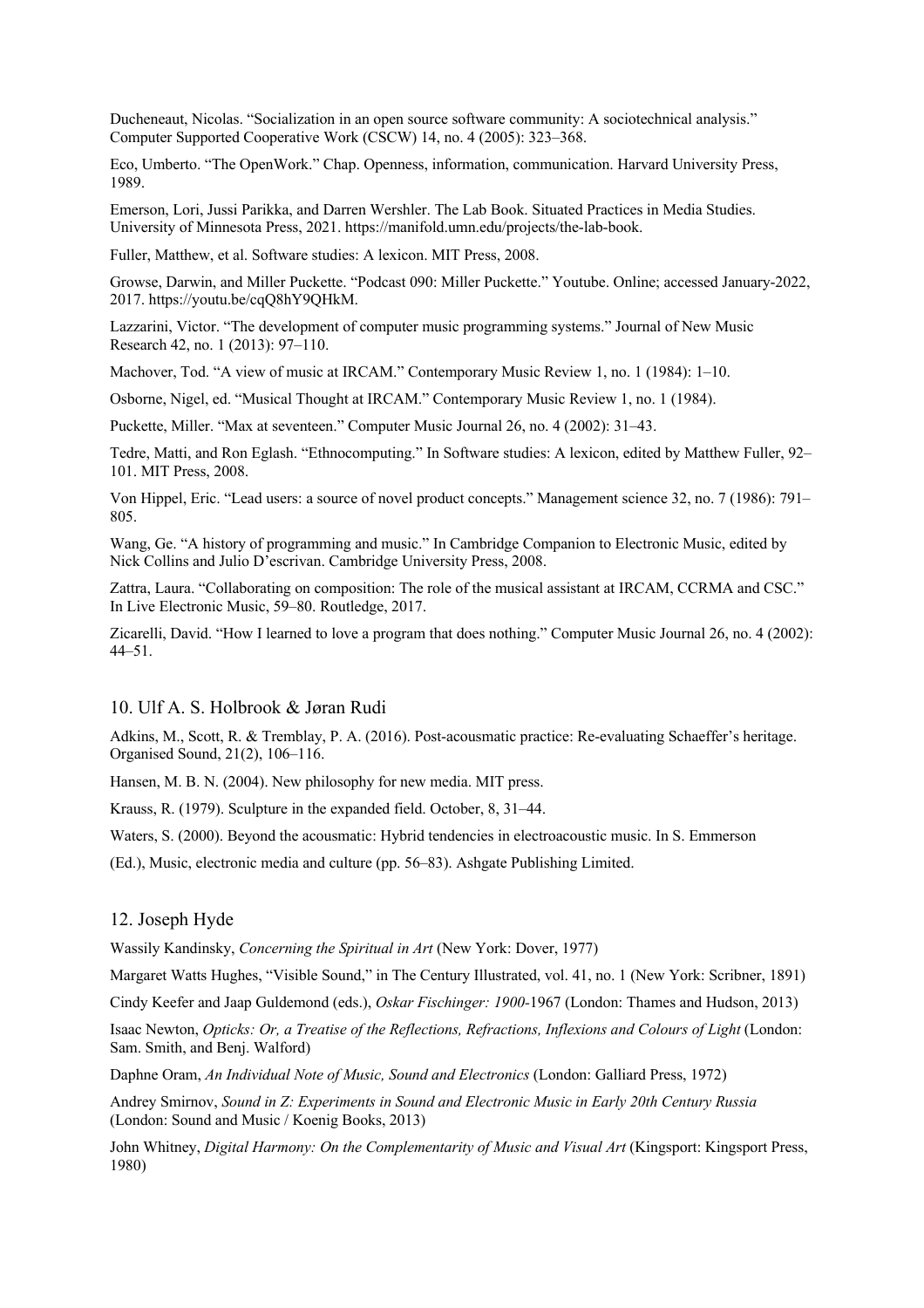### 14. Andrew Knight-Hill

Chion, M. (1994) *Audio Vision: Sound on Screen.* New York: Columbia University Press.

Kulezic-Wilson, D. (2020) *Sound Design is the New Score: Theory, Aesthetics, and Erotics of the Integrated Soundtrack.* New York: Oxford University Press.

Knight-Hill, A. (2019) Sonic Diegesis: Reality and the Expressive Potential of Sound in Narrative Film, *Quarterly Review of Film and Video*, 36:8, 643-665,

Gates, P.; Rudy, P. (2004) 'Spectromorphology Hits Hollywood: Sound Objectification in Black Hawk Down', in *International Computer Music Conference Proceedings*, pp.658–663. Miami FL, November 1–6, 2004.

#### 16. PerMagnus Lindborg

Bitner, Mary Jo. "Servicescapes: The Impact of Physical Surroundings on Customers and Employees." Journal of marketing 56, no. 2 (1992): 57-71.

Crary, Jonathan. 24/7: Late Capitalism and the Ends of Sleep. Verso Books, 2013.

Cusick, Suzanne G. "You Are in a Place That Is out of the World...": Music in the Detention Camps of the "Global War on Terror." Journal of the Society for American Music 2, no. 1 (2008): 1-26.

Cutler, Chris. "Quaderns D'àudio 04. The Road to Plunderphonia [Publicació]." (2016).

Dittrich, Joshua. "Toward an Aural Aesthetics of 24/7 Environments: Beethoven, Audio Stretching, and Techno-Indeterminacy." Journal of Aesthetics & Culture 9, no. 1 (2017): 1404889.

Gordon, Douglas. "24 Hour Psycho." United Kingdom, 1993.

Inge, Leif. "9 Beet Stretch." http://www.læyf.com/, 2002.

Kreidler, Johannes. "Compression Sound Art." http://www.kreidler-net.de/english/works/csa.htm, 2009.

Lindborg, PerMagnus. "Sound Perception and Design in Multimodal Environments." KTH Royal Institute of Technology, 2015b.

Lindborg, PerMagnus. "How Do We Listen?". 에밀레 Emille Journal of the Korean Electro-Acoustic Society 16 (2019, Sept.): 43-49.

Marx, Viola, and Emese Nagy. "Fetal Behavioural Responses to Maternal Voice and Touch." PloS one 10, no. 6 (2015): e0129118.

Rehding, Alexander. "The Discovery of Slowness in Music." (2015).

Roads, Curtis. Microsound. The MIT Press, 2004.

Schaeffer, Pierre. "Traité Des Objets Musicaux: Essai Interdiscipines: Ouvrage Publ." Avec Le Concours Du Service de la Recherche de L'ORTF. Éditions du Seuil (1966).

Schafer, R Murray. "The Soundscape: Our Sonic Environment and the Tuning of the World (1994 Ed.)." Destiny books, 1977.

Stockhausen, Karlheinz, and Elaine Barkin. "The Concept of Unity in Electronic Music." Perspectives of New Music (1962): 39-48.

Thibaud, JP, Augoyard, and Torgue. Synechdoque. A L'écoute De L'environment. Répértoire Des Effets Sonores. . 1995.

Truax, Barry. "Handbook for Acoustic Ecology." 1978-99. http://www.sfu.ca/sonic-studio-webdav/handbook/.

17. Tomoya Matsuura, Kazuhiro Jo, Akihiro Kubota

Born, Georgina. 1995. Rationalizing Culture. University of California Press.

Eckstein, Peter. 1996. "J. Presper Eckert." IEEE Annals of the History of Computing\_ 18 (1): 25–44. https://doi.org/10.1109/85.476559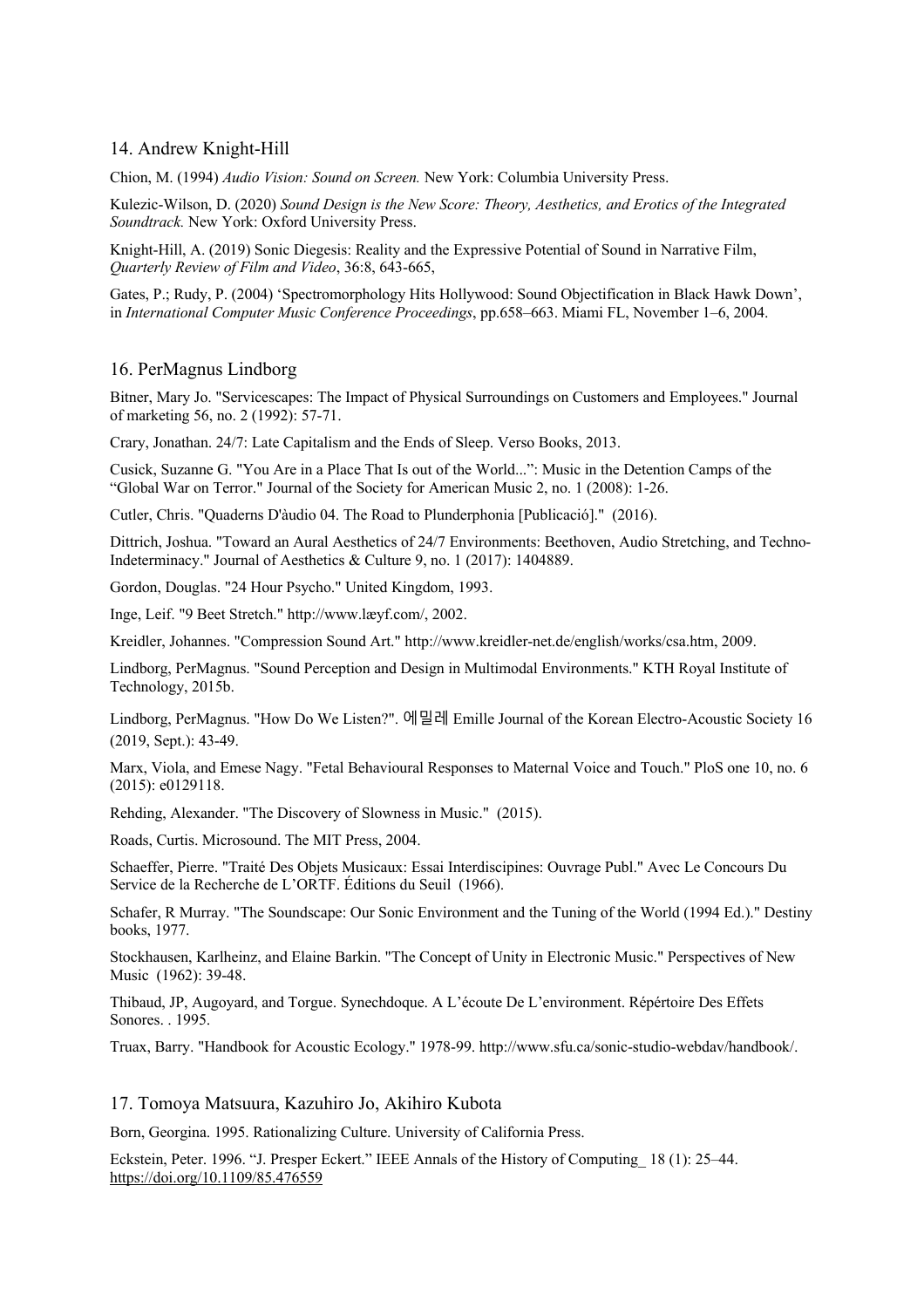Matsuura, Tomoya, and Kazuhiro Jo. 2021. "mimium: A Self-Extensible Programming Language for Sound and Music." In *FARM 2021 - Proceedings of the ACM SIGPLAN International Workshop on Functional Art, Music, Modeling, and Design*. https://doi.org/10.1145/3471872.3472969

Miyazaki, Shintaro. 2012. "Algorhythmic Listening 1949–1962 Auditory Practices of Early Mainframe Computing." In *AISB/IACAP World Congress 2012: Symposium on the History and Philosophy of Programming*.

Reese, Ivan. 2020. "47 · Miller Puckette · Max/MSP & Pure Data." Future of Coding. https://futureofcoding.org/episodes/047.html Last accessed on 2022-03-21.

### 18. Angela McArthur, Brona Martin, Emma Margetson, Nikki Sheth

Born, G. and Devine, K., 2015. Music technology, gender, and class: Digitization, educational and social change in Britain. *Twentieth-Century Music*, *12*(2), pp.135-172.

Dobson, E., 2018. Digital Audio Ecofeminism (DA'EF): The global impact of all-female communities on learning and sound creativities. In *Creativities in Arts Education, Research and Practice* (pp. 201-220). Brill.

Goh, A., 2017. Sounding situated knowledges: echo in archaeoacoustics. *Parallax*, *23*(3), pp.283-304.

Grosz, E., 2010. Feminism, materialism, and freedom. *New materialisms: Ontology, agency, and politics*, pp.139-157.

Morgan, F., 2017. Pioneer Spirits: New media representations of women in electronic music history. *Organised Sound*, *22*(2), pp.238-249.

Morgan, F., 2016. The problem with pioneers: how media narratives of exceptional women distort the history of female involvement in electronic music.

Rodgers, T., 2015. Tinkering with cultural memory: gender and the politics of synthesizer historiography. *Feminist Media Histories*, *1*(4), pp.5-30.

Smith, S.L., Pieper, K., Clark, H., Case, A. and Choueiti, M., 2020. Inclusion in the Recording Studio?. *RATIO*, *25*, pp.16-8.

Swords, J., 2017. Feminist Design Tool: Defensible decision making for interaction design and AI. Unpublished.

### 19. Manoli Moriaty

Baldry, W.J. (2016) *Turntablist Performance Practice*. PhD Thesis. University of Leeds

Blackburn, M. (2019) *The Terminology of Borrowing*. Organised Sound 24(2): 139–156 doi:10.1017/S1355771819000189

Campbell, M.V. (2014) *Scratch, Look & Listen: Improvisation and Digital DJ Interfaces*. Critical Studies in Improvisation / Études critiques en improvisation, 10 (1)

Castanheira, J.C.S. (2020) *Studio sounds: Digital Tools and Technocolonialism*. Border-Listening/Escucha-Liminal 1

D'Errico, M.A. (2016) *Interface Aesthetics: Sound, Software, and the Ecology of Digital Audio Production*. PhD Thesis. University of California: Los Angeles

Galloway, K. (2021*) Listening to and Sampling the Land: On the Decolonization of Electronic Music Pedagogy*. in *Teaching Electronic Music: Cultural, Creative, and Analytical Perspectives* (ed.) Stevens, B. Routledge

Gaskins, N.R. (2021) *Techno-Vernacular Creativity and Innovation: Culturally Relevant Making Inside and Outside of the Classroom*. MIT Press

Jensenius, A.R. and Lyons, M.J. (2017) *A NIME Reader: Fifteen Years of New Interfaces for Musical Expression*. Springer

Llera Blanes, G.D. (2017) *Controllers as Musical Instruments and Controllerism as a Musical Practice: Practices of a new 21st Century musical culture*. Master's Thesis, Faculdade De Ciências Sociais E Humanas, Universidade Nova De Lisboa, DOI: 10.13140/RG.2.2.32611.60962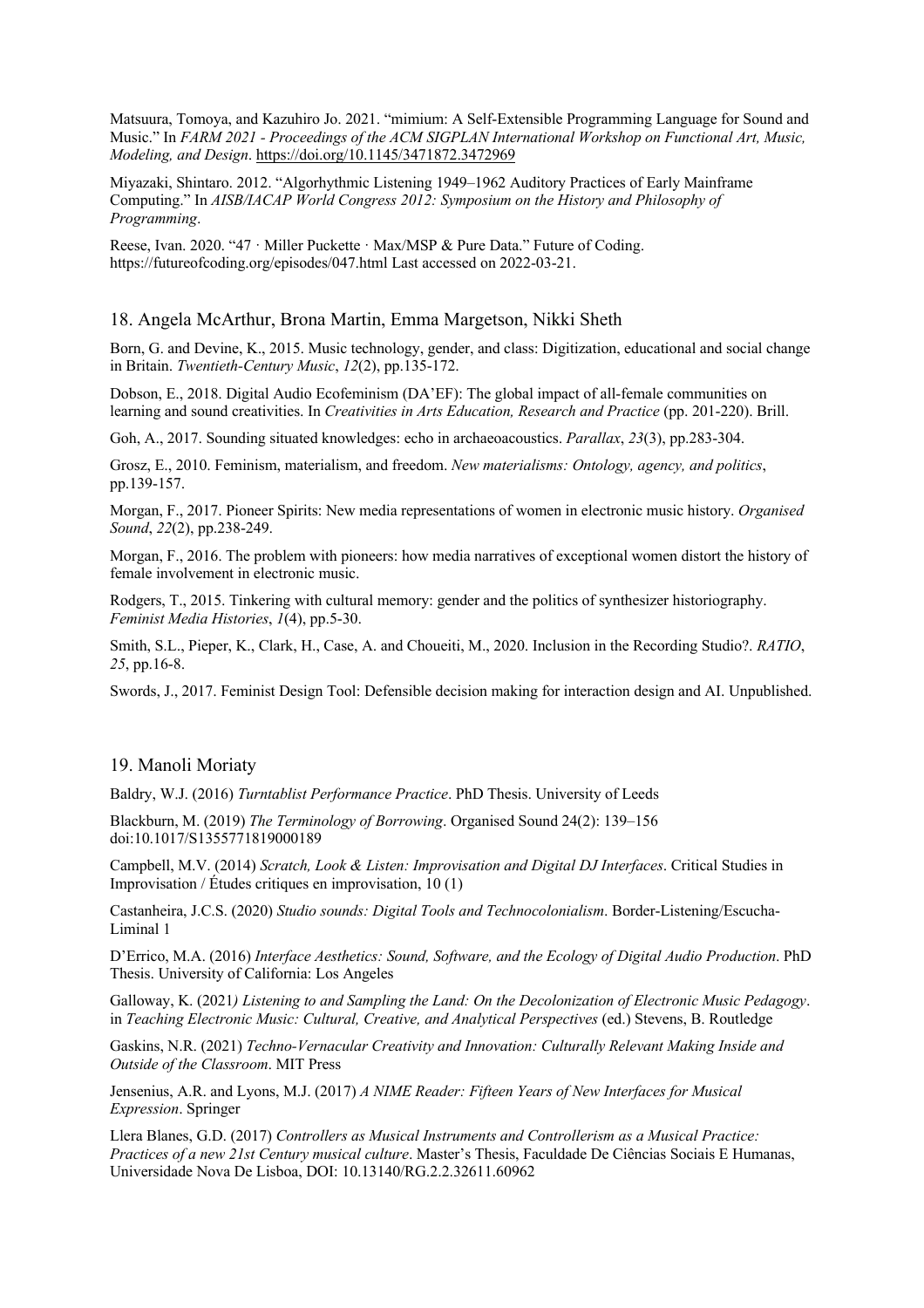London College of Music (2020) *DJ Syllabus: Qualification specifications*. University of West London

Moriaty, M. (2020) *Interspecific Interactions: interaction modes between sound and movement in collaborative performance*. in *Technology, Design and the Arts – \_Challenges and Opportunities*, R.A. Earnshaw, S. Liggett, P. Excell. and D. Thalmann (Eds.). Springer, Cham, Switzerland, 121-138

Moriaty, M. (2022) *Collective Controllerism: A Non-Musician's Perspective of Interactive Dance as Controllerist Practice*. In: *Designing Interactions for Music and Sound*, (ed.) Filimowicz, M. Focal Press, pp. 30-64

QSU – \_Artist Works (2013 March 25) *Interview with Mark Katz, author of Groove Music*. [accessed 12 March 2022] https://my.artistworks.com/blog/interview-mark-katz-author-groove-music

Van Veen, T.C. and Attias, B.A. (2011) *Off the Record: Turntablism and Controllerism in the 21st Century*, Dancecult 3(1)

### 21. Giovanni Onorato and Riccardo Ancona

Adkins, M., Scott, R. and Tremblay, P.A. (2016) 'Post-Acousmatic Practice: Re-evaluating Schaeffer's heritage', Organised Sound, 21(2), pp. 106–116. doi:10.1017/S1355771816000030.

Battier, M. (2007) 'What the GRM brought to music: from musique concrète to acousmatic music' Organised Sound, Cambridge University Press, 12(3), pp. 189–202.

Blackburn, M. (2010) 'Electroacoustic Music Incorporating Latin American Influences', CEC — eContact!, 12(4), p. 17.

Cope, N. and Howle, T. (2018) 'Electroacoustic moviemaking: a creative media practice research collaboration case study', Studies in Australasian Cinema, 12(2–3), pp. 116–134. doi:10.1080/17503175.2018.1539539.

Emmerson, S. (1998) 'Aural landscape: musical space', Organised Sound, 3(2), pp. 135–140. doi:10.1017/S1355771898002064.

Emmerson, S. (2007) Living electronic music. Aldershot, Hants, England ; Burlington, VT: Ashgate.

Harrison, D.J. (1999) 'Diffusion: Theories and practices, with particular reference to the BEAST system', eContact!, 2.4 Diffusion multicanal / Multi-Channel Diffusion.

Landy, L. (2007) Understanding the art of sound organization. Cambridge, Mass: MIT Press.

McKinnon, D.D. (2007) 'The Acousmatic and the Language of the Technological Sublime', in. EMS: Electroacoustic Music Studies Network 2007, Leicester 2007.

O'Callaghan, C. (2019) A Multisensory Philosophy of Perception. 1st edn. Oxford University Press. doi:10.1093/oso/9780198833703.001.0001.

Waters, S. (2001) 'Beyond the acousmatic: hybrid tendencies in electroacoustic music', in Emmerson, S. (ed.) Music, Electronic Media and Culture. Routledge, p. 29.

#### 23. Nemanja Radivojević, Damián Keller, Victor Lazzarini

Babbitt, M. (1998). Who cares if you listen? (1958). In Oliver Strunk, Leo Treitler and Robert P. Morgan (eds.), S*ource readings in music history* (pp. 35-41). New York: Norton.

Boulez, P. (1963). Penser la musique aujourd'hui. Paris: Éditions Denoël/Gonthier.

De Assis, P. (ed.). (2018). Virtual Works, Actual Things. In: *Virtual Works, Actual Things: Essays in Music Ontology* (pp. 17-42). Leuven, Belgium: Leuven University Press.

Eimert, H. (1957). What is electronic music? *Die Reihe*, vol 1, 1-10.

Risset, J.-C. (1996a). Problèmes d'analyse: quelques clés pour mes premières pièces numériques, Little Boy et Mutations. *Analyse En Musique électroacoustique, Actes de l 'Académie Internationale de Musique Electroacoustique de Bourges de*, 169–177.

Risset, J.-C. (1996b). Real-World Sounds and Simulacra in my Computer Music. *Contemporary Music Review*, 15(1-2), 29–47.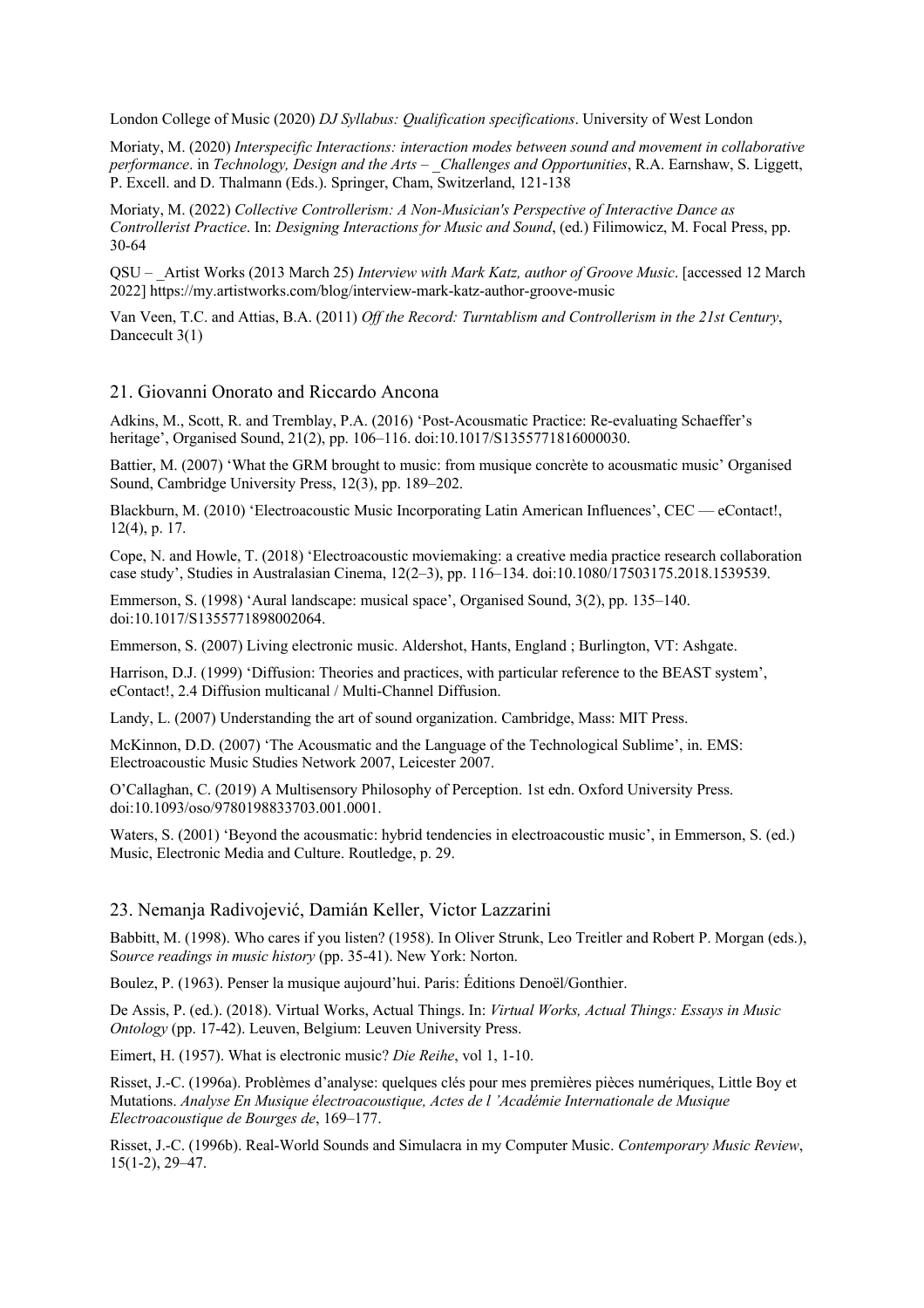Stockhausen, K., & Barkin, E. (1962). The Concept of Unity in Electronic Music. *Perspectives of New Music*, 1(1), 39–48. (DOI: 10.2307/832178)

25. Marcel Zaes Sagesser

Agawu, Victor Kofi. 2003a. "African Music as Text." In Representing African Music: Postcolonial Notes, Queries, Positions. Psychology Press.

———. 2003b. Representing African Music: Postcolonial Notes, Queries, Positions. Psychology Press.

Attali, Jacques. 1985. Noise: The Political Economy of Music. University of Minnesota Press.

Bhabha, Homi K. 1994. The Location of Culture. 2nd ed. London: Routledge. https://doi.org/10.4324/9780203820551.

Bollen, Jonathan. 2001. "Queer Kinesthesia: Performativity on the Dance Floor." In Dancing Desires: Choreographing Sexualities On and Off the Stage, by Jane Desmond, edited by Jane Desmond, 285–312. Madison: University of Wisconsin Press.

Bolter, J. David, and Richard Grusin. 1999. Remediation: Understanding New Media. Cambridge, Mass.: MIT Press.

Brooks, Daphne A. 2021. Liner Notes for the Revolution: The Intellectual Life of Black Feminist Sound. Harvard University Press.

Brown, Jayna. 2010. "Buzz and Rumble." Social Text 28 (1): 125–46. https://doi.org/10.1215/01642472-2009- 063.

Butler, Mark J. 2014. Playing With Something That Runs: Technology, Improvisation, and Composition in DJ and Laptop Performance.

Danielsen, Anne. 2010. "Introduction: Rhythm in the Age of Digital Reproduction." In Musical Rhythm in the Age of Digital Reproduction, edited by Anne Danielsen. Ashgate Popular and Folk Music Series. Farnham, Surrey, England; Burlington, VT: Ashgate.

———. 2018. "Pulse as Dynamic Attending." In The Routledge Companion to Popular Music Analysis, by Ciro Scotto, Kenneth Smith, and John Brackett, edited by Ciro Scotto, Kenneth M. Smith, and John Brackett, 1st ed., 179–89. New York: Routledge, 2018.: Routledge. https://doi.org/10.4324/9781315544700-12.

Deleuze, Gilles. 2004. Difference and Repetition. A&C Black.

Eidsheim, Nina Sun. 2015. Sensing Sound: Singing and Listening as Vibrational Practice. Durham; London: Duke University Press.

Fanon, Frantz. 2008. Black Skin, White Masks. New York; [Berkeley, Calif.: Grove Press ; Distributed by Publishers Group West.

Farrell, Aaron Michael. 2004. "A Practical Guide to Twentieth-Century Violin Etudes with Performance and Theoretical Analysis." Louisiana State University and Agricultural and Mechanical College.

Foucault, Michel. 1995. Discipline and Punishment: The Birth of the Prison. Vintage Anchor Publishing.

Galison, Peter. 2004. Einstein's Clocks, Poincaré's Maps: Empires of Time. London: Sceptre.

Giedion, Sigfried. 1948. Mechanization Takes Command: A Contribution to Anonymous History.

Grant, Roger Mathew. 2014. Beating Time & Measuring Music in the Early Modern Era. Oxford University Press.

Horkheimer, Max, and Theodor W Adorno. 1947. Dialectic of Enlightenment: Philosophical Fragments. Edited by Gunzelin Schmid Noerr. Translated by Edmund Jephcott. Stanford, California: Stanford University Press.

Hulse, Brian. 2016. "Off the Grid: Hasty and Musical Novelty in Smooth Time." In Music in Time: Phenomenology, Perception, Performance, edited by Suzannah Clark, Alexander Rehding, and Christopher Francis Hasty.

Iyer, Vijay. 1998. "Microstructures of Feel, Macrostructures of Sound: Embodied Cognition in West African and African-American Musics." Ph.D., Berkeley, Calif.: University of California, Berkeley.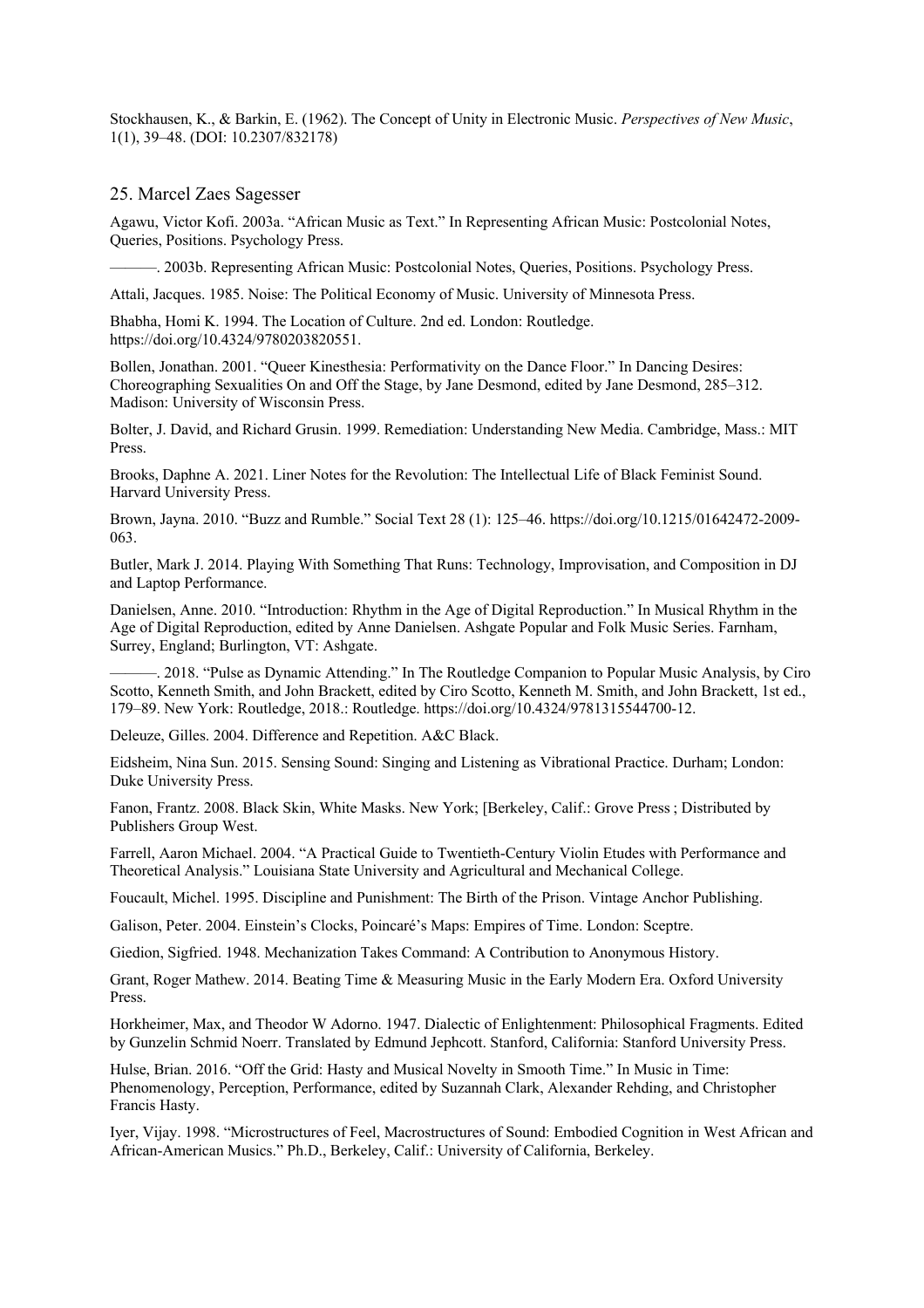———. 2002. "Embodied Mind, Situated Cognition, and Expressive Microtiming in African-American Music." Music Perception 19 (3): 387–414. https://doi.org/10.1525/mp.2002.19.3.387.

———. 2016. "Improvisation, Action Understanding, and Music Cognition with and without Bodies." In The Oxford Handbook of Critical Improvisation Studies. New York, NY; Oxford, U.K.: Oxford University Press.

Keil, Charles. 1987. "Participatory Discrepancies and the Power of Music." Cultural Anthropology 2 (3): 275– 83.

———. 1995. "The Theory of Participatory Discrepancies: A Progress Report." Ethnomusicology 39 (1): 1–19. https://doi.org/10.2307/852198.

Long, Nicholas J., and Henrietta L. Moore, eds. 2012. Sociality: New Directions. 1st edition. New York: Berghahn Books.

Lordi, Emily J. 2020. The Meaning of Soul: Black Music and Resilience Since the 1960s. Black Music and Resilience since the 1960s. Duke University Press. https://doi.org/10.2307/j.ctv14t48fd.2.

Madrid-González, Alejandro L. 2008. Nor-Tec Rifa! Electronic Dance Music from Tijuana to the World. New York: Oxford University Press. http://site.ebrary.com/id/10215785.

McClary, Susan. 1991. "This Is Not a Story My People Tell: Musical Time and Space According to Laurie Anderson." In Feminine Endings: Music, Gender, and Sexuality. Minneapolis: University of Minnesota Press.

Miller, Kiri. 2012. Playing Along: Digital Games, YouTube, and Virtual Performance. Oxford; New York: Oxford University Press.

-. 2017. Playable Bodies: Dance Games and Intimate Media. Oxford University Press.

Monson. 2008. "Hearing, Seeing, and Perceptual Agency." Critical Inquiry 34 (5): S36. https://doi.org/10.2307/20184424.

Moseley, Roger. 2016. Keys to Play - Music as a Ludic Medium from Apollo to Nintendo. Oakland, Calif.: University of California Press.

Rodgers, Tara. 2015. "Tinkering with Cultural Memory: Gender and the Politics of Synthesizer Historiography." Feminist Media Histories 1 (4): 5–30. https://doi.org/10.1525/fmh.2015.1.4.5.

Salkind, Micah. 2019. Do You Remember House? Chicago's Queer of Color Undergrounds. New York: Oxford University Press.

Schmidt Câmara, Guilherme, and Anne Danielsen. 2018. "Groove." In The Oxford Handbook of Critical Concepts in Music Theory, edited by Alexander Rehding.

Schneider, Rebecca. 2011. Performing Remains: Art and War in Times of Theatrical Reenactment. 1 edition. Abingdon, Oxon ; New York: Routledge.

Schütz, Alfred. 1951. "Making Music Together: A Study in Social Relationship." Social Research 18 (1): 76–97.

Small, Christopher. 1998. Musicking: The Meanings of Performing and Listening. Wesleyan University Press.

Stanyek, Jason. 2014. "Forum on Transcription." Twentieth-Century Music 11 (01): 101–61.

Tomlinson, Gary. 2015. A Million Years of Music: The Emergence of Human Modernity. MIT Press.

Varèse, Edgard, and Chou Wen-chung. 1966. "The Liberation of Sound." Perspectives of New Music 5 (1): 11– 19. https://doi.org/10.2307/832385.

Weheliye, Alexander G. 2002. "'Feenin': Posthuman Voices In Contemporary Black Popular Music." Social Text Social Text 20 (2 71): 21–47.

———. 2005. Phonographies: Grooves in Sonic Afro-Modernity. Durham: Duke University Press.

-. 2014. "Engendering Phonographies: Sonic Technologies of Blackness." Small Axe: A Caribbean Journal of Criticism 18 (2 44): 180–90. https://doi.org/10.1215/07990537-2739947.

Womack, Ytasha. 2013. Afrofuturism: The World of Black Sci-Fi and Fantasy Culture. Chicago Review Press.

Zaes, Marcel. 2020. "#otherbeats." Arts project. #otherbeats. 2020. https://otherbeats.net/.

26. Notto J. W. Thelle, Bernt Isak Wærstad